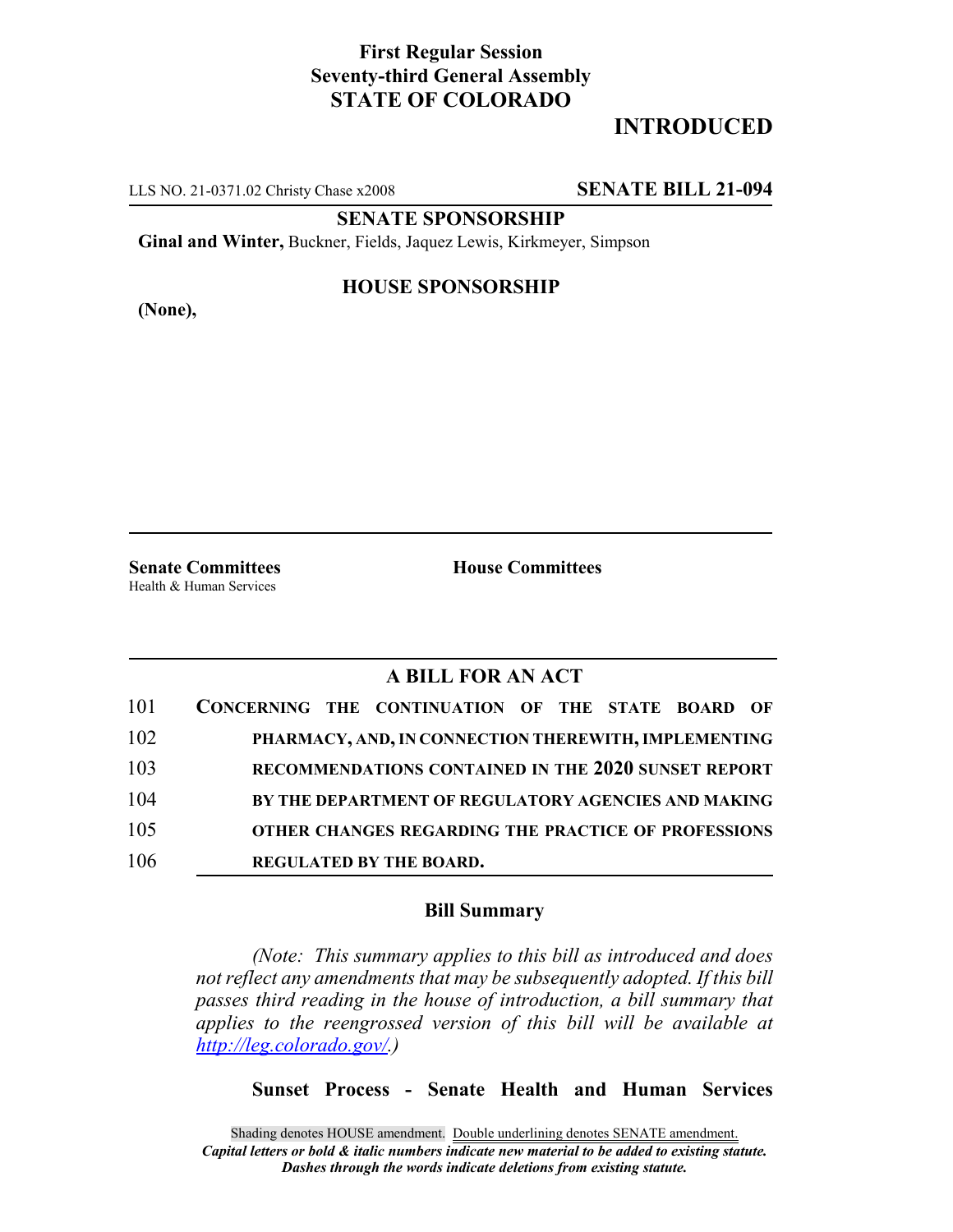**Committee.** The bill implements recommendations of the department of regulatory agencies in its sunset review of and report on the state board of pharmacy (board) and its regulation of the practice of pharmacy and makes other modifications to the laws regulating the practice. Specifically:

- **Sections 1 and 2** of the bill continue the board and its functions for 9 years, until 2030, and consolidate within the sunset review the board's functions regarding the regulation of therapeutic interchange and therapeutically equivalent selections and of collaborative pharmacy practice agreements;
- ! **Sections 3, 9, 10, 11, 18, 20, and 25 to 29** align the pharmacy practice act with the federal "Drug Quality and Security Act";
- Section 3 also:
	- ! Clarifies that an out-of-state pharmacy need not register with the board when distributing prescription drugs to in-state pharmacies under common ownership with the out-of-state pharmacy if the drugs remain in the original manufacturer's packaging and are not compounded and the transfer is necessary to address an inventory shortage;
	- ! Excludes from the definition of "compounding" activities such as repackaging or tablet splitting a drug or adding standard flavoring to oral liquid drugs;
	- Includes in the definition of "other outlet" a community mental health clinic and a facility operating a licensed substance use disorder treatment program, thereby allowing those facilities to register with the board and operate as a pharmacy outlet;
	- Repeals the term "pharmaceutical care" and replaces it with "pharmacist care services" to reflect the services pharmacists provide in addition to compounding and dispensing drugs;
	- ! Adds functions to the scope of practice of a pharmacy technician, such as documenting medical history and replenishing automated dispensing devices; and
	- ! Adds functions to the scope of practice of a pharmacist, such as prescribing drugs for limited conditions, ordering and evaluating laboratory tests, and performing limited physical assessments;
- **Section 4** specifies that, of the pharmacist members of the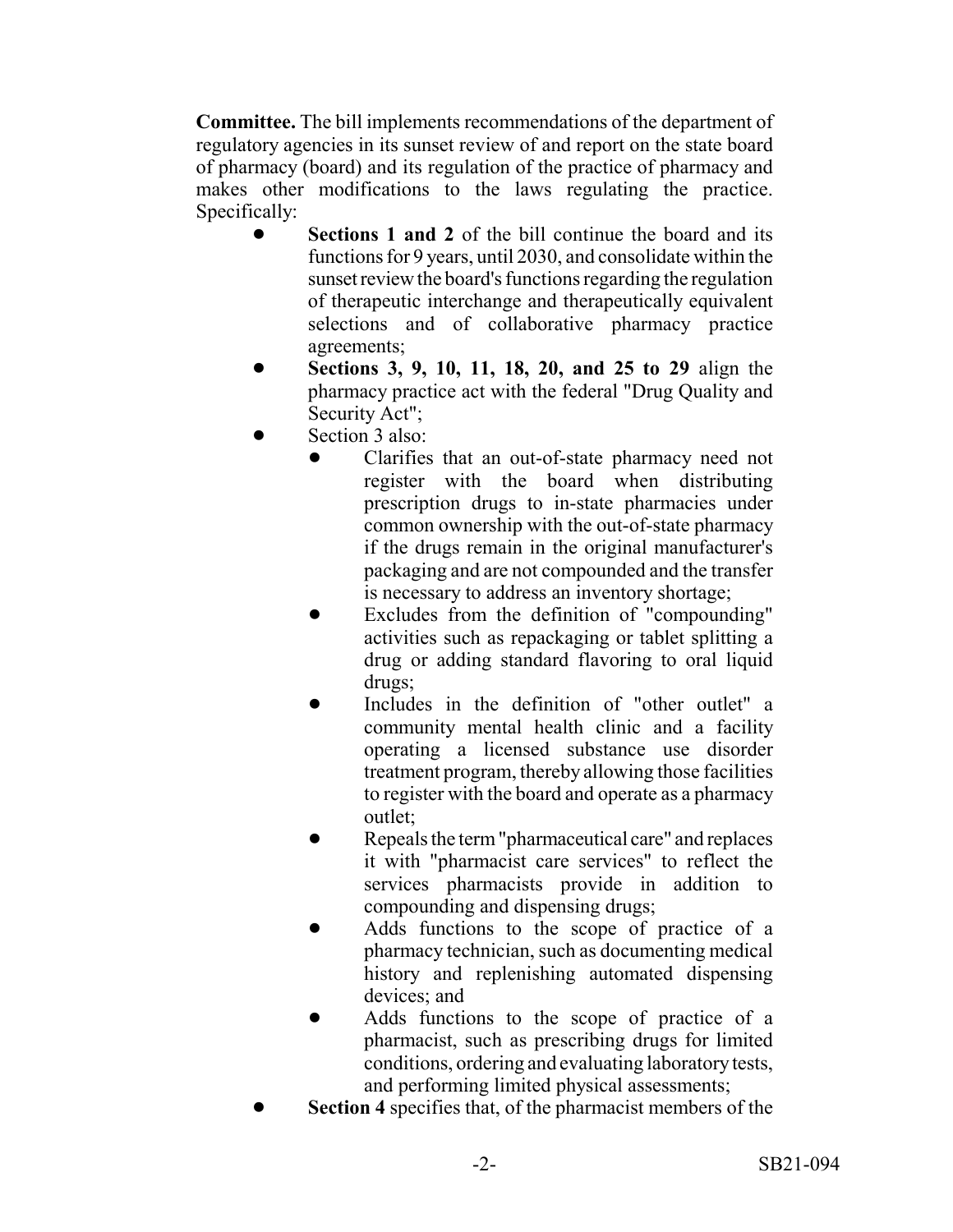board, one must be practicing in a hospital setting, one must be practicing in a chain pharmacy, and one must be practicing in an independent pharmacy;

- **Section 5** repeals the requirement that the board justify its reasons for deviating from a recommendation from the veterinary pharmaceutical advisory committee;
- Sections 5, 6, 21 to 25, and 36 make technical amendments to the pharmacy practice act, such as eliminating references to "diversion" in the peer health assistance program and correcting erroneous references to wholesalers as "licensed" rather than "registered";
- Section 6 grants the board authority, after conducting a risk-based assessment, to inspect out-of-state pharmacies, out-of-state wholesalers, and nonresident 503B outsourcing facilities and requires the board to send quarterly electronic newsletters to pharmacists regarding updates in the law that affect the practice;
- Sections 7, 16, and 33 to 35 require pharmacists and pharmacies, as well as insurance companies that underwrite professional liability insurance for pharmacists and pharmacies, to report malpractice settlements and judgments to the board;
- Section 8 specifies tasks that a pharmacist may delegate to ancillary pharmacy personnel under the pharmacist's supervision;
- **Section 10** increases the amount of medication that may be dispensed to an emergency room patient from a 24-hour supply to a 72-hour supply and allows a hospital to dispense a prescription drug to a hospitalized patient who leaves the hospital on a day pass;
- Sections 3, 12, and 32 authorize pharmacists to prescribe opiate antagonists;
- **Sections 3 and 13** repeal the requirement that the label on an anabolic steroid prescription indicate the purpose for which the prescription was written;
- **Sections 3 and 14** authorize a pharmacist, under specified circumstances, to substitute a drug in the same therapeutic class as the prescribed drug or a biological product that is a biosimilar to the prescribed biological product;
- **Section 15** authorizes pharmacists to make specified types of minor adaptions to prescriptions;
- **Section 16** specifies that a licensee, certificant, or registrant may be disciplined for habitual or excessive use or abuse of alcohol, habit-forming drugs, or controlled substances, but not for having a substance use disorder;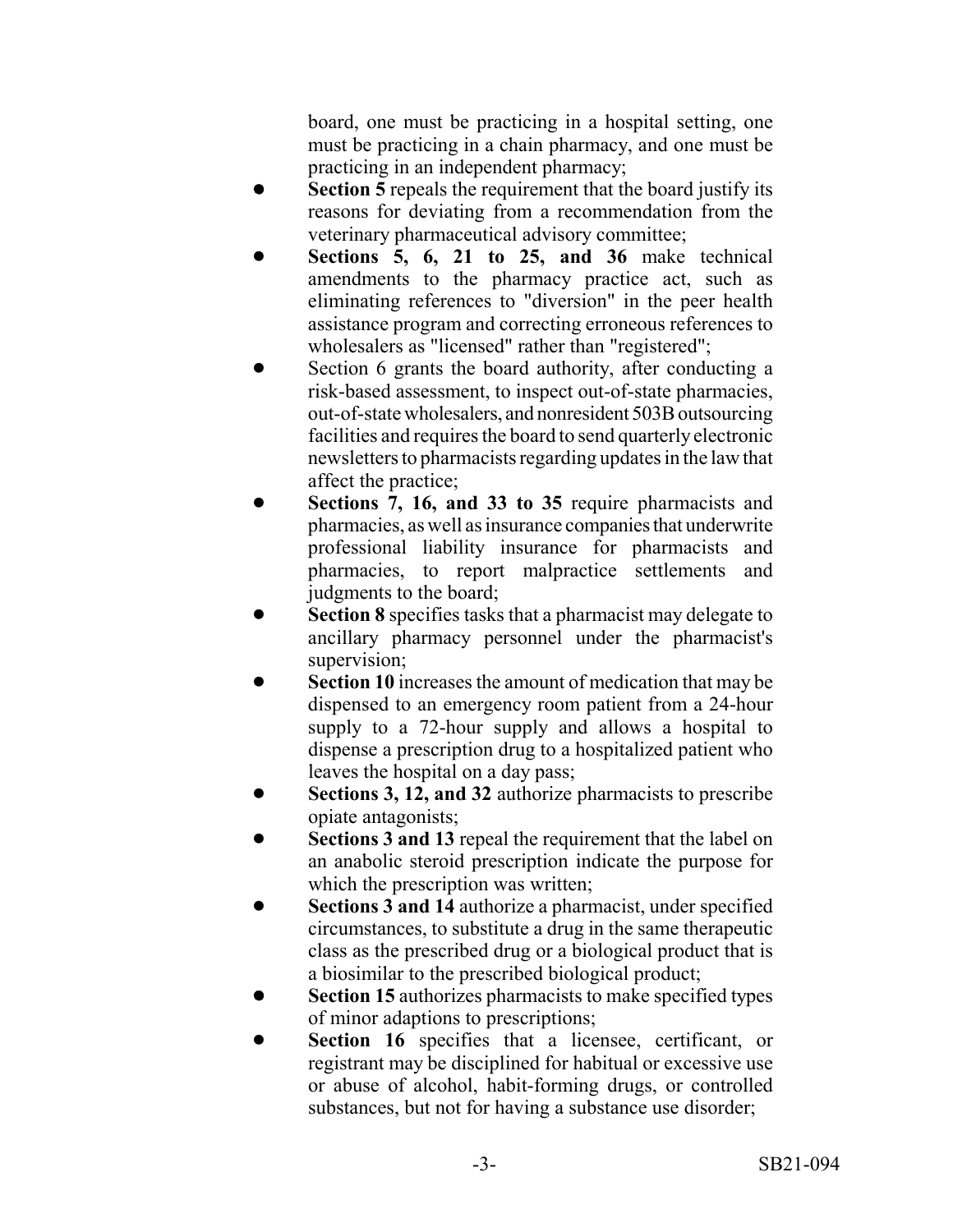- **Section 17** eliminates the requirement that the board send letters of admonition by certified mail;
- **Section 19** directs the board to adopt rules regarding electronic storage of pharmacy records;
- **Section 20** requires a pharmacist to provide patient counseling in new medication therapy and authorizes a pharmacist, in the pharmacist's professional judgment, to provide patient counseling for any other prescription; and
- **Sections 30 and 31 allow a pharmacy technician to register** with and access, on behalf of a pharmacist supervising the pharmacy technician, the prescription drug monitoring program.

1 *Be it enacted by the General Assembly of the State of Colorado:*

- 2 **SECTION 1.** In Colorado Revised Statutes, 12-280-104, **amend**
- $3 \qquad (3)$  as follows:

| $\overline{4}$ | 12-280-104. State board of pharmacy - creation - subject to                   |
|----------------|-------------------------------------------------------------------------------|
| 5              | review - repeal of parts. (3) Parts $1$ to $3$ PARTS 1 TO 3, 5, AND 6 of this |
| 6              | article 280 are repealed, effective September 1, 2021 SEPTEMBER 1, 2030.      |
| $\tau$         | Before the repeal, the board and the regulation of the practice of            |
| 8              | pharmacy pursuant to parts $1$ to $3$ PARTS 1 TO 3, 5, AND 6 of this article  |
| 9              | 280 including the regulation of the practice as a pharmacy technician, are    |
| 10             | scheduled for review in accordance with section 24-34-104.                    |
| 11             | <b>SECTION 2.</b> In Colorado Revised Statutes, 24-34-104, repeal             |
| 12             | $(21)(a)(II)$ ; and <b>add</b> $(31)(a)(VI)$ as follows:                      |
| 13             | 24-34-104. General assembly review of regulatory agencies                     |

14 **and functions for repeal, continuation, or reestablishment - legislative** 15 **declaration - repeal.** (21) (a) The following agencies, functions, or both, 16 will repeal on September 1, 2021:

17 (II) The state board of pharmacy and the regulation of the practice 18 of pharmacy, including the regulation of the practice as a pharmacy 19 technician, by the department of regulatory agencies through the division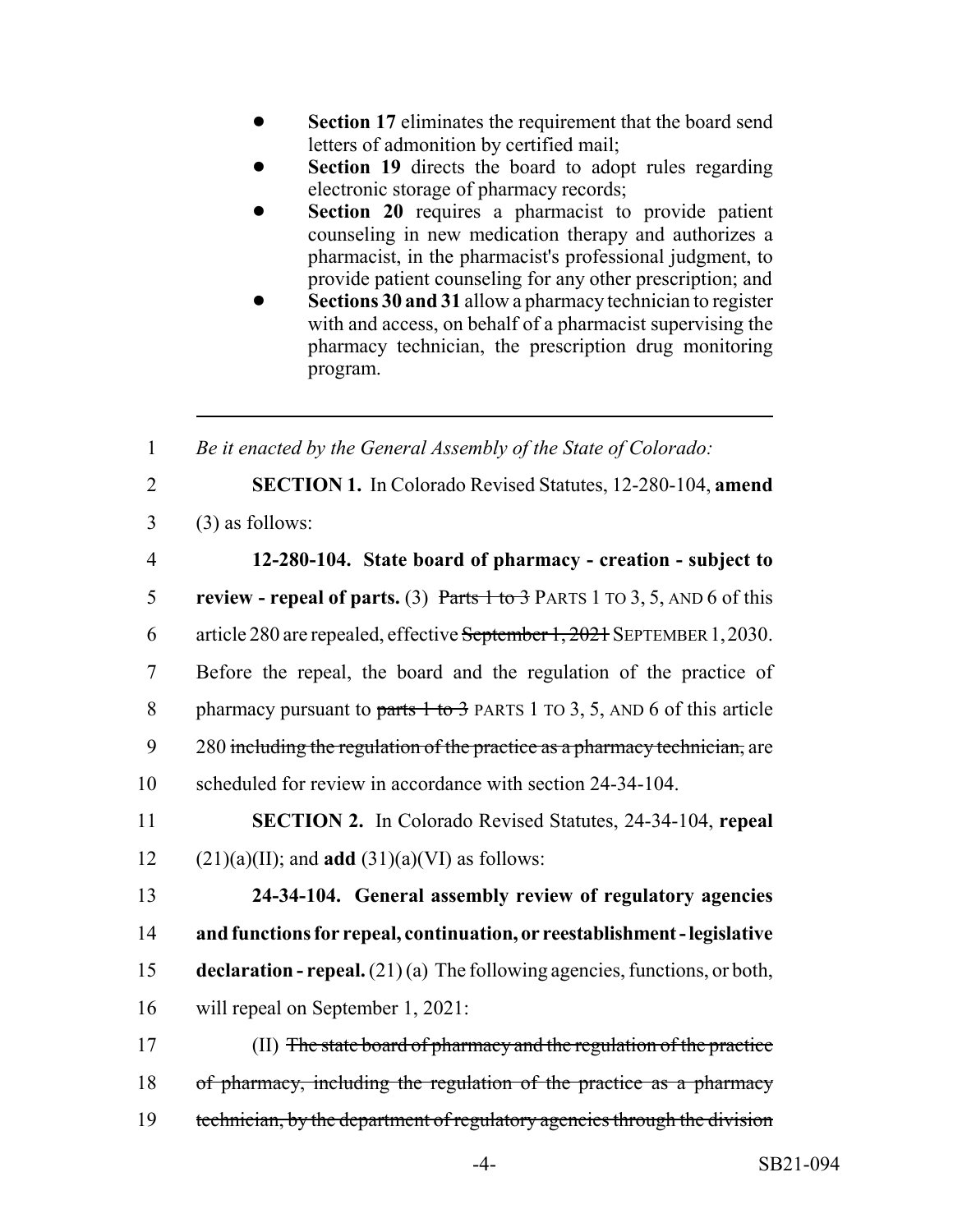| $\mathbf{1}$   | of professions and occupations in accordance with parts 1 to 3 of article                               |
|----------------|---------------------------------------------------------------------------------------------------------|
| $\overline{2}$ | $280$ of title $12$ ;                                                                                   |
| 3              | $(31)$ (a) The following agencies, functions, or both, are scheduled                                    |
| $\overline{4}$ | for repeal on September 1, 2030:                                                                        |
| 5              | (VI) THE STATE BOARD OF PHARMACY AND THE REGULATION OF                                                  |
| 6              | THE PRACTICE OF PHARMACY IN ACCORDANCE WITH PARTS 1 TO 3, 5, AND                                        |
| 7              | 6 OF ARTICLE 280 OF TITLE 12.                                                                           |
| 8              | <b>SECTION 3.</b> In Colorado Revised Statutes, 12-280-103, amend                                       |
| 9              | $(10)$ , $(27)$ , $(32)(a)$ introductory portion, $(38.5)(a)(V)$ , $(38.5)(a)(VI)$ ,                    |
| 10             | $(39)(a)$ , $(39)(d)$ , $(40)$ , $(43)$ , $(48)$ , $(54)(b)$ (III), $(54)(b)$ (XI), and $(55)$ ; repeal |
| 11             | $(3)$ , $(4)$ , $(9)$ , $(34)$ , $(37)$ , $(54)(b)(IX)$ , and $(54)(b)(XII)$ ; and <b>add</b> $(5.5)$ , |
| 12             | $(15.5), (28.5), (35.5), (38.5)(a)(VII), (38.5)(a)(VIII), (39)(f), (39)(g),$                            |
| 13             | $(39)(h)$ , $(39)(i)$ , $(39)(j)$ , $(46.5)$ , $(52.5)$ , and $(54)(b)(XVI)$ as follows:                |
| 14             | 12-280-103. Definitions - rules. As used in this article 280, unless                                    |
| 15             | the context otherwise requires or the term is otherwise defined in another                              |
| 16             | part of this article 280:                                                                               |
| 17             | $(3)$ "Anabolic steroid" has the same meaning as set forth in section                                   |
| 18             | $18-18-102(3)$ .                                                                                        |
| 19             | (4) "Authorized distributor of record" means a wholesaler with                                          |
| 20             | whom a manufacturer has established an ongoing relationship to                                          |
| 21             | distribute the manufacturer's prescription drug. For purposes of this                                   |
| 22             | subsection (4), an ongoing relationship is deemed to exist between a                                    |
| 23             | wholesaler and a manufacturer when the wholesaler, including any                                        |
| 24             | affiliated group of the wholesaler as defined in section 1504 of the federal                            |
| 25             | "Internal Revenue Code of 1986", as amended, complies with the                                          |
| 26             | following:                                                                                              |
| 27             | $(a)$ The wholesaler has a written agreement currently in effect                                        |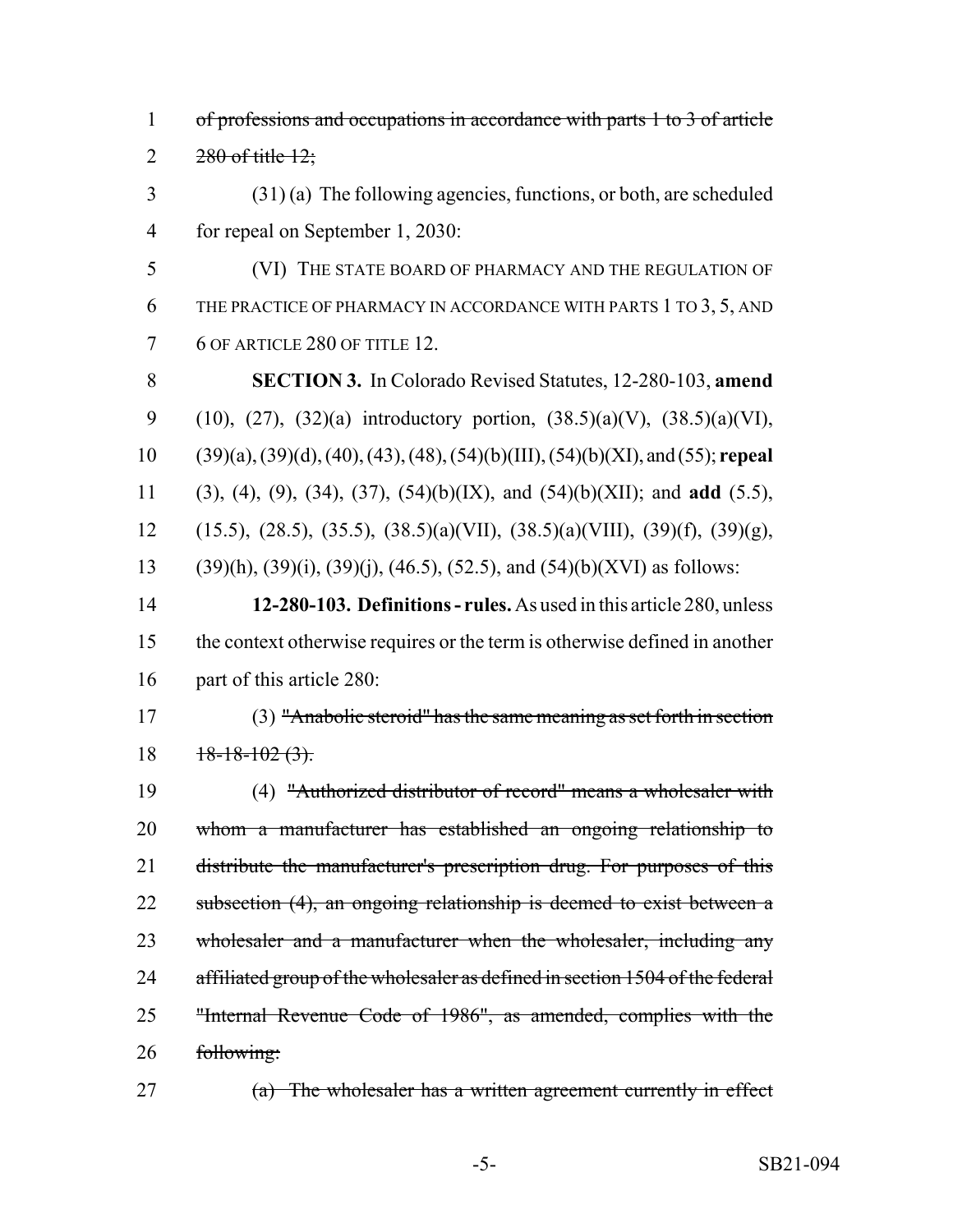with the manufacturer evidencing the ongoing relationship; and

 (b) The wholesaler is listed on the manufacturer's current list of authorized distributors of record, which list is updated by the manufacturer on no less than a monthly basis.

 (5.5) "BIOSIMILAR", IN REFERENCE TO A BIOLOGICAL PRODUCT, MEANS "BIOSIMILAR" OR "BIOSIMILARITY", AS DEFINED IN 42 U.S.C. SEC. 7  $262 (i)(2)$ .

 (9) "Chain pharmacy warehouse" means a physical location for prescription drugs that serves as a central warehouse and performs 10 intracompany sales or transfers of prescription drugs to a group of chain 11 pharmacies or other chain pharmacy warehouses that are under common 12 ownership or control. Notwithstanding any other provision of this article 13 280, a chain pharmacy warehouse receiving distributions on behalf of, or 14 making distributions to, an intracompany pharmacy need not be an authorized distributor of record to be part of the normal distribution channel.

 (10) (a) (I) "Compounding" means the preparation, mixing, assembling, packaging, or labeling of a drug or device:

 $(H)(A)$  As the result of a practitioner's prescription drug order, chart order, or initiative, based on the relationship between the practitioner, patient, and pharmacist in the course of professional practice; or

23  $(H)(B)$  For the purpose of, or as an incident to, research, teaching, or chemical analysis and not for sale or dispensing.

25  $\left(\frac{b}{b}\right)$  (II) "Compounding" also includes the preparation of drugs or devices in anticipation of prescription drug orders based on routine, regularly observed prescribing patterns.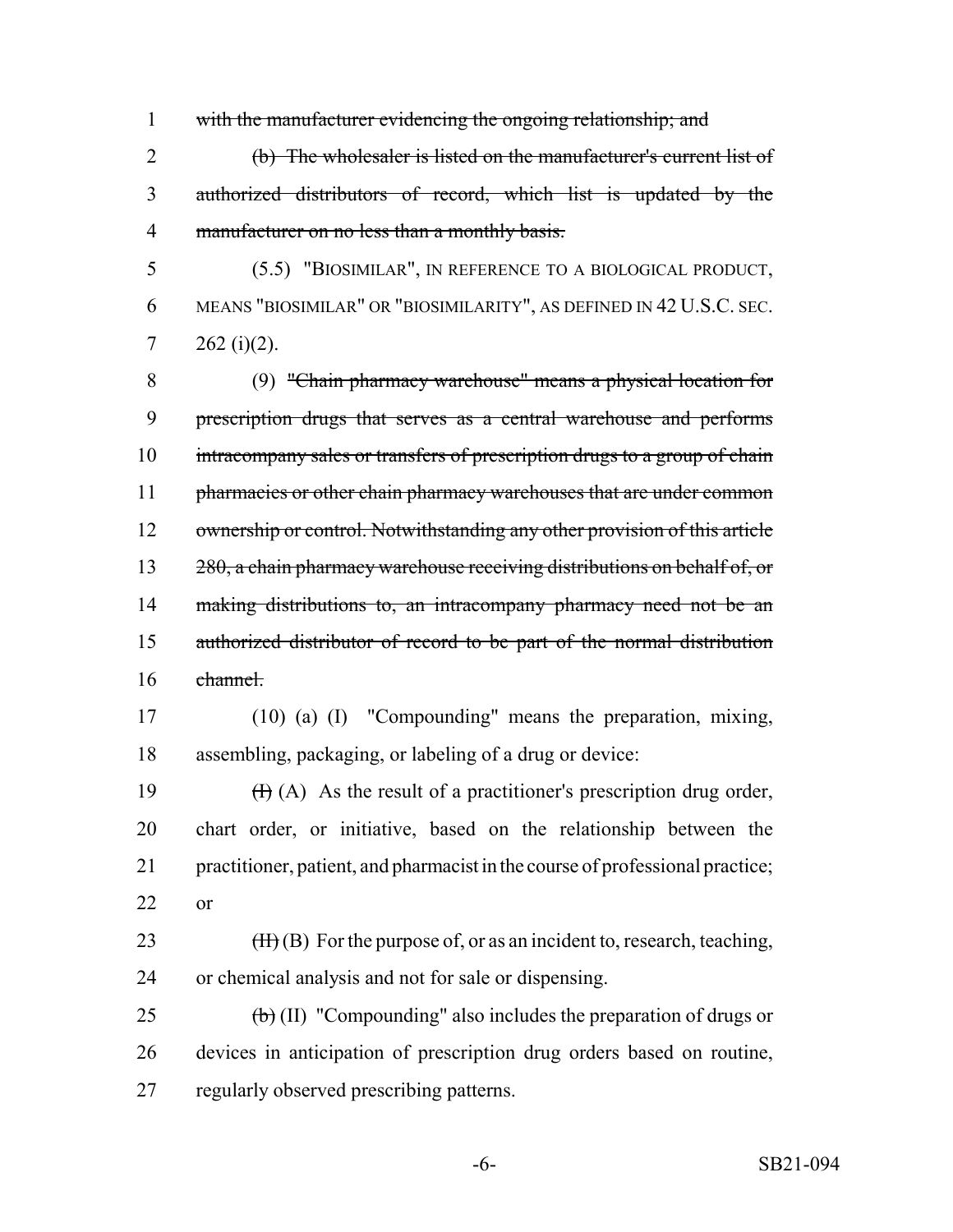(b) "COMPOUNDING" DOES NOT INCLUDE:

**(I) RECONSTITUTING A CONVENTIONALLY MANUFACTURED DRUG**  IN ACCORDANCE WITH THE DIRECTIONS IN THE MANUFACTURER'S APPROVED LABELING;

 (II) REPACKAGING OR TABLET SPLITTING OF A CONVENTIONALLY MANUFACTURED DRUG; OR

(III) ADDING STANDARD FLAVORING TO ORAL LIQUID DRUGS.

 (15.5) "DQSA" MEANS THE FEDERAL "DRUG QUALITY AND SECURITY ACT", PUB.L. 113-54, AS AMENDED.

 (27) "Manufacturer's exclusive distributor" means a person who 11 contracts with a manufacturer to provide or coordinate warehousing, distribution, or other services on behalf of a manufacturer and who takes title to the manufacturer's prescription drug but who does not have general responsibility to direct the sale or disposition of the manufacturer's prescription drug. To be considered part of the normal distribution channel, as defined in section 12-280-301 (6), a manufacturer's exclusive distributor shall be an authorized distributor of 18 record "MANUFACTURER" OR "MANUFACTURING DRUG OUTLET" MEANS A PERSON WHO MANUFACTURES DRUGS AND INCLUDES A RESIDENT 503B 20 OUTSOURCING FACILITY.

 (28.5) "NONRESIDENT 503B OUTSOURCING FACILITY" MEANS A FACILITY THAT IS REGISTERED BY THE FDA, THAT IS LOCATED OUTSIDE THE STATE, AND THAT DISTRIBUTES COMPOUNDED DRUGS INTO THE STATE 24 WITHOUT A PRESCRIPTION ORDER.

(32) "Other outlet" means:

 (a) A hospital that does not operate a registered pharmacy, a rural health clinic, a federally qualified health center, as defined in the federal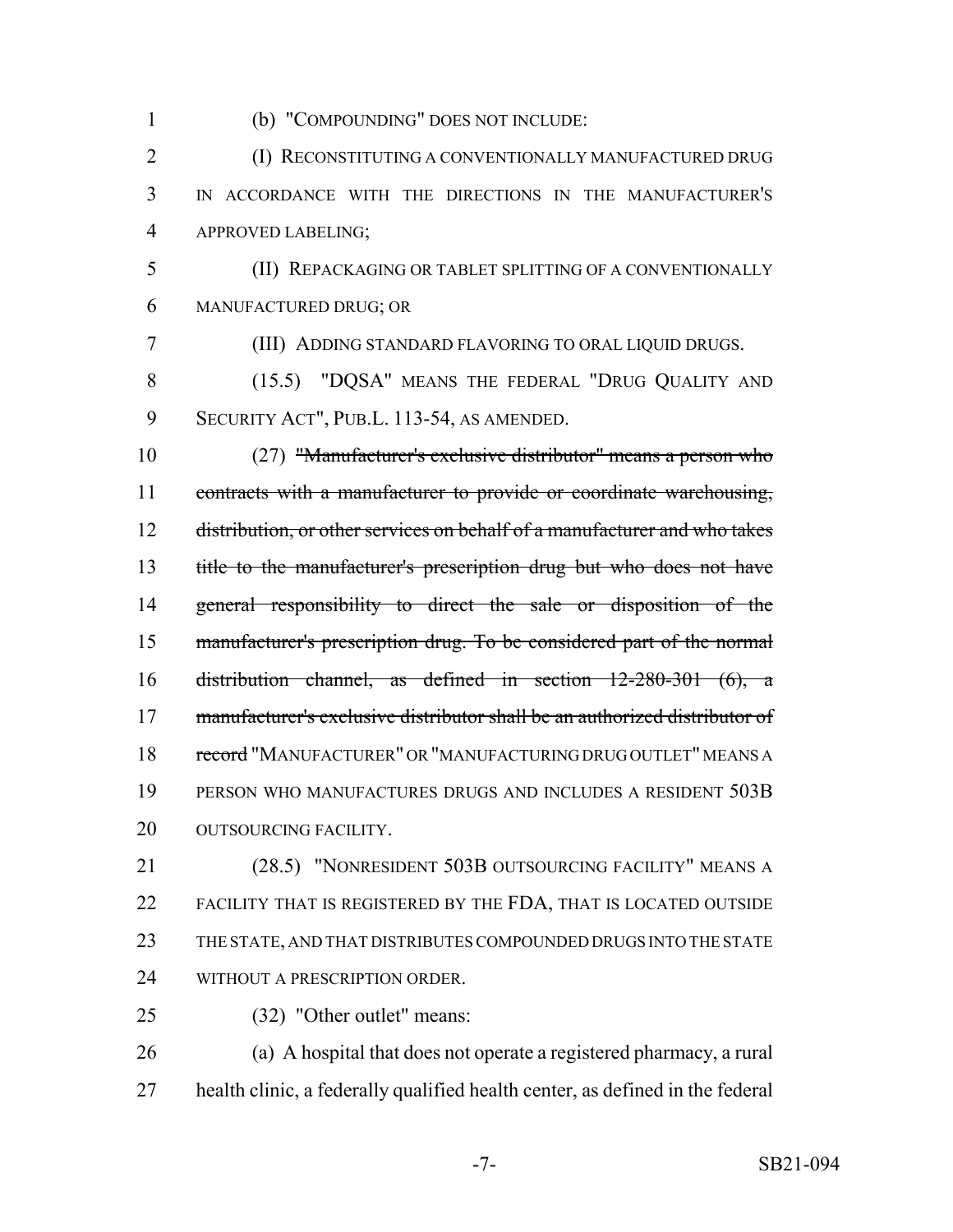"Social Security Act", 42 U.S.C. sec. 1395x (aa)(4), a family planning clinic, an acute treatment unit licensed by the department of public health and environment, a school, a jail, a county or district public health agency, a community health clinic, A COMMUNITY MENTAL HEALTH CLINIC, A FACILITY THAT OPERATES A LICENSED SUBSTANCE USE DISORDER TREATMENT PROGRAM, a university, or a college that:

 (34) "Pharmaceutical care" means the provision of drug therapy and other pharmaceutical patient care services by a pharmacist intended to achieve outcomes related to the cure or prevention of a disease, elimination or reduction of a patient's symptoms, or arresting or slowing 11 of a disease process. In addition to the preparation, dispensing, and distribution of medications, "pharmaceutical care" may include 13 assessment and evaluation of the patient's medication-related needs and development and communication of a therapeutic plan with defined outcomes in consultation with the patient and the patient's other health-care professionals to attain the desired outcome. This function 17 includes efforts to prevent, detect, and resolve medication-related problems for individual patients. "Pharmaceutical care" does not include 19 prescriptive authority; except that a pharmacist may prescribe only 20 over-the-counter medications to a recipient under the "Colorado Medical 21 Assistance Act" as authorized pursuant to section 25.5-5-322 or pursuant 22 to a collaborative pharmacy practice agreement as defined in section 23  $12 - 280 - 601$  (1)(b).

 (35.5) "PHARMACIST CARE SERVICES" MEANS PATIENT CARE ACTIVITIES PROVIDED BY A PHARMACIST, WITH OR WITHOUT DISPENSING A DRUG, THAT ARE INTENDED TO ACHIEVE OUTCOMES RELATED TO CURING OR PREVENTING DISEASE, ELIMINATING OR REDUCING A PATIENT'S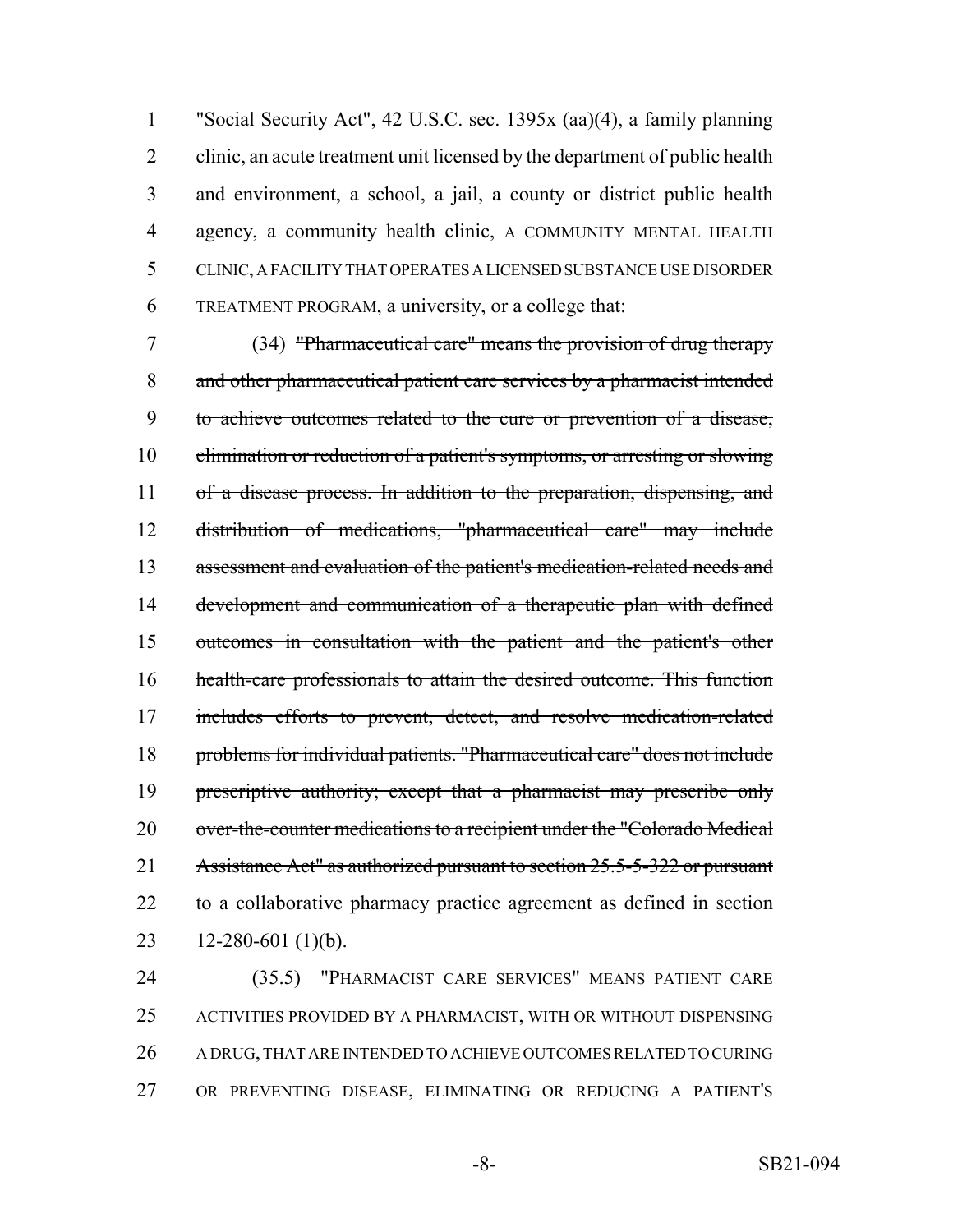SYMPTOMS, OR ARRESTING OR SLOWING THE PROCESS OF A DISEASE. "PHARMACIST CARE SERVICES" INCLUDES EFFORTS TO PREVENT, DETECT, AND RESOLVE MEDICATION-RELATED PROBLEMS.

 (37) "Pharmacy buying cooperative warehouse" means a permanent physical location that acts as a central warehouse for prescription drugs and from which sales of prescription drugs are made to an exclusive group of pharmacies that are members or member owners of the buying cooperative operating the warehouse.

 (38.5) (a) "Practice as a pharmacy technician" means engaging in any of the following activities involved in the practice of pharmacy, under the supervision and delegation of a supervising pharmacist:

12 (V) Transferring prescriptions; and

 (VI) Other activities as authorized and defined by the board by 14 rule GATHERING, DOCUMENTING, AND MAINTAINING PROPER CLINICAL AND NONCLINICAL INFORMATION FROM PATIENTS;

 (VII) REPLENISHING AUTOMATED DISPENSING DEVICES WITHOUT THE NEED FOR PHARMACIST VERIFICATION AS LONG AS THE PHARMACY TECHNICIAN USES BAR CODE TECHNOLOGY THAT CHECKS THE ACCURACY OF THE MEDICATION OR A SECOND PHARMACY TECHNICIAN PERFORMS THE VERIFICATION; AND

 (VIII) OTHER ACTIVITIES AS AUTHORIZED AND DEFINED BY THE 22 BOARD BY RULE.

(39) "Practice of pharmacy" means:

 (a) The interpretation, evaluation, implementation, and dispensing of orders; participation in drug and device selection, drug administration, drug regimen reviews, and drug or drug-related research; THE provision of patient counseling; and the provision of those acts or services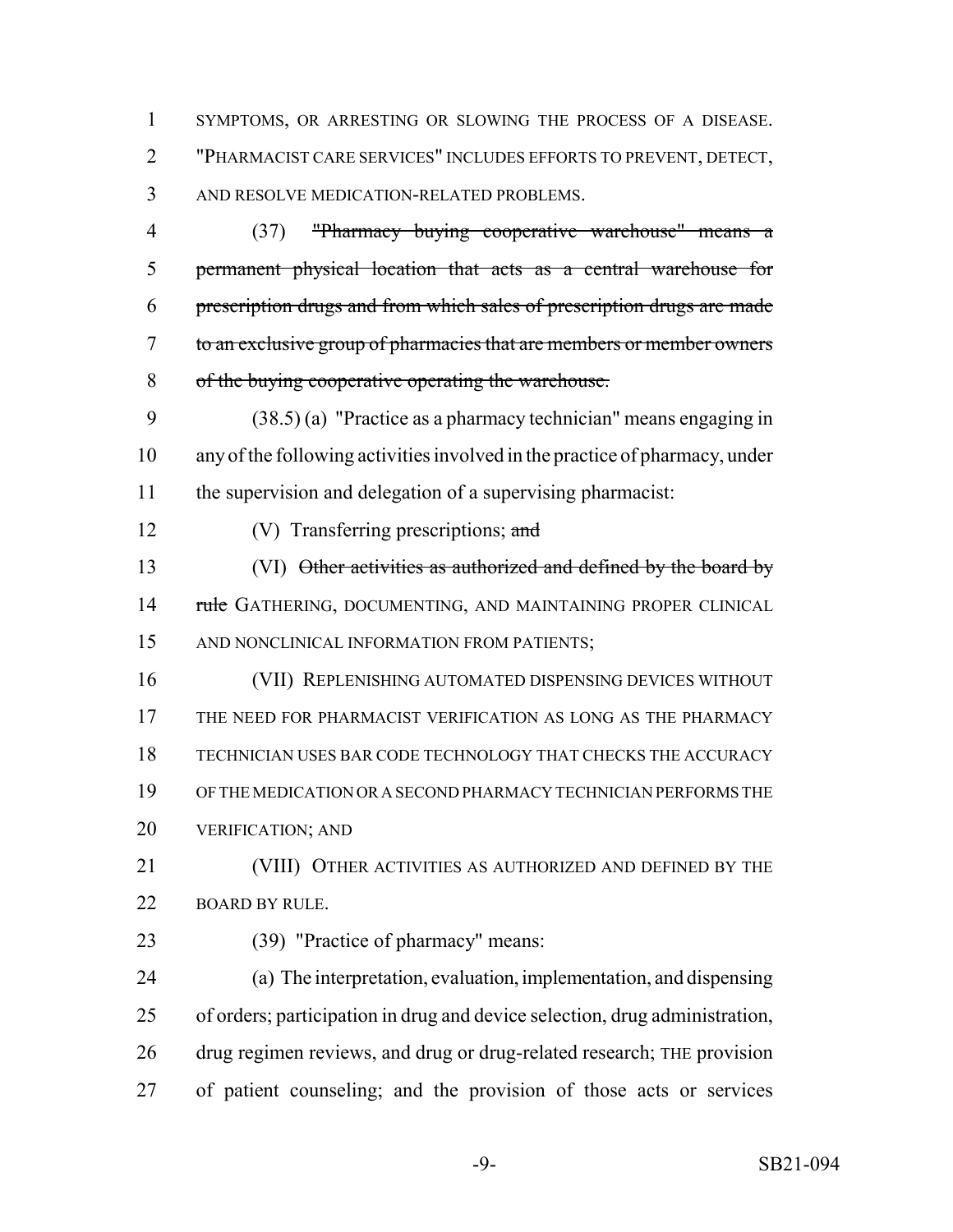1 necessary to provide pharmaceutical PHARMACIST care SERVICES in all areas of patient care;

 (d) The dispensing of chronic maintenance drugs pursuant to section 12-280-125.5 and board rules adopted in accordance with that 5 section; and

 (f) PROVIDING CARE TO PATIENTS PURSUANT TO A COLLABORATIVE PHARMACY PRACTICE AGREEMENT AS DEFINED IN SECTION 12-280-601;

(g) EXERCISING INDEPENDENT PRESCRIPTIVE AUTHORITY:

 (I) AS AUTHORIZED PURSUANT TO SECTION 25.5-5-322, ONLY WITH REGARD TO OVER-THE-COUNTER MEDICATIONS PRESCRIBED TO RECIPIENTS UNDER THE "COLORADO MEDICAL ASSISTANCE ACT", ARTICLES 4 TO 6 OF TITLE 25.5;

 (II) IN ACCORDANCE WITH A COLLABORATIVE PHARMACY 14 PRACTICE AGREEMENT AS DEFINED IN SECTION 12-280-601 (1)(b);

 (III) AS AUTHORIZED PURSUANT TO SECTIONS 12-30-110 AND 12-280-123 (3) REGARDING OPIATE ANTAGONISTS; OR

 (IV) FOR DRUGS, DRUG CATEGORIES, OR DEVICES THAT ARE PRESCRIBED IN ACCORDANCE WITH THE PRODUCT'S FDA-APPROVED LABELING AND THAT ARE LIMITED TO CONDITIONS THAT:

**(A) DO NOT REQUIRE A NEW DIAGNOSIS;** 

(B) ARE MINOR AND GENERALLY SELF-LIMITING; OR

 (C) HAVE A TEST THAT IS USED TO GUIDE DIAGNOSIS OR CLINICAL DECISION-MAKING AND IS WAIVED UNDER THE FEDERAL "CLINICAL LABORATORY IMPROVEMENT AMENDMENTS OF 1988", PUB.L. 100-578, AS AMENDED;

 (h) ORDERING AND EVALUATING LABORATORY TESTS AS RELATED 27 TO MEDICATION THERAPY;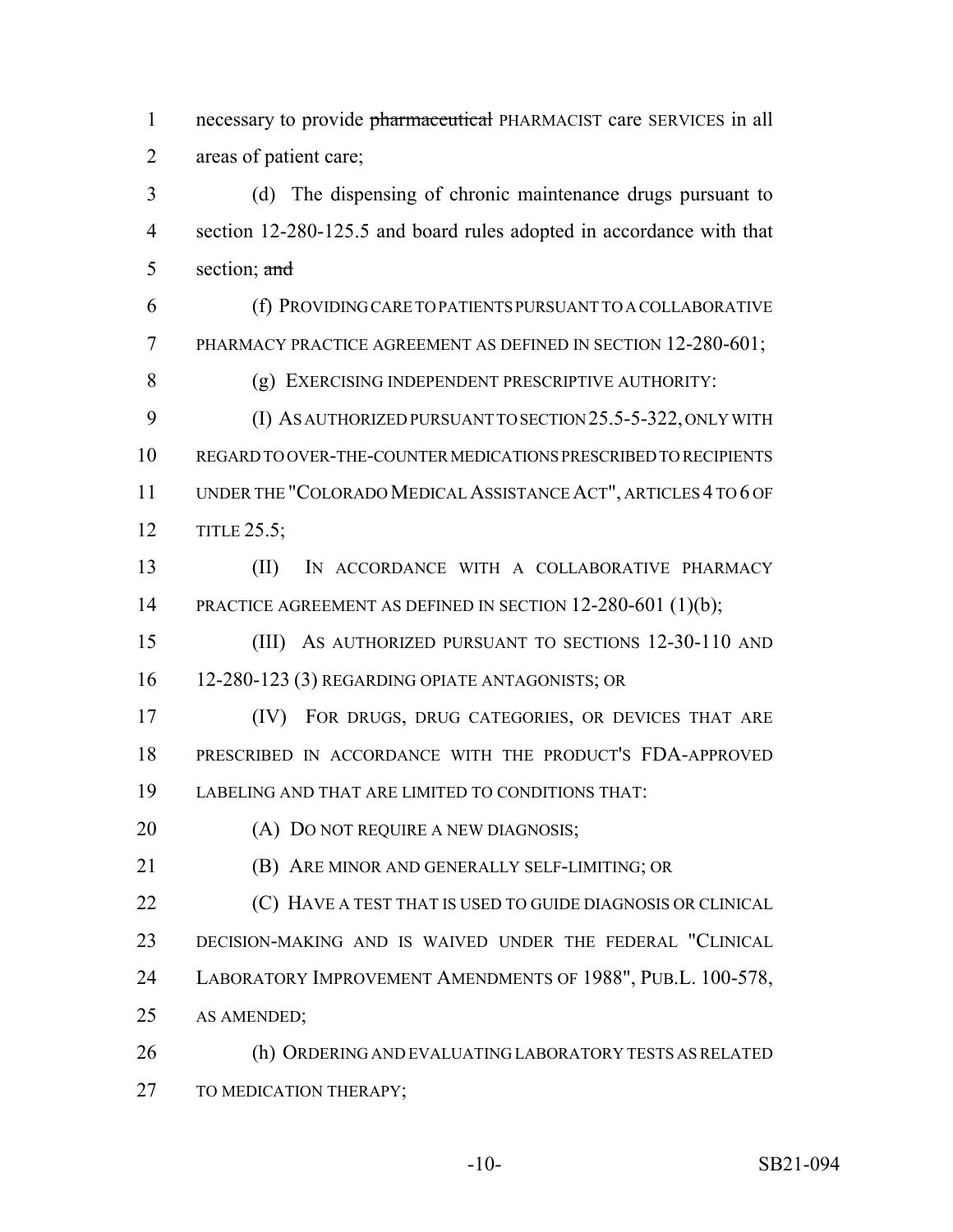(i) PERFORMING LIMITED PHYSICAL ASSESSMENTS COMMENSURATE WITH EDUCATION AND TRAINING; AND

 (j) PERFORMING OTHER TASKS DELEGATED BY A LICENSED PHYSICIAN.

 (40) "Practitioner" means a person authorized by law to prescribe any drug or device, acting within the scope of the authority, including a pharmacist who is participating within the parameters of a statewide drug therapy protocol pursuant to a collaborative pharmacy practice agreement 9 as defined in section 12-280-601 (1)(b), or prescribing over-the-counter medications pursuant to section 25.5-5-322, OR PRESCRIBING AN OPIATE ANTAGONIST PURSUANT TO SECTIONS 12-30-110 AND 12-280-123 (3).

 (43) "Prescription drug outlet" or "pharmacy" means any pharmacy outlet registered pursuant to this article 280 where prescriptions are compounded and dispensed. "Prescription drug outlet" includes, without limitation, a compounding prescription drug outlet registered 16 pursuant to section  $12-280-119(9)$  or specialized prescription drug outlet registered pursuant to section 12-280-119 (11).

 (46.5) "RESIDENT 503B OUTSOURCING FACILITY" MEANS A FACILITY THAT IS REGISTERED BY THE FDA, THAT IS LOCATED IN THE STATE, AND THAT DISTRIBUTES COMPOUNDED DRUGS WITHIN THE STATE. (48) "Satellite" means an area outside the prescription drug outlet 22 where pharmaceutical care and PHARMACIST CARE services are provided and that is in the same location.

 (52.5) "THIRD-PARTY LOGISTICS PROVIDER" MEANS A PERSON THAT CONTRACTS WITH A MANUFACTURER TO PROVIDE OR COORDINATE WAREHOUSING, DISTRIBUTION, OR OTHER SERVICES ON BEHALF OF A MANUFACTURER BUT DOES NOT TAKE TITLE TO A PRESCRIPTION DRUG OR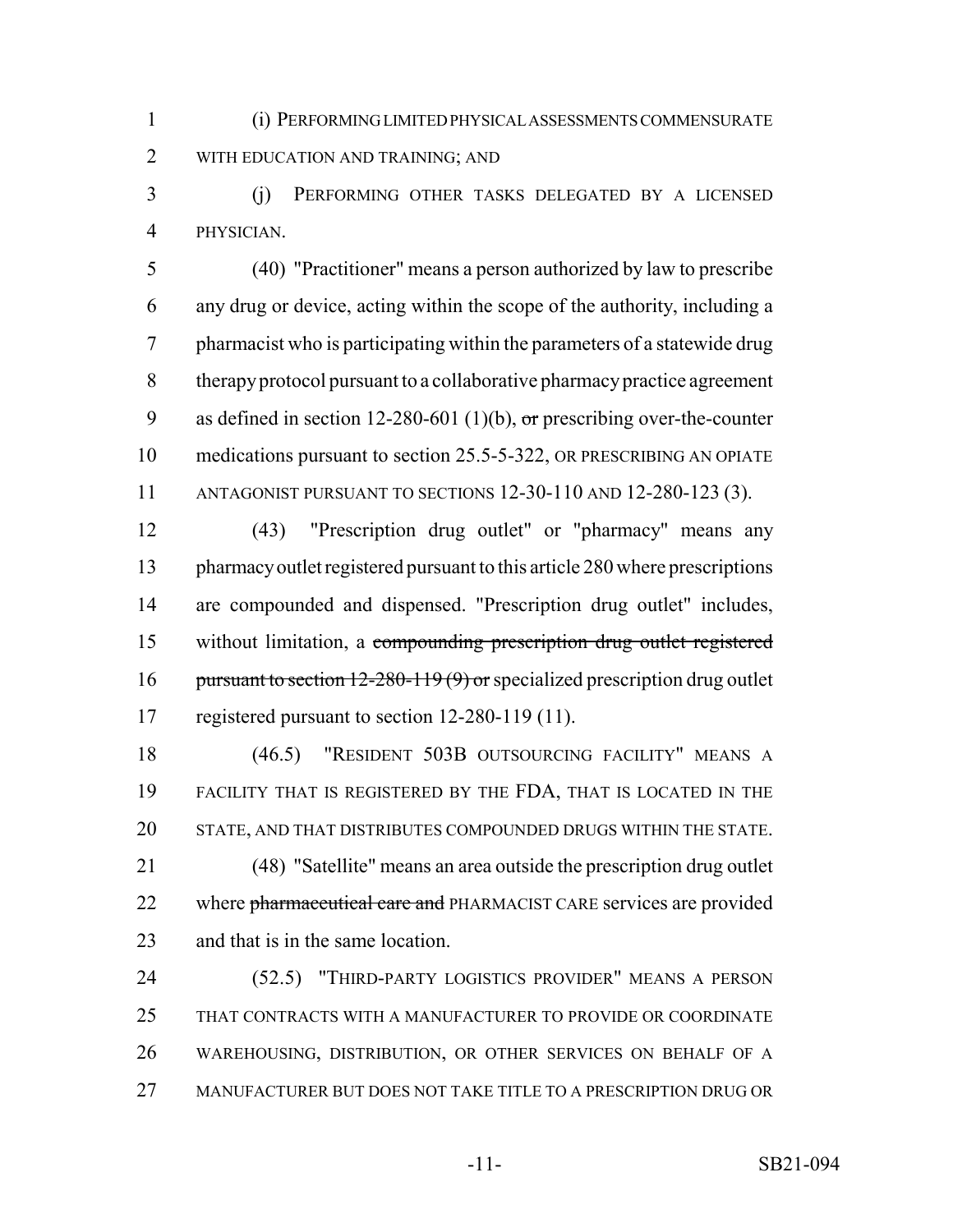1 HAVE GENERAL RESPONSIBILITY TO DIRECT THE PRESCRIPTION DRUG'S 2 SALE OR DISPOSITION.

3 (54) (b) "Wholesale distribution" does not include:

 (III) The sale or transfer of a PRESCRIPTION drug THAT IS NOT COMPOUNDED OR PREPACKAGED BY THE SELLING OR TRANSFERRING PHARMACY, EXCEPT AS ALLOWED PURSUANT TO SECTION 12-280-120 7 (15)(b), for medical reasons by  $\alpha$  retail AN IN-STATE OR UNREGISTERED 8 NONRESIDENT pharmacy to another retail A SEPARATE IN-STATE pharmacy UNDER COMMON OWNERSHIP WITH THE SELLING OR TRANSFERRING IN-STATE OR UNREGISTERED NONRESIDENT PHARMACY to alleviate a temporary shortage;

12 (IX) The direct sale, purchase, distribution, trade, or transfer of a 13 prescription drug from a manufacturer to an authorized distributor of 14 record to one additional authorized distributor of record but only if an 15 authorized distributor of record that purchases a prescription drug from 16 an authorized distributor of record that purchased the prescription drug 17 directly from the manufacturer:

18 (A) Provides the supplying authorized distributor of record with 19 a verifiable statement that the product is unavailable from the 20 manufacturer; and

21 (B) Receives a verifiable statement from the supplying authorized 22 distributor of record that the product was purchased directly from the 23 manufacturer;

24 (XI) The sale or transfer from a retail pharmacy or chain 25 pharmacy warehouse of expired, damaged, returned, or recalled 26 prescription drugs to the original manufacturer or to a third-party returns 27 processor;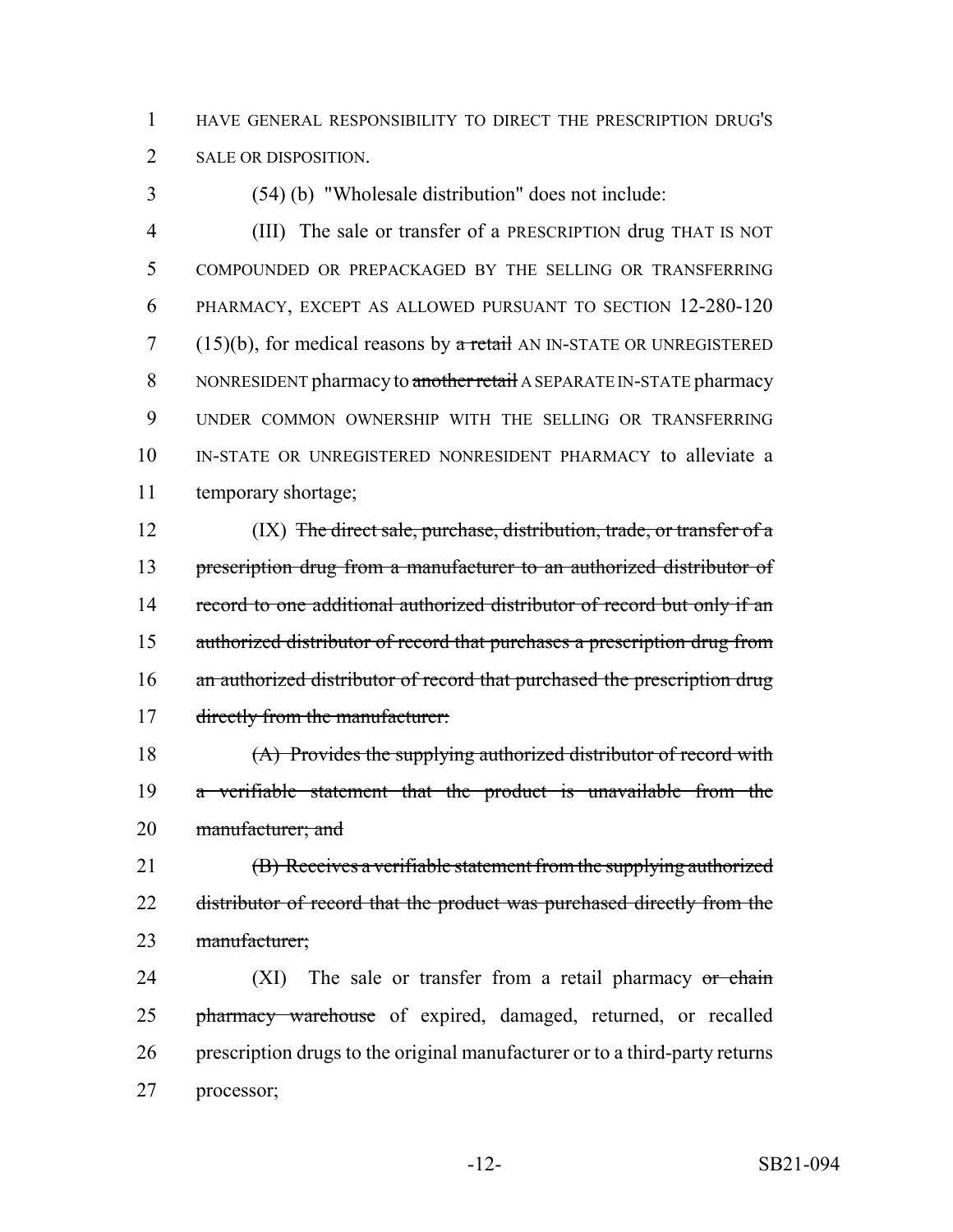(XII) The sale or transfer of compounded drugs compounded by 2 a retail pharmacy as defined in subsection (10) of this section and as 3 authorized by section  $12-280-120$  (6)(b);

 (XVI) THE SALE, PURCHASE, OR TRADE OF A DRUG OR AN OFFER TO SELL, PURCHASE, OR TRADE A DRUG BY A CHARITABLE ORGANIZATION DESCRIBED IN SECTION 501 (c)(3) OF THE FEDERAL "INTERNAL REVENUE CODE OF 1986", AS AMENDED, TO A NONPROFIT AFFILIATE OF THE ORGANIZATION TO THE EXTENT OTHERWISE PERMITTED BY LAW.

 (55) "Wholesaler" means a person engaged in the wholesale 10 distribution of prescription drugs to persons, other than consumers, who 11 are entitled THAT ARE AUTHORIZED BY LAW to possess prescription drugs. including: Repackagers; own-label distributors; private-label distributors; jobbers; brokers; warehouses, including manufacturers' and distributors' warehouses; manufacturers' exclusive distributors; authorized distributors of record; drug wholesalers or distributors; independent wholesale drug 16 traders; pharmacy buying cooperative warehouses; retail pharmacies that 17 conduct wholesale distribution; and chain pharmacy warehouses that conduct wholesale distribution.

 **SECTION 4.** In Colorado Revised Statutes, 12-280-105, **amend** 20 (1)(a), (1)(b), and (1)(c)(II) as follows:

 **12-280-105. Membership of board - removal - compensation - meetings - repeal.** (1) (a) (I) The board is composed of five licensed pharmacists, each having at least five years' experience in this state and actively engaged in the practice of pharmacy in this state, and two nonpharmacists who have no financial interest in the practice of pharmacy.

(II) OF THE LICENSED PHARMACIST MEMBERS OF THE BOARD, ONE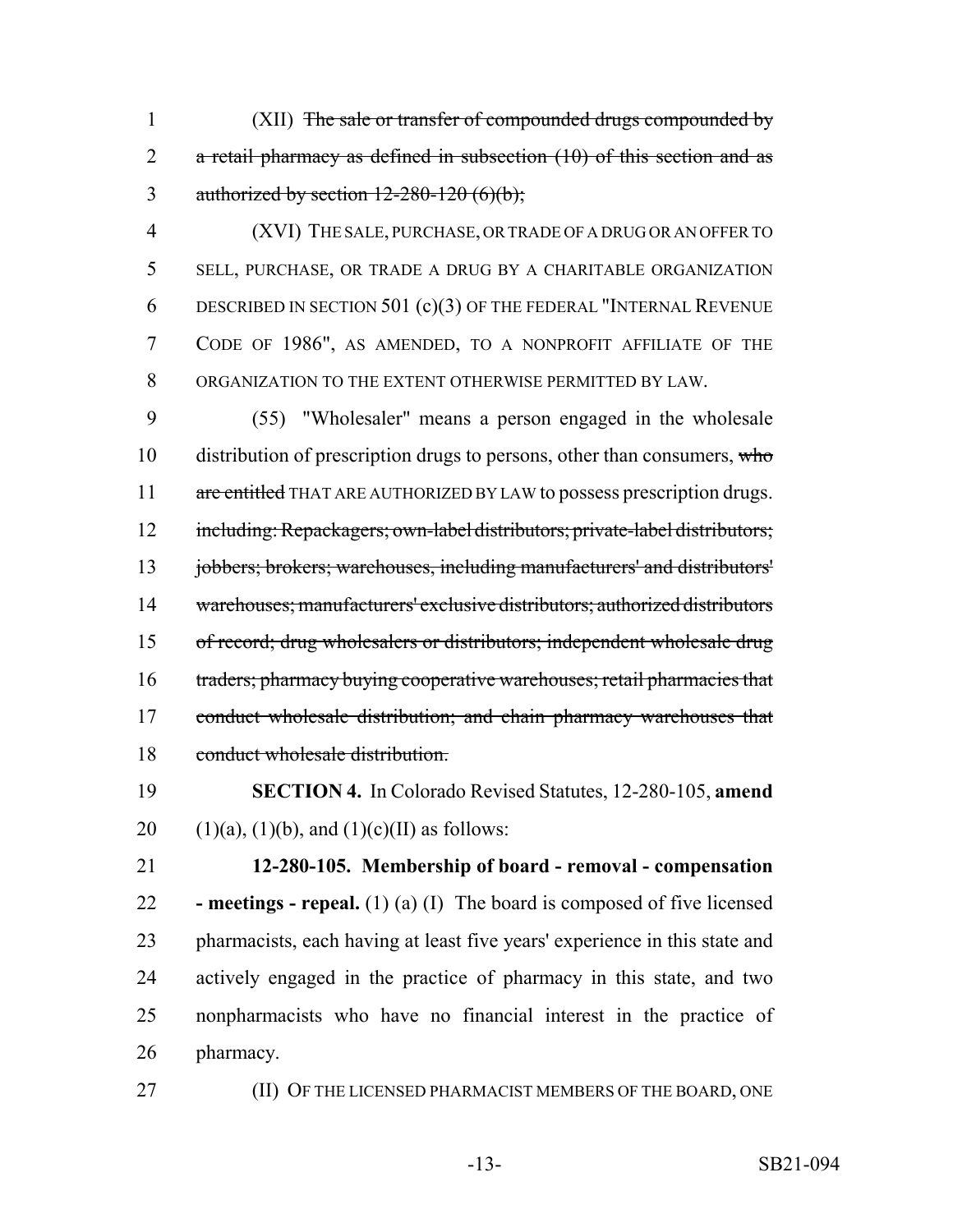MUST BE ENGAGED IN PRACTICE IN A HOSPITAL SETTING, ONE MUST BE ENGAGED IN PRACTICE IN A CHAIN PHARMACY, AND ONE MUST BE ENGAGED IN PRACTICE IN AN INDEPENDENT PHARMACY.

 (b) (I) The governor shall make all appointments to the board in accordance with this section.

 (II) (A) FOR THE LICENSED PHARMACIST MEMBERS OF THE BOARD WHOSE TERMS EXPIRE ON JULY 1, 2021, AND JULY 1,2022, THE GOVERNOR SHALL APPOINT LICENSED PHARMACIST MEMBERS THAT SATISFY THE 9 REQUIREMENTS OF SUBSECTION  $(1)(a)(II)$  OF THIS SECTION.

 (B) THIS SUBSECTION (1)(b)(II) IS REPEALED, EFFECTIVE DECEMBER 31, 2022.

 (c) For purposes of achieving a balance in the membership on the board, the governor shall consider:

 (II) The type of practice of the appointee so that various types of practices are represented on the board AND SO THAT THE LICENSED PHARMACIST MEMBERS OF THE BOARD SATISFY THE REQUIREMENTS OF 17 SUBSECTION  $(1)(a)(II)$  OF THIS SECTION.

 **SECTION 5.** In Colorado Revised Statutes, 12-280-106, **amend** 19 (1)(a)(I)(B) and (2)(c) as follows:

 **12-280-106. Veterinary pharmaceutical advisory committee - creation - appointments - rules - repeal.** (1) (a) (I) There is created in the department the veterinary pharmaceutical advisory committee comprised of three members, each appointed by the state veterinarian who serves under the commissioner of agriculture pursuant to section 35-50-104 as follows:

26 (B) One member who is either a licensed pharmaceutical wholesaler REGISTERED PURSUANT TO PART 3 OF THIS ARTICLE 280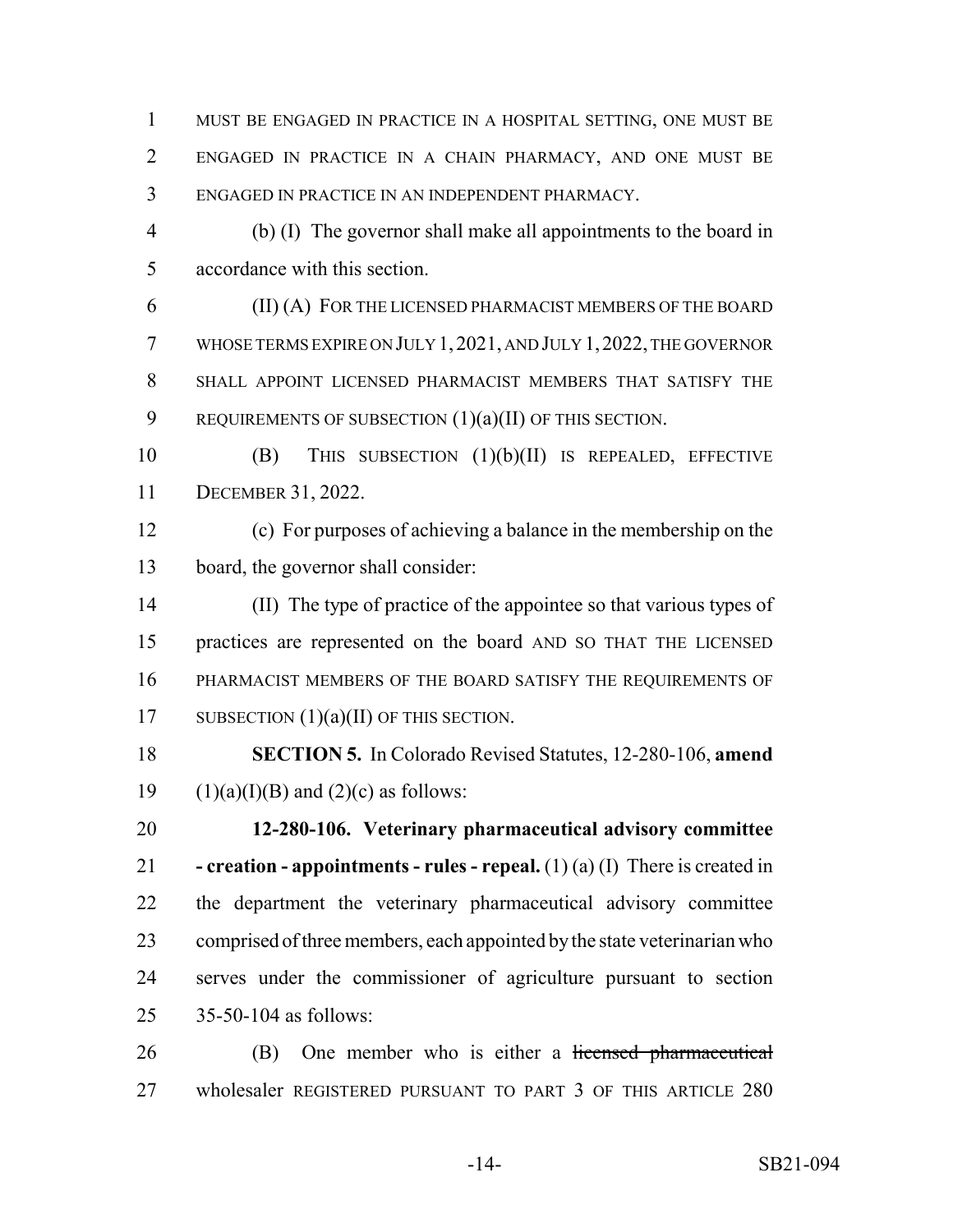engaged in the distribution of animal drugs, having at least five years' experience in this state, in good standing, and actively engaged in the practice of wholesale pharmacy or a licensed veterinarian, having at least five years' experience in this state, in good standing, and actively engaged in the practice of veterinary medicine, but who is not both a pharmaceutical wholesaler and a veterinarian; and

 (2) (c) The board shall adopt the advisory committee's recommendation on a referred matter unless the board determines that there exists material and substantial evidence or information related to the matter that warrants a resolution of the matter that is distinct from the 11 advisory committee's recommendation. If the board deviates from the 12 advisory committee's recommendation, the board shall make a record of the reasons for the deviation.

 **SECTION 6.** In Colorado Revised Statutes, 12-280-108, **amend** 15 (1)(a) and (1)(j); and **add** (1)(k) as follows:

**12-280-108. Powers and duties - rules.** (1) The board shall:

 (a) (I) Inspect, or direct inspectors who are licensed pharmacists to inspect, all outlets and investigate violations of this article 280.

 (II) THE BOARD'S AUTHORITY UNDER THIS SUBSECTION (1)(a) TO INSPECT ALL OUTLETS INCLUDES THE AUTHORITY, AFTER CONDUCTING A RISK-BASED ASSESSMENT, AS DEFINED BY THE BOARD BY RULE, TO INSPECT AN OUT-OF-STATE PHARMACY, A NONRESIDENT 503B OUTSOURCING FACILITY, OR AN OUT-OF-STATE WHOLESALER.

 (j) Review and approve or reject applications for participation in 25 the pharmacy peer health assistance diversion program pursuant to part 2 of this article 280 and perform any other functions that were performed by the rehabilitation evaluation committee prior to its repeal;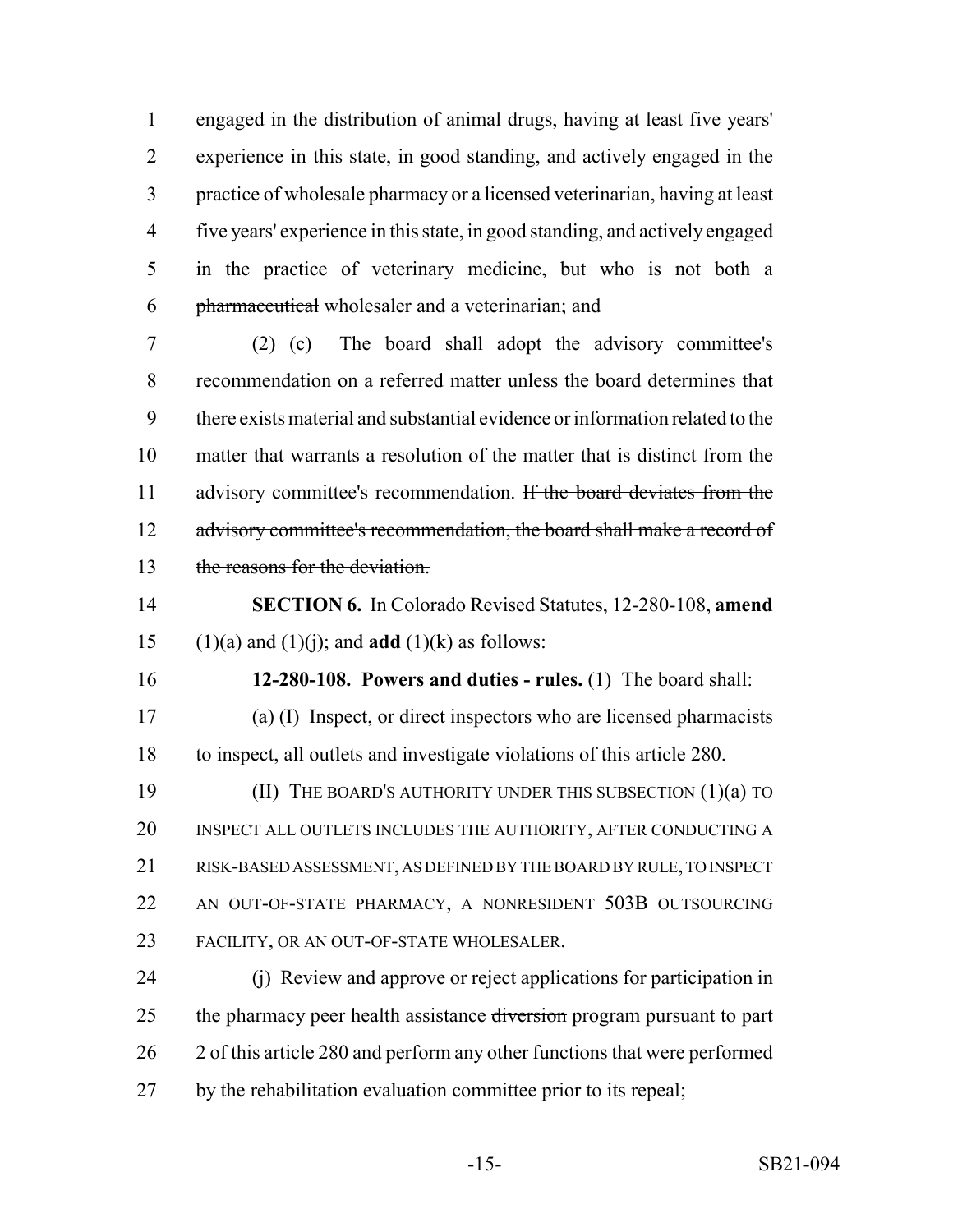(k) SEND A QUARTERLY ELECTRONIC NEWSLETTER TO ALL LICENSEES BY E-MAIL THAT DETAILS CHANGES IN FEDERAL AND STATE LAW THAT AFFECT OR ARE PERTINENT TO THE PRACTICE OF PHARMACY. **SECTION 7.** In Colorado Revised Statutes, **amend** 12-280-111

as follows:

 **12-280-111. Malpractice claims information - not public - exception.** (1) Each insurance company licensed to do business in this state and engaged in the writing of malpractice insurance for licensed pharmacists and pharmacies, and each pharmacist or pharmacy that self-insures, shall send to the board, in the form prescribed by the board, information relating to each malpractice claim against a licensed 12 pharmacist that is settled or in which judgment is rendered against the insured.

 (2) The insurance company or self-insured pharmacist or 15 pharmacy shall provide information relating to each malpractice claim as 16 is deemed necessary by the board to conduct a further investigation and 17 hearing.

 $\left(\frac{3}{2}\right)$  Information relating to each malpractice claim provided by insurance companies or self-insured pharmacists or pharmacies PURSUANT TO SECTION 10-1-125.3 is exempt from the provisions of any law requiring that the proceedings of the board be conducted publicly or that the minutes or records of the board be open to public inspection unless the board takes final disciplinary action. The board may use the information in any formal hearing involving a licensee or registrant.

 **SECTION 8.** In Colorado Revised Statutes, 12-280-118, **amend** 26 (5)(a)(I) and  $(5)(a)$ (II) as follows:

**12-280-118. Prescription drug outlet under charge of**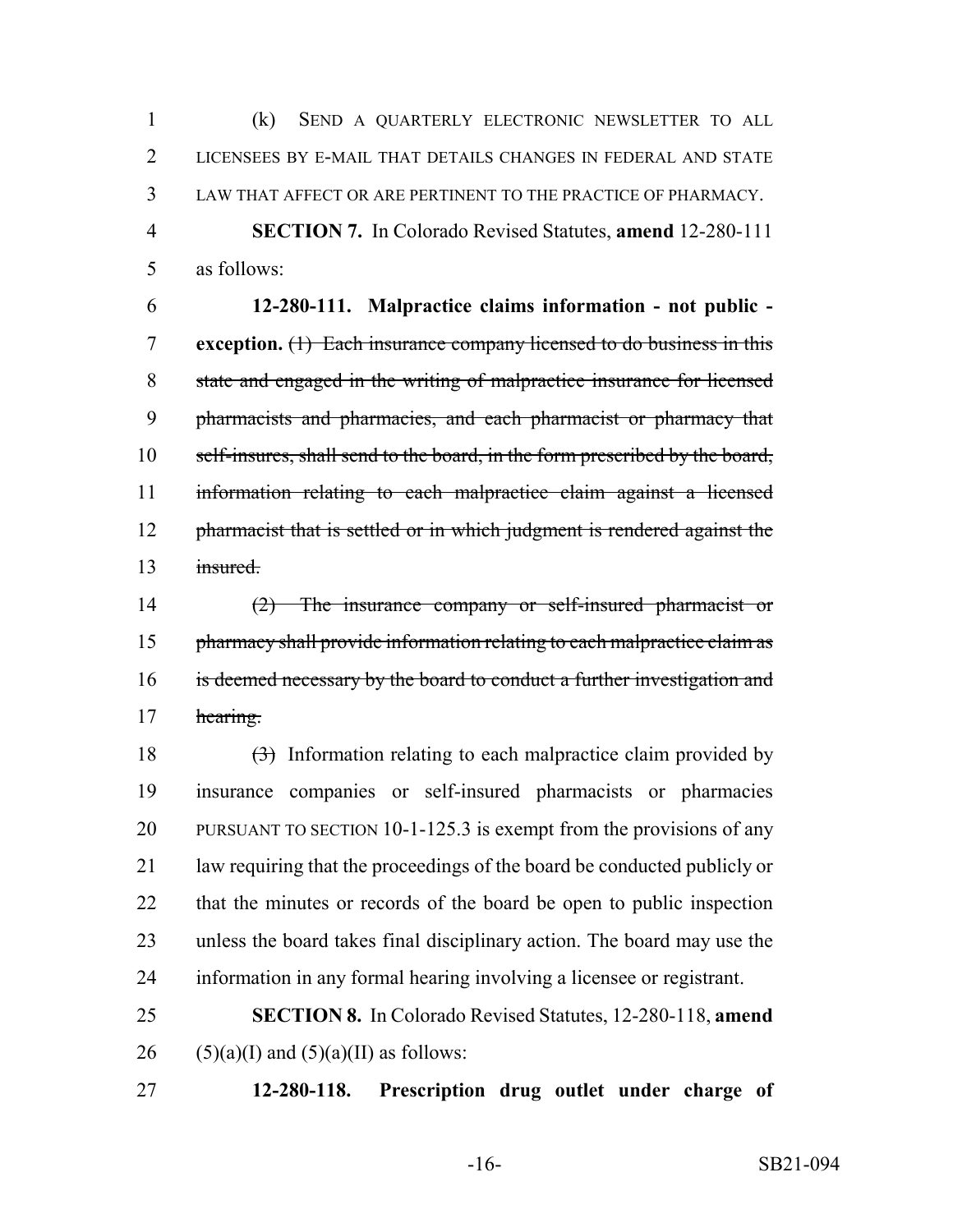| $\mathbf{1}$   | <b>pharmacist</b> - rules. (5) (a) Except as specified in subsection (5)(b) of   |
|----------------|----------------------------------------------------------------------------------|
| $\overline{2}$ | this section, the pharmacist responsible for the prescription order or chart     |
| 3              | order may delegate the following tasks to the following individuals if, in       |
| 4              | the pharmacist's professional judgment, the delegation is appropriate:           |
| 5              | (I) Specific tasks, excluding tasks described in section 12-280-103              |
| 6              | $(38.5)(a)$ , but which tasks may include delivery and proper and safe           |
| 7              | storage of drugs or devices, to ancillary personnel, other than a                |
| 8              | pharmacist or pharmacy intern, who are under the pharmacist's                    |
| 9              | supervision, WHICH TASKS MAY INCLUDE:                                            |
| 10             | (A) DELIVERY AND PROPER AND SAFE STORAGE OF DRUGS OR                             |
| 11             | DEVICES;                                                                         |
| 12             | (B) CASHIER TRANSACTIONS;                                                        |
| 13             | (C) MEDICATION SHIPPING AND HANDLING;                                            |
| 14             | (D) MEDICATION TRANSPORTATION;                                                   |
| 15             | (E) RECORD KEEPING;                                                              |
| 16             | (F) TELEPHONE OR COMMUNICATION TRIAGE;                                           |
| 17             | (G) INVENTORY MANAGEMENT; OR                                                     |
| 18             | (H) OTHER ADMINISTRATIVE DUTIES; or                                              |
| 19             | (II) Specific tasks described in section 12-280-103 $(38.5)(a)$ or in            |
| 20             | board rules adopted pursuant to section $12-280-103 \quad (\frac{38.5}{(a)}(Vf)$ |
| 21             | $(38.5)(a)(VIII)$ to a pharmacy technician who is under the pharmacist's         |
| 22             | supervision.                                                                     |
| 23             | <b>SECTION 9.</b> In Colorado Revised Statutes, 12-280-119, amend                |
| 24             | $(7)$ and $(11)$ ; and <b>repeal</b> $(9)$ as follows:                           |
| 25             | 12-280-119. Registration of facilities - rules. $(7)$ A separate                 |
| 26             | registration is required under this section for any area outside the outlet      |
| 27             | that is not a satellite where pharmaceutical PHARMACIST care and services        |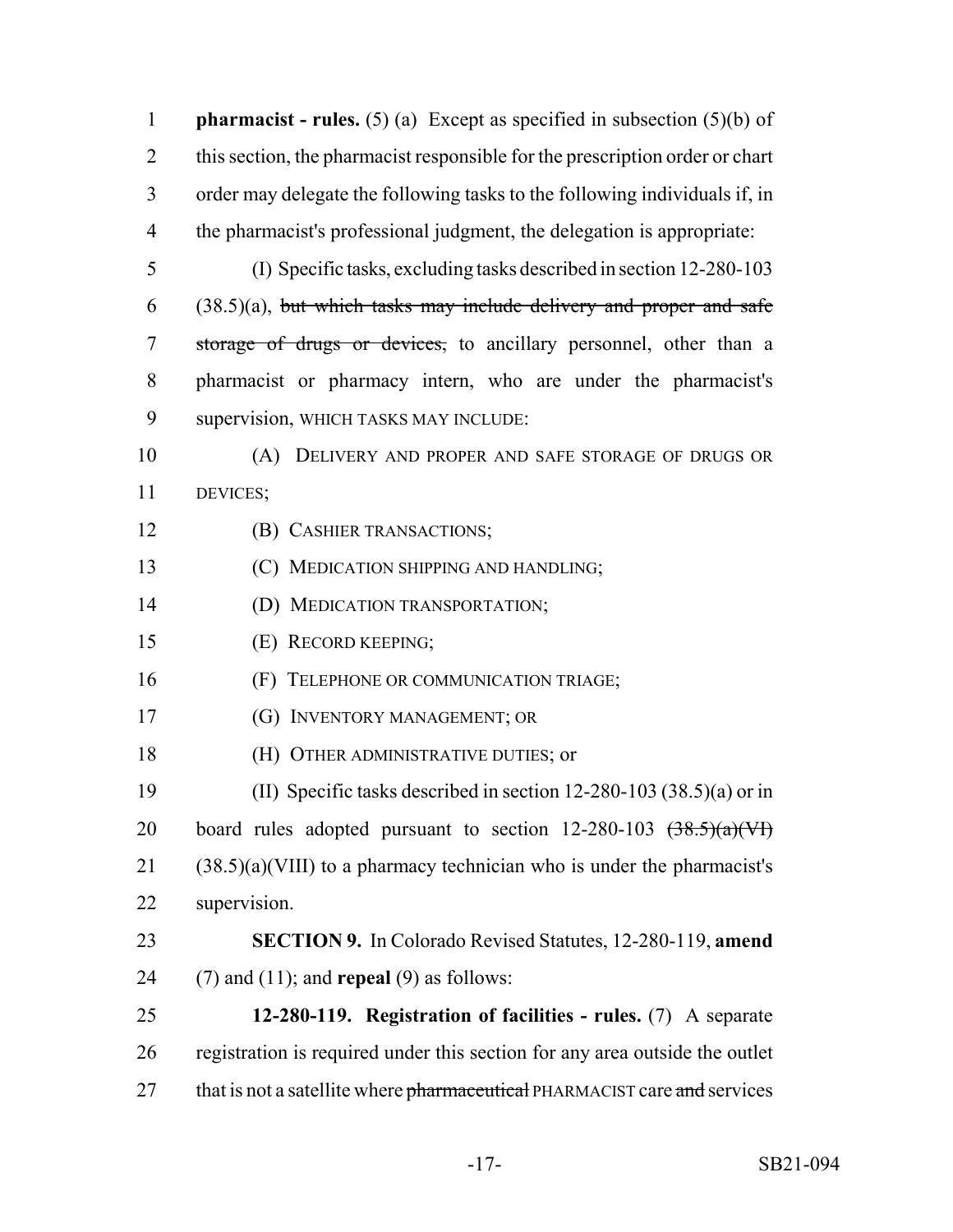are provided and for any area outside the outlet that is under different ownership from the outlet.

3 (9) (a) Subject to subsection (9)(b) of this section, a prescription drug outlet may register as a compounding prescription drug outlet.

- (b) The board shall not register a facility as a compounding prescription drug outlet unless:
- (I) The facility has been accredited by a board-approved compounding accreditation entity to be within acceptable parameters to 9 compound more than ten percent of the facility's total sales; and
- (II) Ownership of the facility is vested solely in a pharmacist.

 (c) To be approved by the board to accredit a compounding 12 prescription drug outlet, a compounding accreditation entity shall be, at a minimum, a scientific organization with expertise in compounding medications.

- (11) A prescription drug outlet may register as a specialized prescription drug outlet if it engages in the compounding, dispensing, and 17 delivery of drugs and devices to, or the provision of pharmaceutical PHARMACIST care SERVICES to residents of, a long-term care facility. The board shall adopt rules as necessary to implement this subsection (11). **SECTION 10.** In Colorado Revised Statutes, 12-280-120, **amend** (6)(b), (10), and (15)(b) introductory portion; and **repeal** (15)(a) as follows:
- **12-280-120. Compounding dispensing sale of drugs and devices - rules - definition.** (6) (b) (I) The board shall promulgate rules 25 authorizing A prescription drug outlet located in this state to MAY 26 compound AND DISTRIBUTE drugs for office use by a practitioner or for 27 use by a hospital located in this state. The rules must limit the amount of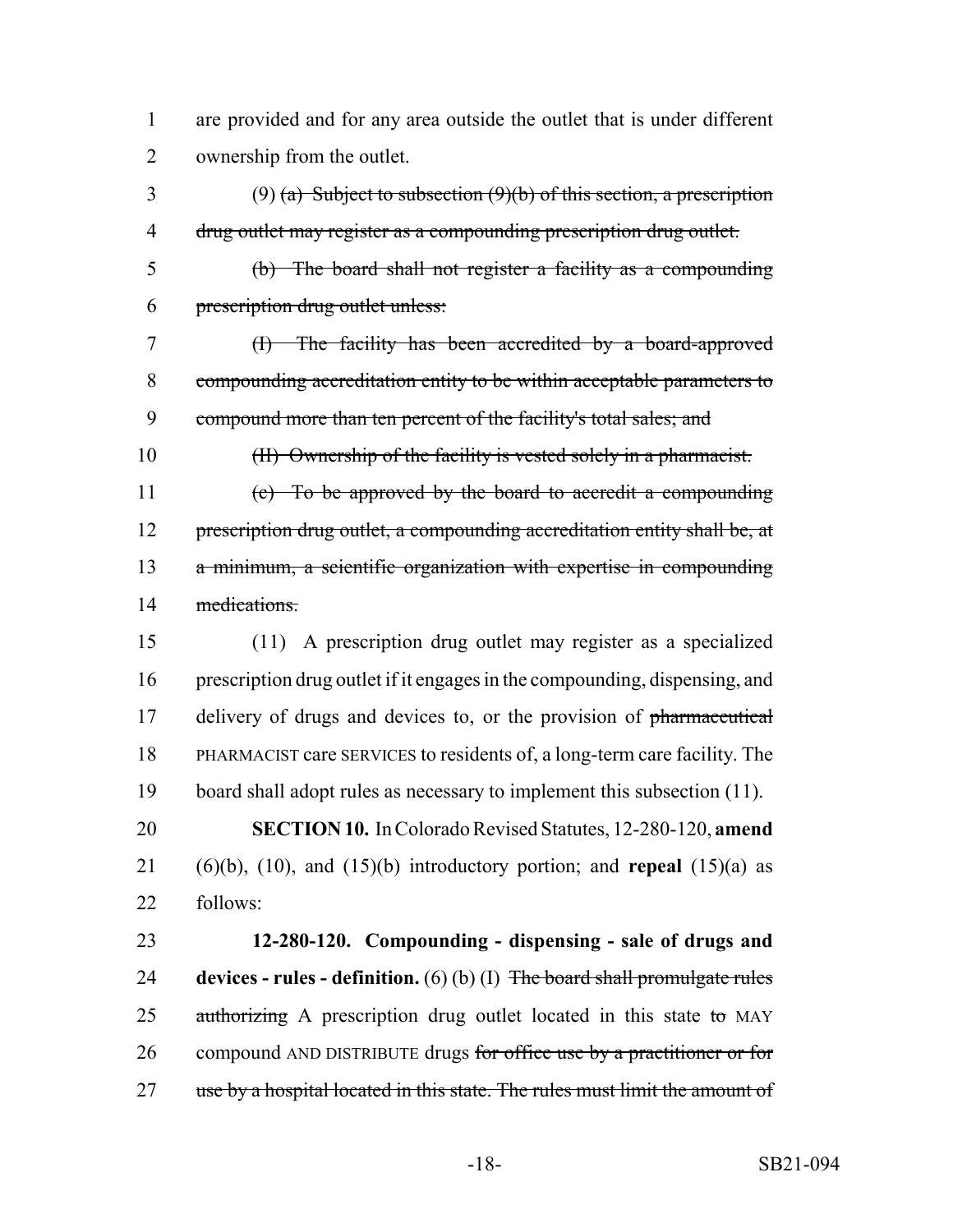drugs a prescription drug outlet may compound and distribute to a 2 practitioner or hospital FOR VETERINARY USE pursuant to this subsection 3 (6)(b) to no more than SECTION 12-280-121, BUT THE AMOUNT OF DRUGS THE PRESCRIPTION DRUG OUTLET MAY COMPOUND AND DISTRIBUTE FOR VETERINARY USE MUST NOT EXCEED ten percent of the total number of drug dosage units dispensed and distributed on an annual basis by the outlet.

8 (II)  $(A)$  The ten percent limitation set forth in subsection  $(6)(b)(I)$  of this section applies to a compounded drug for veterinary use that a 10 prescription drug outlet distributes in Colorado.

**(B)** For purposes of this subsection  $(6)(b)(H)$  As USED IN THIS SUBSECTION (6)(b), a "prescription drug outlet" includes a nonresident 13 pharmacy outlet registered or licensed pursuant to this article 280 where prescriptions are compounded and dispensed, but only if the nonresident pharmacy outlet has provided the board with a copy of the most recent inspection of the nonresident pharmacy outlet by the agency that regulates 17 pharmaceuticals in the state of residence and a copy of the most recent inspection received from a board-approved third-party entity that inspects pharmacy outlets, for which third-party inspection the nonresident pharmacy outlet shall obtain and pay for on an annual basis, and the board approves the inspection reports as satisfactorily demonstrating proof of compliance with the board's own inspection procedure and standards.

 (10) (a) Any hospital employee or agent authorized by law to 24 administer or dispense medications may dispense a twenty-four-hour SEVENTY-TWO-HOUR supply of drugs on the specific order of a practitioner to a registered emergency room patient.

(b) A HOSPITAL MAY DISPENSE A PRESCRIPTION DRUG PURSUANT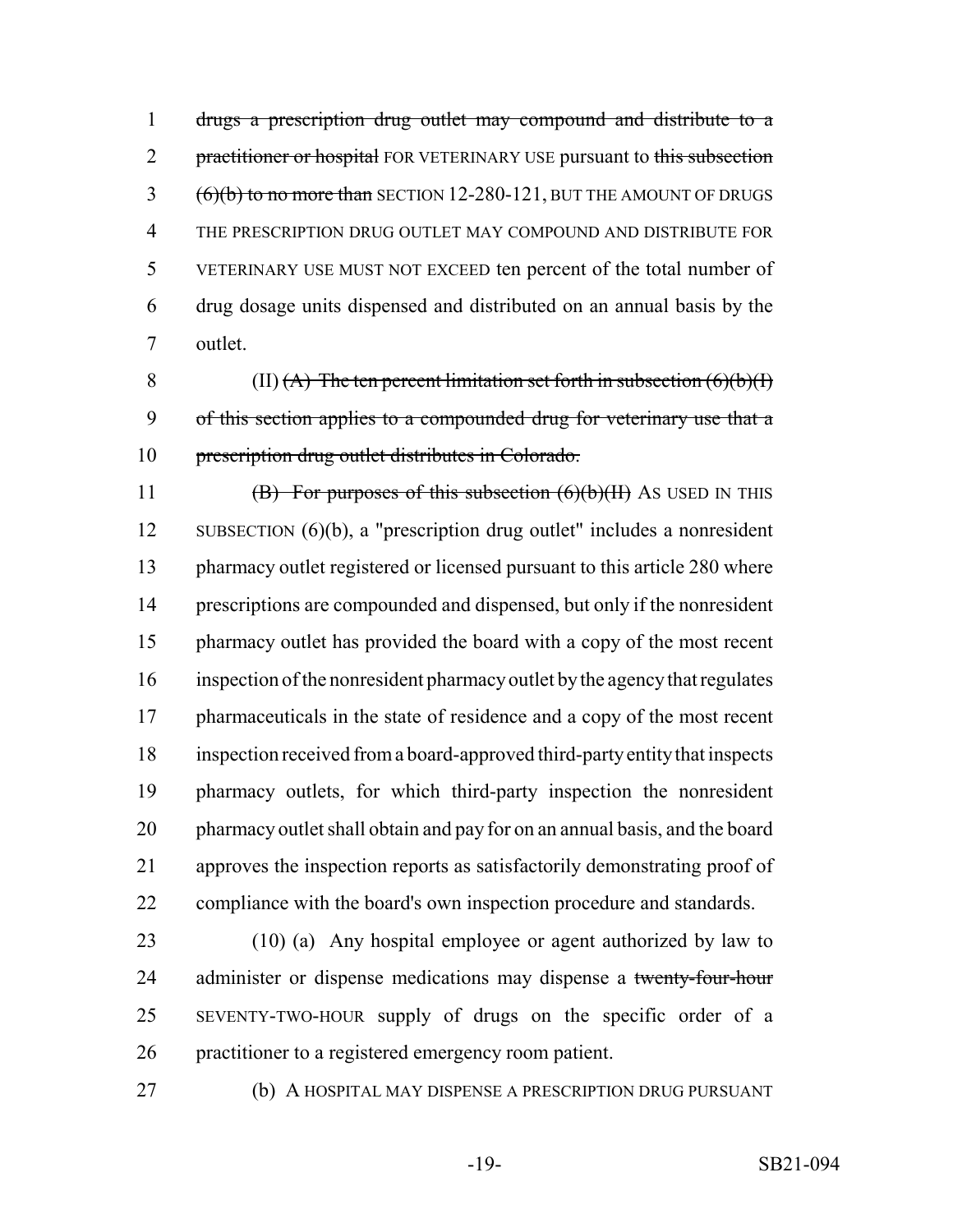TO A CHART ORDER FOR A HOSPITALIZED PATIENT FOR USE BY THE PATIENT DURING A TEMPORARY LEAVE FROM THE HOSPITAL OF LESS THAN TWENTY-FOUR HOURS IF THE PRESCRIPTION DRUG:

 (I) IS LABELED IN ACCORDANCE WITH SECTION 12-280-124(1) AND 5 (2);

(II) IS ADMINISTERED BY AN AUTHORIZED PERSON;

 (III) IS DISPENSED PURSUANT TO A CURRENT, ACTIVE ORDER; AND (IV) IS LIMITED TO A TWENTY-FOUR-HOUR SUPPLY OR, IF THE TEMPORARY LEAVE IS FOR LESS THAN TWENTY-FOUR HOURS, THE QUANTITY THE PATIENT REQUIRES DURING THE TEMPORARY LEAVE.

 (15) (a) A compounding prescription drug outlet registered pursuant to section 12-280-119 (9) may dispense and distribute compounded drugs without limitation to practitioners or to prescription 14 drug outlets under common ownership with the pharmacist who owns the compounding prescription drug outlet.

16 (b) The following may distribute compounded and prepackaged medications, without limitation, to pharmacies and other outlets under common ownership of the entity:

 **SECTION 11.** In Colorado Revised Statutes, 12-280-121, **amend** 20 (3), (4), and (6) as follows:

 **12-280-121. Compounding drugs for office use by a veterinarian - rules - definitions.** (3) A licensed veterinarian shall not administer or dispense a compounded drug maintained for office stock 24 pursuant to this section or for office use pursuant to section  $12-280-120$  $(6)(b)(H)$  SECTION 12-280-120  $(6)(b)$  without a valid veterinarian-client-patient relationship in place at the time of administering the compounded drug to an animal patient or dispensing the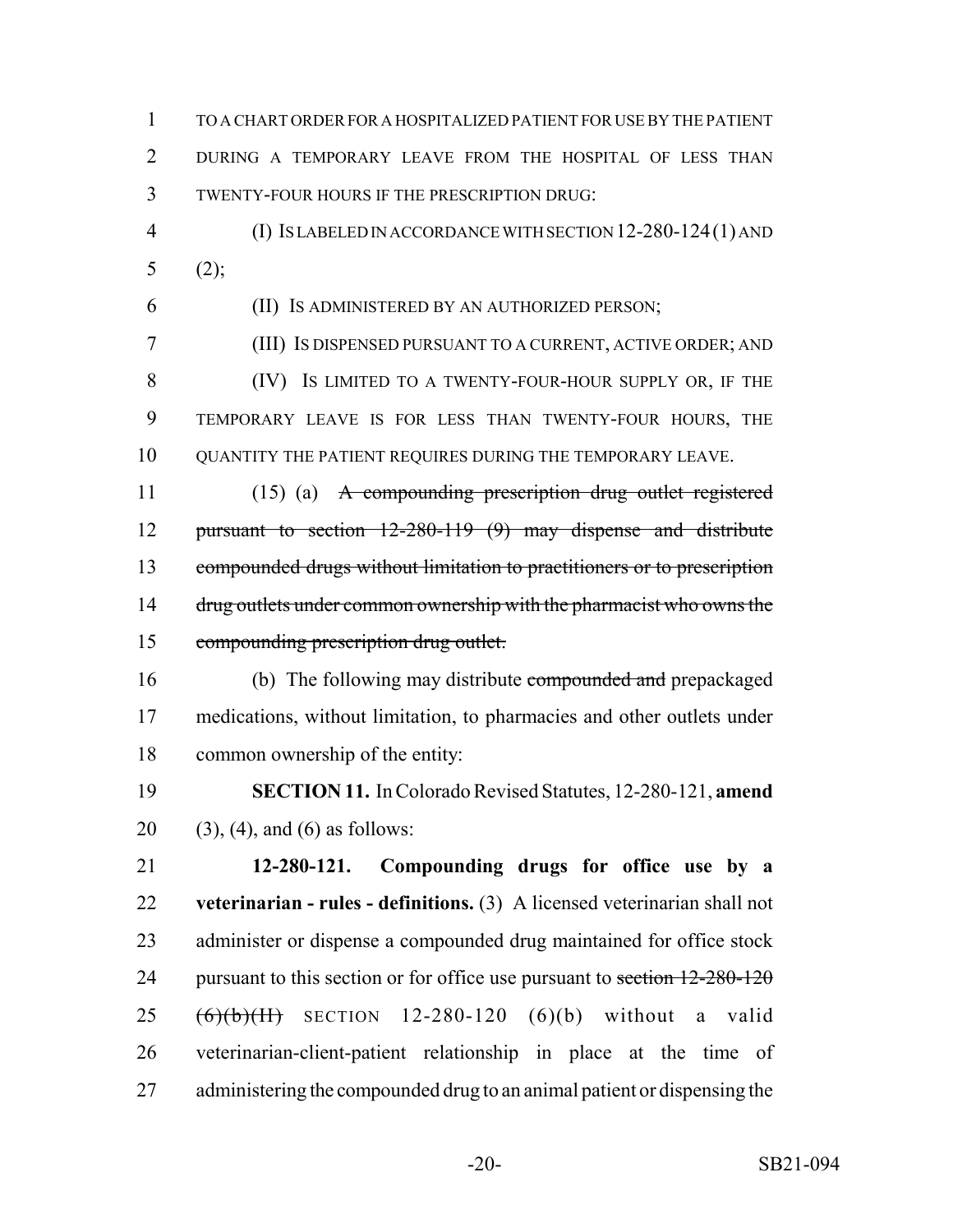compounded drug to a client.

 (4) To compound and distribute a controlled substance pursuant 3 to this section or section  $12-280-120$  (6)(b)(II) SECTION 12-280-120 (6)(b), a registered prescription drug outlet shall possess a valid manufacturing registration from the federal drug enforcement administration.

 (6) The board may promulgate rules as necessary concerning compounded veterinary pharmaceuticals pursuant to this section and 9 section 12-280-120 (6)(b)(II) SECTION 12-280-120 (6)(b).

 **SECTION 12.** In Colorado Revised Statutes, 12-280-123, **amend** (3) as follows:

 **12-280-123. Prescription required - exception - prescribing and dispensing opiate antagonists - selling nonprescription syringes and needles.** (3) A pharmacist may PRESCRIBE AND dispense an opiate antagonist in accordance with section 12-30-110.

- **SECTION 13.** In Colorado Revised Statutes, 12-280-124, **amend** (1)(b) as follows:
- **12-280-124. Labeling rules.** (1) A prescription drug dispensed pursuant to an order must be labeled as follows:

20 (b)  $(H)$  If the prescription is for an anabolic steroid, the purpose for 21 which the anabolic steroid is being prescribed must appear on the label. 22 (II) If the prescription is for any drug other than an anabolic 23 steroid The symptom or purpose for which the drug is being prescribed must appear on the label, if, after being advised by the practitioner, the patient or the patient's authorized representative so requests. If the practitioner does not provide the symptom or purpose for which a drug is being prescribed, the pharmacist may fill the prescription order without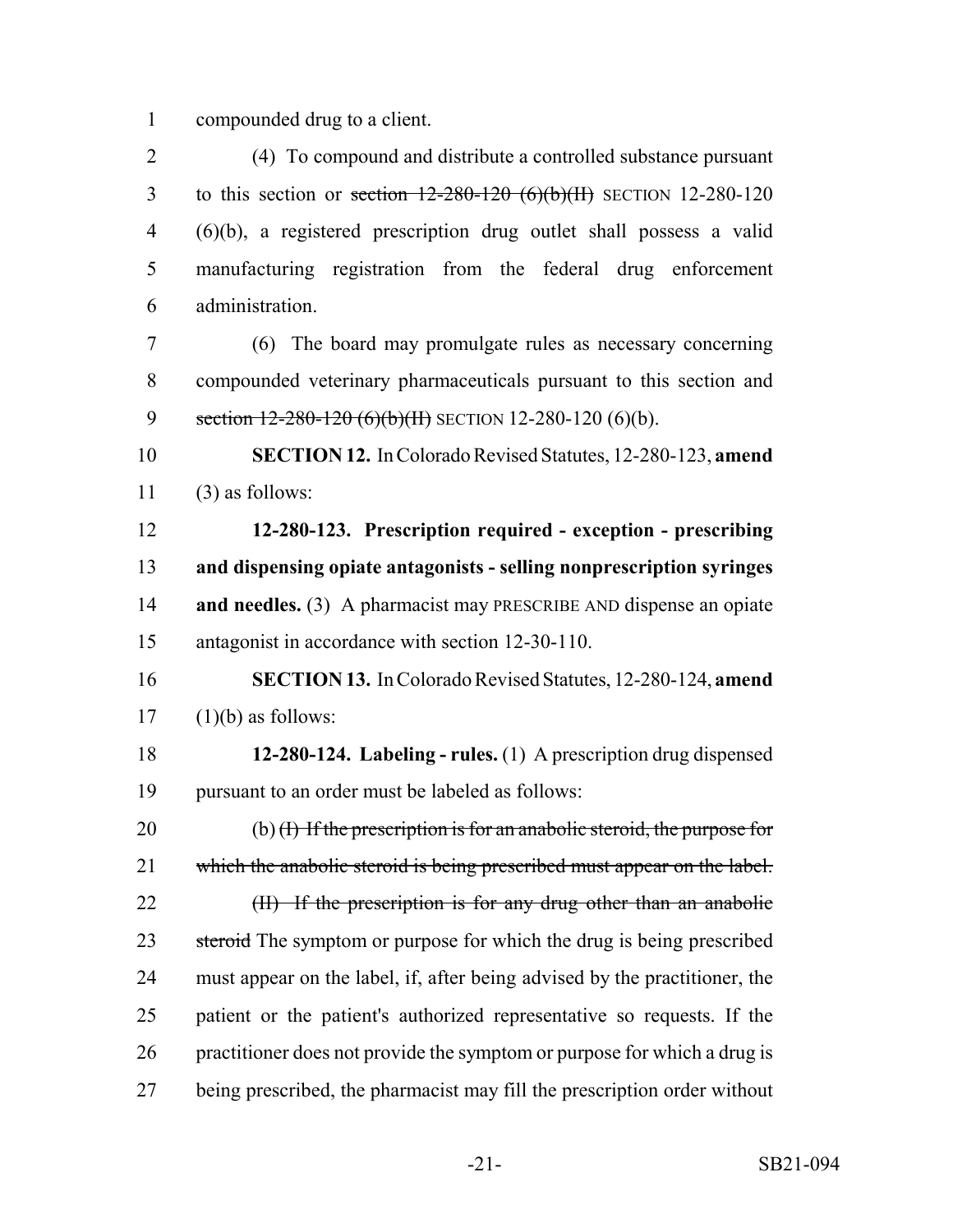1 contacting the practitioner, patient, or patient's representative. unless the prescription is for an anabolic steroid.

 **SECTION 14.** In Colorado Revised Statutes, 12-280-125, **amend** 4 (1)(b)(I), (1)(b)(II), (2)(a) introductory portion, (3)(b), (4), (5), and (6); 5 and  $add(1)(a.5)$  as follows:

 **12-280-125. Substitution of prescribed drugs and biological products authorized - when - conditions.** (1) (a.5) (I) A PHARMACIST FILLING A PRESCRIPTION ORDER FOR A SPECIFIC DRUG MAY SUBSTITUTE A DRUG IN THE SAME THERAPEUTIC CLASS AS LONG AS THE PATIENT AGREES TO THE SUBSTITUTION AND THE SUBSTITUTION IS MADE TO REPLACE A DRUG THAT IS ON BACK ORDER, TO ENSURE FORMULARY COMPLIANCE WITH THE PATIENT'S HEALTH INSURANCE PLAN, OR, IN THE CASE OF AN UNINSURED PATIENT, TO LOWER THE COST TO THE PATIENT FOR THE DRUG WHILE MAINTAINING SAFETY.

(II) THIS SUBSECTION (1)(a.5) DOES NOT AUTHORIZE:

 (A) THE SUBSTITUTION OF BIOLOGICAL PRODUCTS, NARROW THERAPEUTIC INDEX DRUGS, OR PSYCHOTROPIC DRUGS; OR

 (B) A SUBSTITUTION WHEN THE PRACTITIONER HAS INDICATED, IN 19 THE MANNER DESCRIBED IN SUBSECTION (2) OF THIS SECTION, THAT THE PHARMACIST SHALL NOT SUBSTITUTE A DRUG IN THE SAME THERAPEUTIC CLASS AS THE DRUG PRESCRIBED.

 (b) (I) A pharmacist filling a prescription order for a specific 23 biological product may substitute an interchangeable A biological product for the prescribed biologic only if THE PRACTITIONER HAS NOT INDICATED, 25 IN THE MANNER DESCRIBED IN SUBSECTION (2) OF THIS SECTION, THAT THE PHARMACIST SHALL NOT SUBSTITUTE AN INTERCHANGEABLE OR BIOSIMILAR BIOLOGICAL PRODUCT FOR THE PRESCRIBED BIOLOGICAL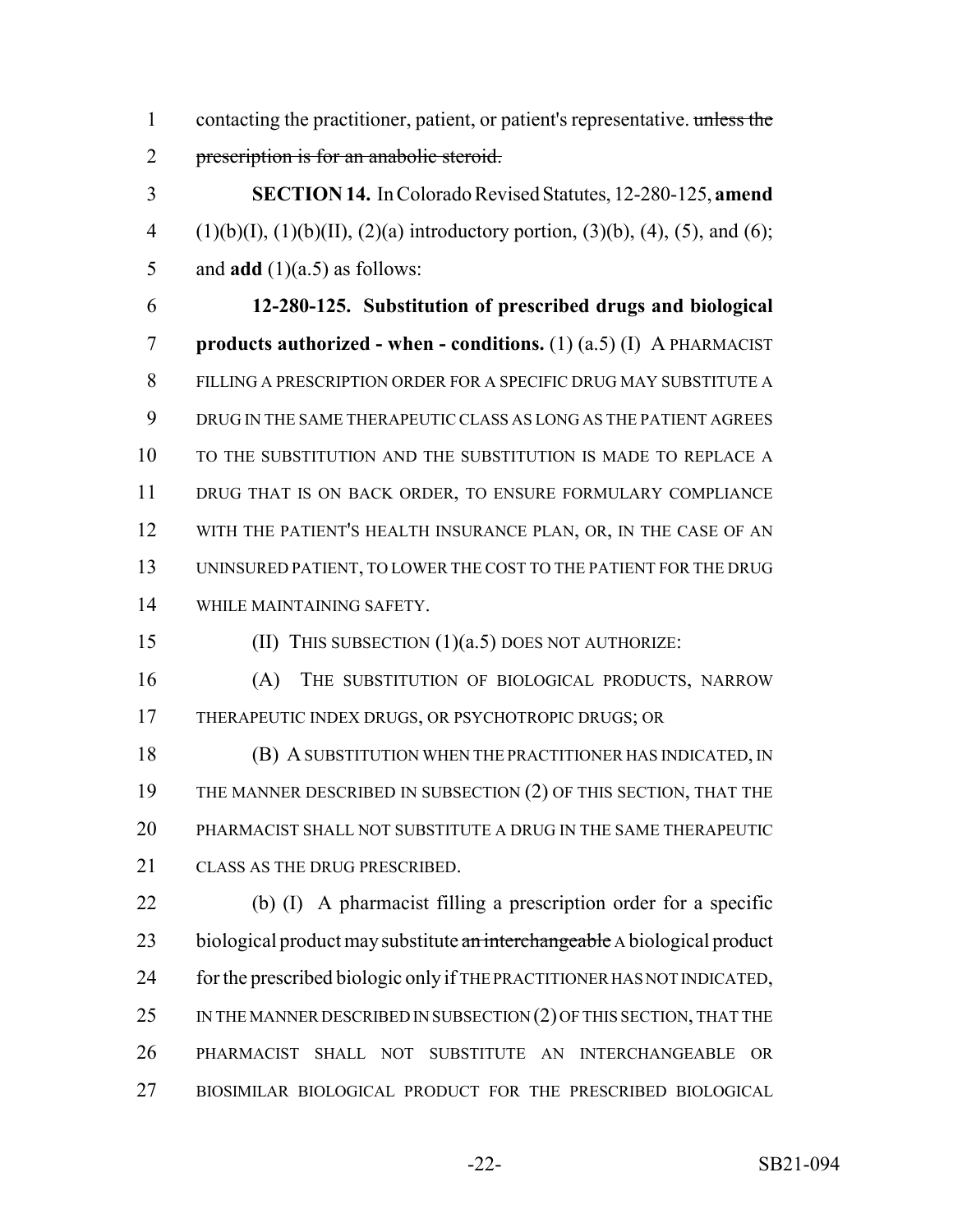PRODUCT AND:

 (A) The FDA has determined that the biological product to be 3 substituted is interchangeable with the prescribed biological product; and (B) The practitioner has not indicated, in the manner described in 5 subsection (2) of this section, that the pharmacist shall not substitute an interchangeable biological product for the prescribed biological product. THE FDA HAS DETERMINED THAT THE BIOLOGICAL PRODUCT TO BE SUBSTITUTED IS BIOSIMILAR WITH THE PRESCRIBED BIOLOGICAL PRODUCT; OR

**(C)** THE SUBSTITUTION IS MADE PURSUANT TO A THERAPEUTIC INTERCHANGE APPROVED BY THE PHARMACY AND THERAPEUTICS COMMITTEE OF A HOSPITAL OR HEALTH CARE SYSTEM.

 (II) Within a reasonable time after dispensing a biological 14 product, the dispensing pharmacist or his or her THE DISPENSING PHARMACIST'S designee shall communicate to the prescribing practitioner the specific biological product dispensed to the patient, including the name and manufacturer of the biological product. The pharmacist or designee shall communicate the information to the prescribing practitioner by making an entry into an interoperable electronic medical records system, through electronic prescribing technology, or through a pharmacy record that the prescribing practitioner can access 22 electronically. Otherwise, the pharmacist or his or her THE PHARMACIST's designee shall communicate to the prescribing practitioner the name and manufacturer of the biological product dispensed to the patient using facsimile, telephone, electronic transmission, or other prevailing means. 26 except when:

27 (A) There is no FDA-approved interchangeable biological product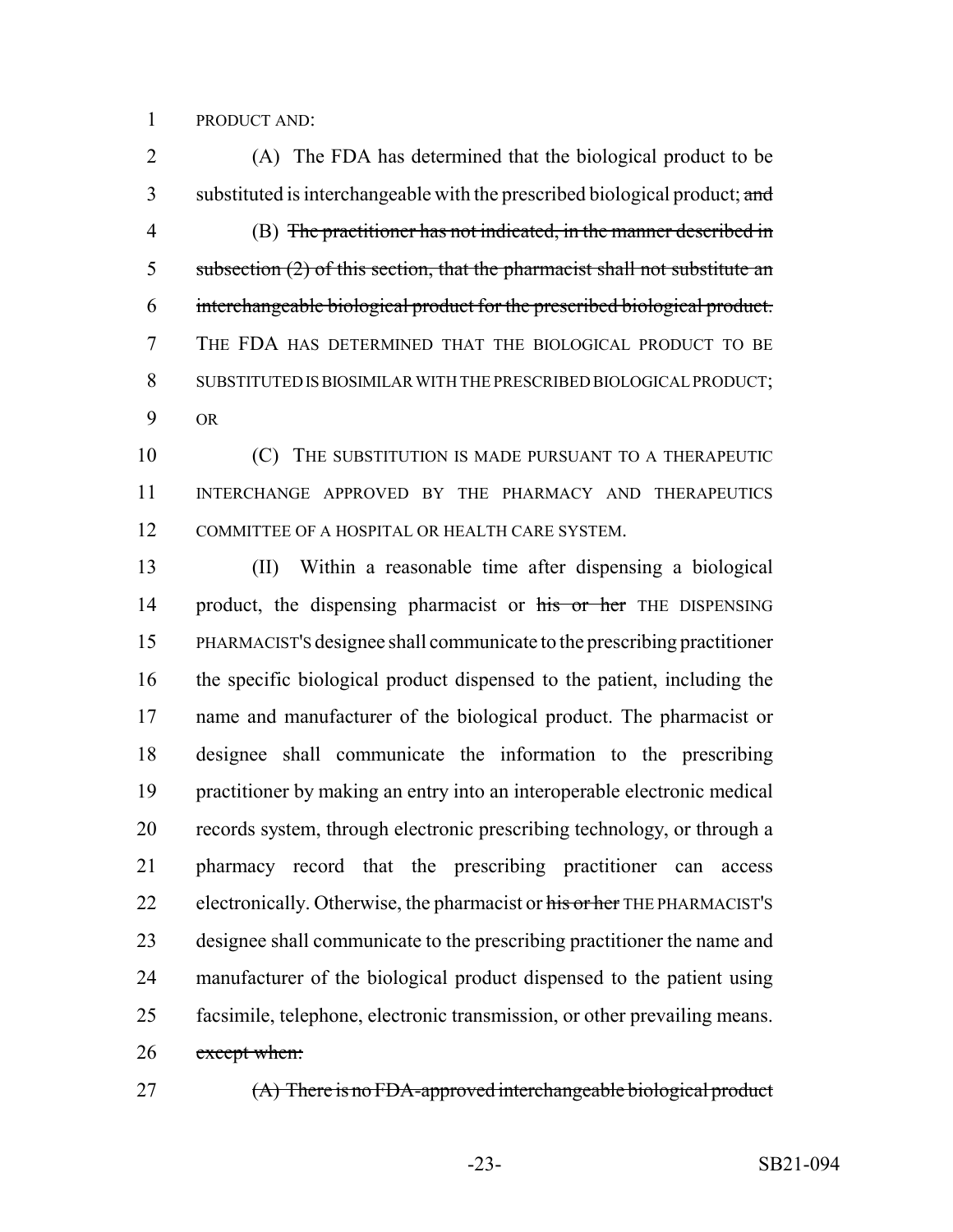for the prescribed biological product; or

 (B) A refill prescription is not changed from the biological product dispensed on the prior filling of the prescription.

 (2) (a) If, in the opinion of the practitioner, it is in the best interest of the patient that the pharmacist not substitute an equivalent drug, A DRUG IN THE SAME THERAPEUTIC CLASS, or AN interchangeable OR BIOSIMILAR biological product for the specific drug or biological product 8 he or she THE PRACTITIONER prescribed, the practitioner may convey this information to the pharmacist in any of the following manners:

 (3) (b) The pharmacist is not required to communicate a 11 substitution to institutionalized patients IN AN INPATIENT SETTING, AN OUTPATIENT INFUSION CENTER, OR A CLINICAL SETTING.

 (4) Except as provided in subsection (5) of this section, the 14 pharmacist shall not substitute a drug or interchangeable OR BIOSIMILAR biological product as provided in this section unless the drug or interchangeable OR BIOSIMILAR biological product substituted costs the purchaser less than the drug or biological product prescribed. The prescription shall be priced for a drug, other than a biological product, as if it had been prescribed generically.

 (5) If a prescription drug outlet does not have in stock the prescribed drug or biological product and the only equivalent drug, DRUG IN THE SAME THERAPEUTIC CLASS, or interchangeable OR BIOSIMILAR biological product in stock is higher priced, the pharmacist, with the consent of the purchaser, may substitute the higher priced drug or interchangeable OR BIOSIMILAR biological product. This subsection (5) applies only to a prescription drug outlet located in a town, as defined in section 31-1-101 (13).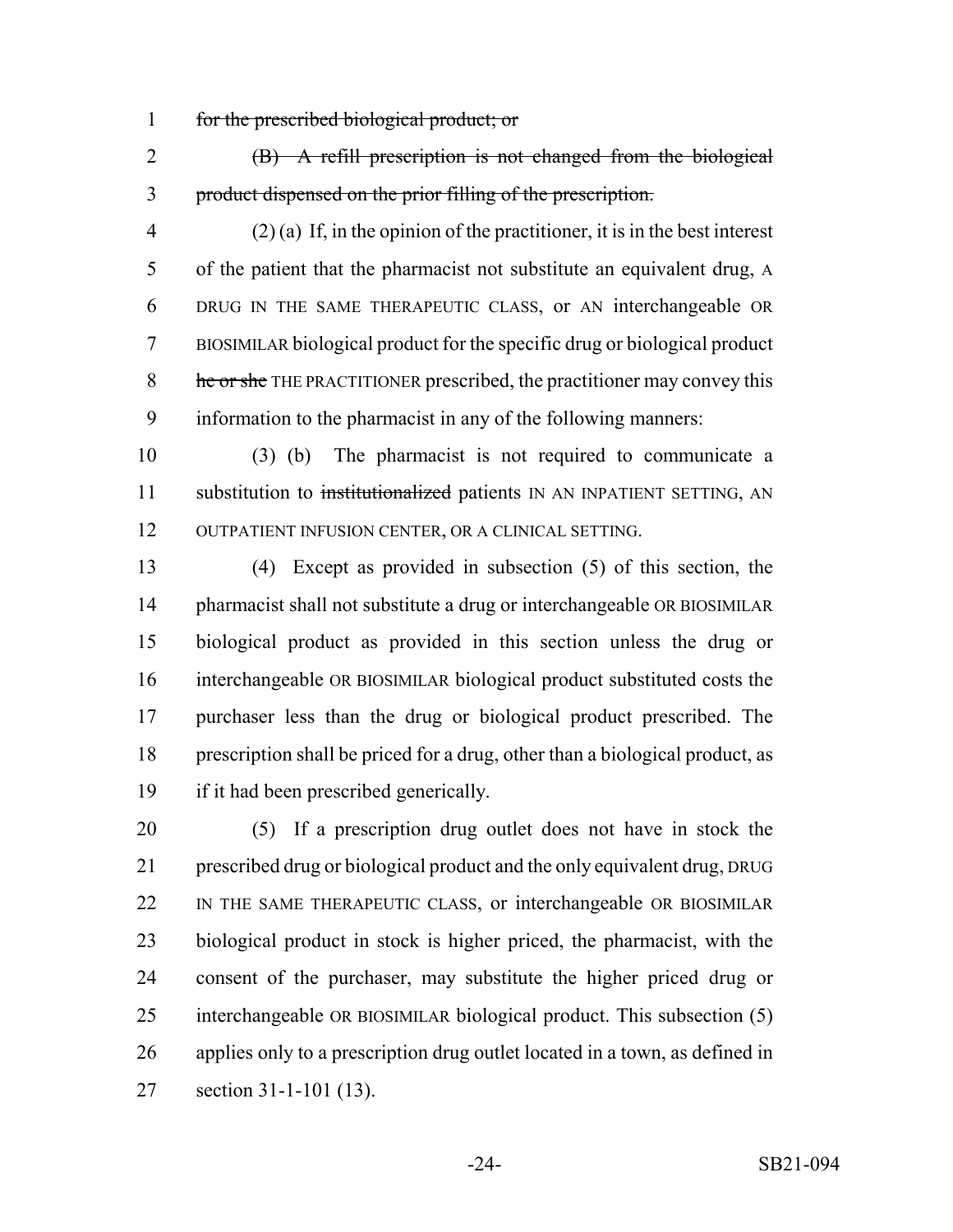(6) The board shall maintain on its website a link to the FDA resource, if one is available, that identifies all biological products approved as interchangeable OR BIOSIMILAR with specific biological products.

 **SECTION 15.** In Colorado Revised Statutes, **add** 12-280-125.3 as follows:

 **12-280-125.3. Pharmacists' authority - minor prescription adaptions.** (1) EXCEPT AS PROVIDED IN SUBSECTION (3) OF THIS SECTION, A PHARMACIST WHO IS ACTING IN GOOD FAITH AND IS USING PROFESSIONAL JUDGMENT AND EXERCISING REASONABLE CARE MAY MAKE THE FOLLOWING MINOR ADAPTIONS TO AN ORDER IF THE PHARMACIST HAS THE INFORMED CONSENT OF THE PATIENT FOR WHOM THE PRESCRIPTION WAS PROVIDED:

 (a) A CHANGE IN THE PRESCRIBED DOSAGE FORM OR DIRECTIONS FOR USE OF THE PRESCRIPTION DRUG IF THE CHANGE ACHIEVES THE INTENT 16 OF THE PRESCRIBING PRACTITIONER;

 (b) A CHANGE IN THE PRESCRIBED QUANTITY OF THE PRESCRIPTION DRUG IF THE PRESCRIBED QUANTITY IS NOT A PACKAGE SIZE COMMERCIALLY AVAILABLE FROM THE MANUFACTURER;

**(c)** AN EXTENSION OF THE QUANTITY OF A MAINTENANCE DRUG FOR THE LIMITED QUANTITY NECESSARY TO ACHIEVE MEDICATION REFILL 22 SYNCHRONIZATION FOR THE PATIENT; AND

23 (d) COMPLETION OF MISSING INFORMATION ON THE ORDER IF 24 THERE IS SUFFICIENT EVIDENCE TO SUPPORT THE CHANGE.

 (2) A PHARMACIST WHO ADAPTS AN ORDER IN ACCORDANCE WITH 26 SUBSECTION (1) OF THIS SECTION SHALL DOCUMENT THE ADAPTION AND THE JUSTIFICATION FOR THE CHANGE IN THE PATIENT'S PHARMACY RECORD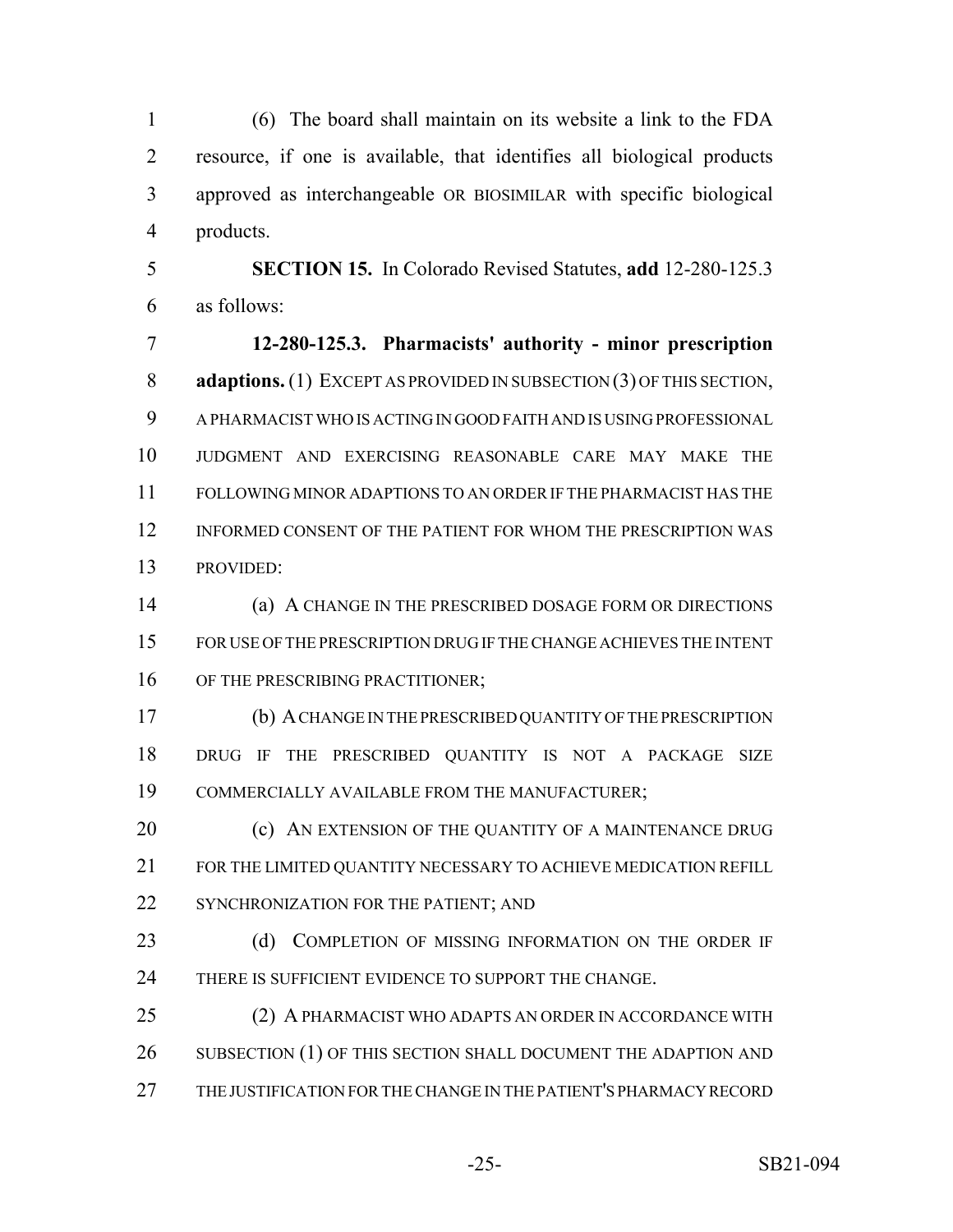WITH THE ORIGINAL PRESCRIPTION AND SHALL NOTIFY THE PRESCRIBING PRACTITIONER OF THE ADAPTION.

 (3) A PHARMACIST SHALL NOT ADAPT AN ORDER IF THE PRESCRIBING PRACTITIONER HAS WRITTEN "DO NOT ADAPT" ON THE PRESCRIPTION OR HAS OTHERWISE COMMUNICATED TO THE PHARMACIST THAT THE PRESCRIPTION MUST NOT BE ADAPTED.

 **SECTION 16.** In Colorado Revised Statutes, 12-280-126, **amend** 8 (1)(e); and **add** (1)(t) as follows:

 **12-280-126. Unprofessional conduct - grounds for discipline.** (1) The board may take disciplinary or other action as authorized in section 12-20-404, after a hearing held in accordance with the provisions of sections 12-20-403 and 12-280-127, upon proof that the licensee, certificant, or registrant:

 (e) Has a substance use disorder, as defined in section 27-81-102, or Engages in the habitual or excessive use or abuse of alcohol, a habit-forming drug, or a controlled substance, as defined in section  $17 \quad 18-18-102 \tag{5};$ 

 (t) HAS FAILED TO NOTIFY THE BOARD, IN WRITING AND WITHIN THIRTY DAYS AFTER A JUDGMENT OR SETTLEMENT IS ENTERED, OF A FINAL JUDGMENT BY A COURT OF COMPETENT JURISDICTION AGAINST THE LICENSEE OR REGISTRANT FOR MALPRACTICE IN THE PRACTICE OF 22 PHARMACY OR A SETTLEMENT BY THE LICENSEE IN RESPONSE TO CHARGES OR ALLEGATIONS OF MALPRACTICE IN THE PRACTICE OF PHARMACY AND, 24 IN THE CASE OF A JUDGMENT, HAS FAILED TO INCLUDE IN THE NOTICE THE NAME OF THE COURT, THE CASE NUMBER, AND THE NAMES OF ALL PARTIES 26 TO THE ACTION;

**SECTION 17.** In Colorado Revised Statutes, 12-280-127, **amend**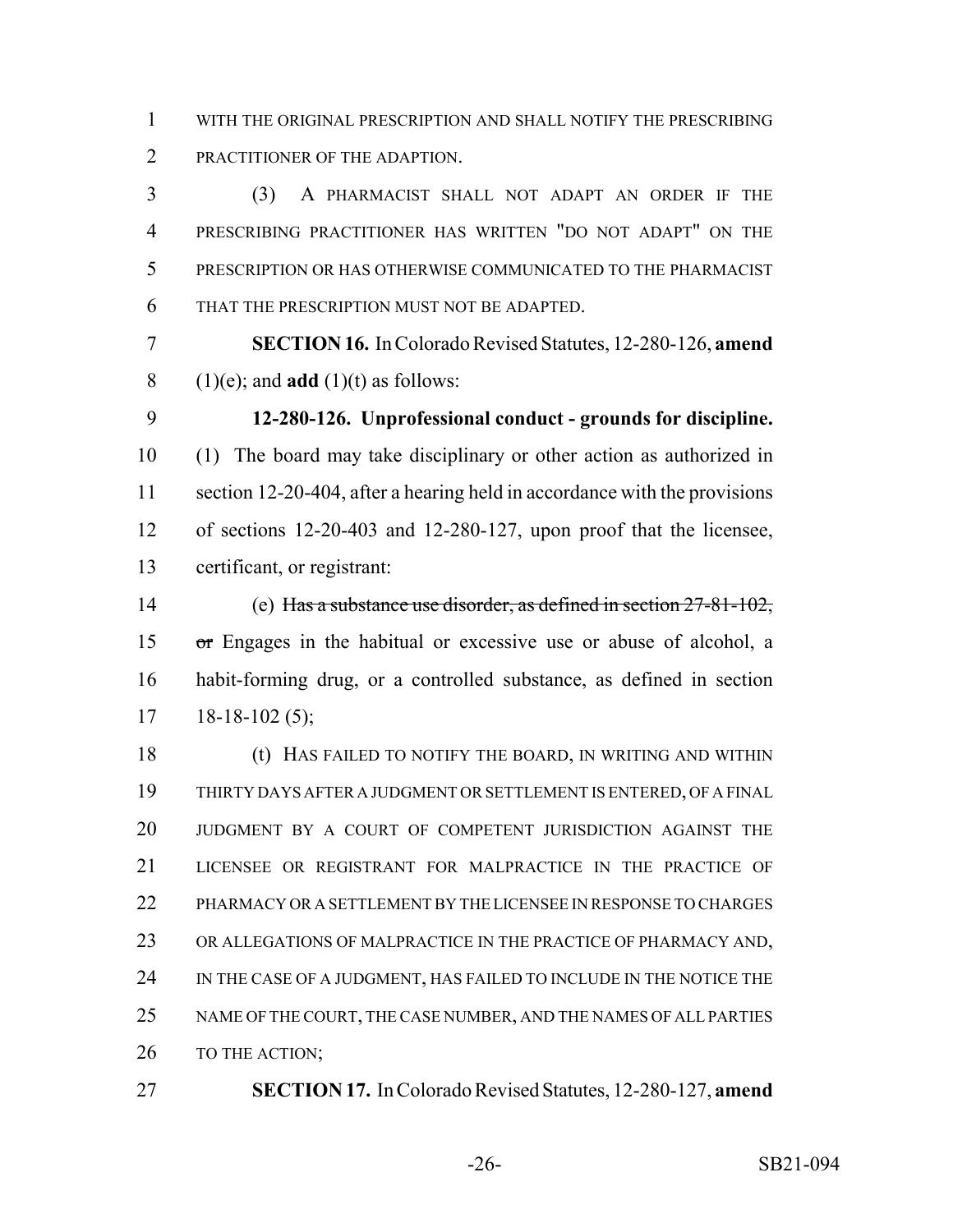(6) as follows:

 **12-280-127. Disciplinary actions.** (6) The board may send a 3 letter of admonition by certified mail to a licensee, certificant, or registrant under the circumstances specified in and in accordance with 5 section 12-20-404 (4). In the case of a complaint, the board may send a copy of the letter of admonition to the person making the complaint. **SECTION 18.** In Colorado Revised Statutes, **add** 12-280-133.5 and 12-280-133.7 as follows: **12-280-133.5. Nonresident 503B outsourcing facility - registration - requirements - denial, revocation, or suspension - rules.** (1) A NONRESIDENT 503B OUTSOURCING FACILITY SHALL NOT CONDUCT THE BUSINESS OF DISTRIBUTING COMPOUNDED PRESCRIPTION DRUGS IN THIS STATE WITHOUT FIRST REGISTERING WITH THE BOARD AS A NONRESIDENT 503B OUTSOURCING FACILITY. A NONRESIDENT 503B OUTSOURCING FACILITY SHALL APPLY FOR A NONRESIDENT 503B OUTSOURCING FACILITY REGISTRATION ON A FORM FURNISHED BY THE BOARD AND SHALL SUBMIT THE FOLLOWING TO THE BOARD WITH THE APPLICATION: (a) PROOF THAT THE FACILITY IS ACTIVELY REGISTERED WITH THE

 FDA AS A 503B OUTSOURCING FACILITY AND IS ACTIVELY LICENSED, PERMITTED, OR REGISTERED IN THE STATE IN WHICH IT IS A RESIDENT;

 (b) THE LOCATION, NAMES, AND TITLES OF ALL PRINCIPAL ENTITY OFFICERS AND THE NAME OF THE PHARMACIST IN CHARGE OF THE OPERATIONS OF THE FACILITY;

 (c) VERIFICATION THAT THE FACILITY COMPLIES WITH ALL LAWFUL DIRECTIONS AND REQUESTS FOR INFORMATION FROM THE FDA AND FROM THE REGULATORY OR LICENSING AGENCY OF THE STATE IN WHICH IT IS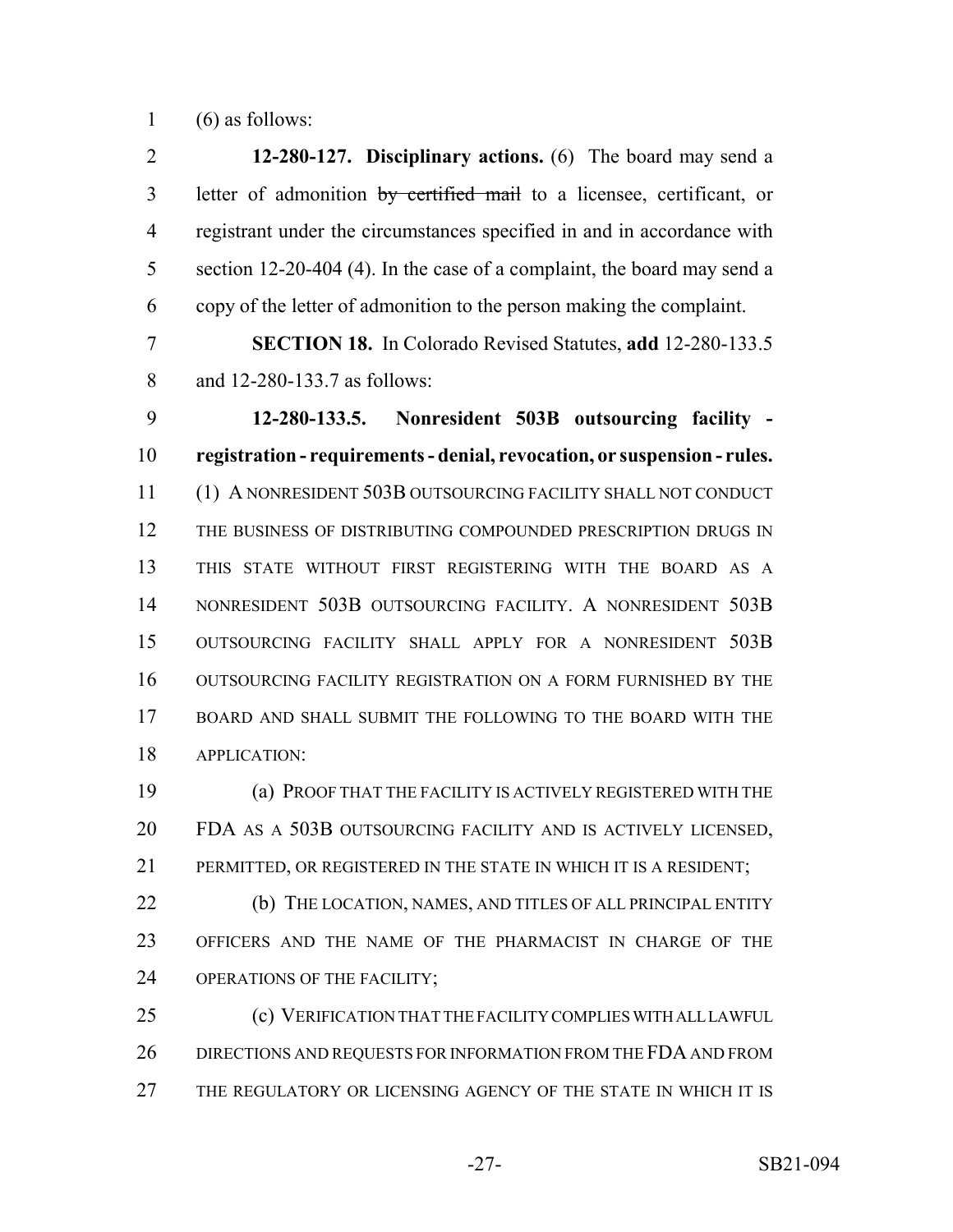2 FOR INFORMATION MADE BY THE BOARD PURSUANT TO THIS SECTION; 3 (d) A COPY OF THE MOST RECENT INSPECTION REPORT RESULTING 4 FROM AN INSPECTION CONDUCTED BY THE FDA; AND (e) ANY OTHER INFORMATION THE BOARD DEEMS NECESSARY TO CARRY OUT THE PURPOSE OF THIS SECTION. (2) A NONRESIDENT 503B OUTSOURCING FACILITY SHALL: (a) MAINTAIN AT ALL TIMES A VALID, UNEXPIRED LICENSE, PERMIT, 9 OR REGISTRATION TO OPERATE THE 503B OUTSOURCING FACILITY IN COMPLIANCE WITH THE LAWS OF THE STATE IN WHICH IT IS A RESIDENT; AND (b) COMPLY WITH THE REQUIREMENTS OF THE "FEDERAL FOOD, DRUG, AND COSMETIC ACT",21U.S.C. SEC.301 ET SEQ., AS AMENDED, OR 14 THE DQSA OR WITH FDA REGULATIONS IMPLEMENTING EITHER ACT. (3) THE BOARD MAY DENY, REVOKE, OR SUSPEND A NONRESIDENT 503B OUTSOURCING FACILITY REGISTRATION IF: (a) THE FACILITY FAILS TO COMPLY WITH THIS SECTION OR WITH 18 ANY RULE PROMULGATED BY THE BOARD; (b) THE FDA HAS REVOKED OR REFUSED TO RENEW THE NONRESIDENT 503B OUTSOURCING FACILITY'S FDA REGISTRATION FOR FAILING TO COMPLY WITH THE REQUIREMENTS OF THE "FEDERAL FOOD, DRUG, AND COSMETIC ACT", 21 U.S.C. SEC. 301 ET SEQ., AS AMENDED, 23 THE DQSA, OR FDA REGULATIONS IMPLEMENTING EITHER ACT OR THE FACILITY'S FDA REGISTRATION HAS EXPIRED OR IS NO LONGER ACTIVE; OR (c) THE STATE IN WHICH THE NONRESIDENT 503B OUTSOURCING FACILITY RESIDES HAS REVOKED OR REFUSED TO RENEW THE FACILITY'S LICENSE, PERMIT, OR REGISTRATION FOR FAILING TO COMPLY WITH THE

LICENSED, PERMITTED, OR REGISTERED, AS WELL AS WITH ALL REQUESTS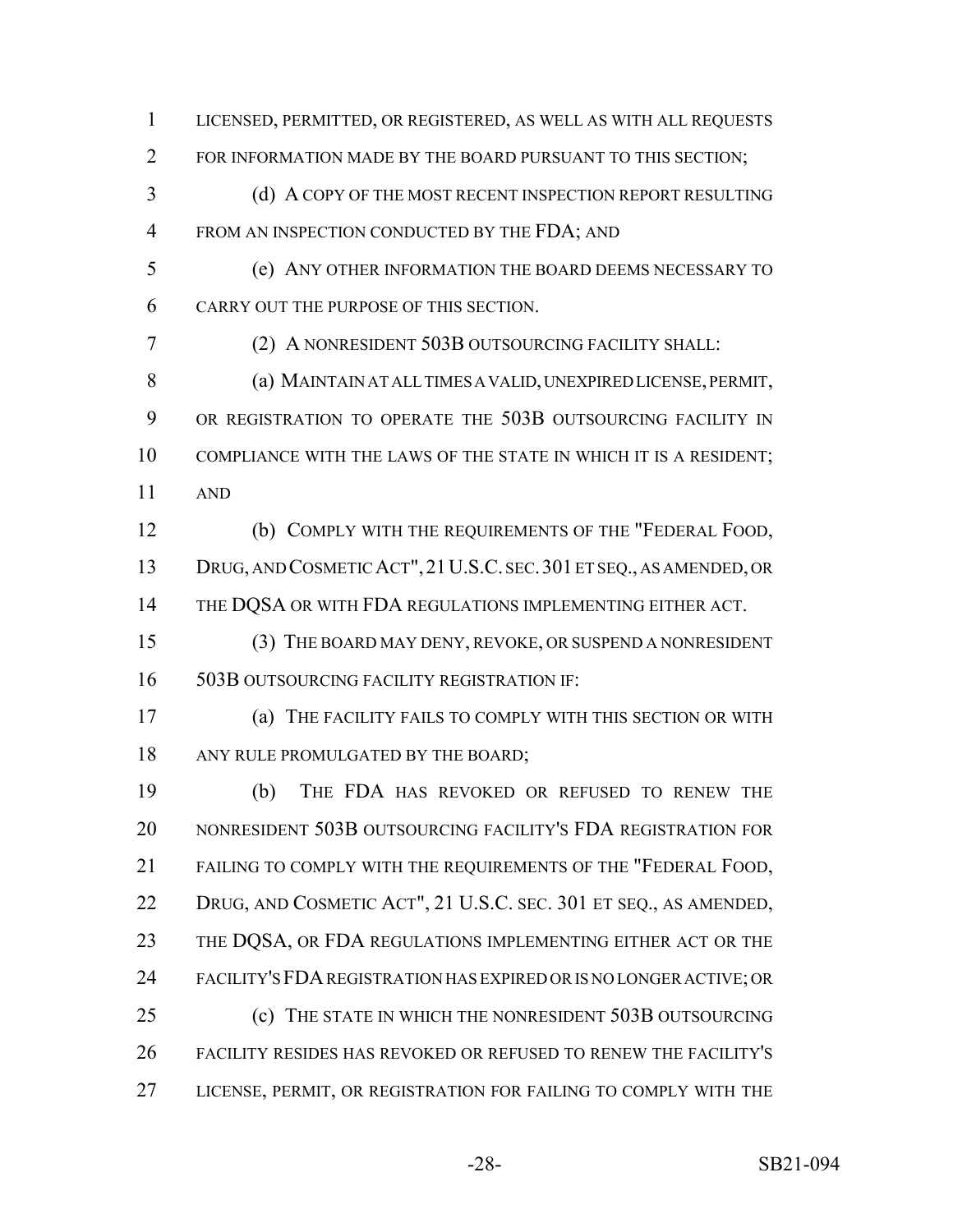LAWS OF THAT STATE OR THE FACILITY'S LICENSE, PERMIT, OR REGISTRATION IN ANOTHER STATE HAS EXPIRED OR IS NO LONGER ACTIVE.

 (4) THE BOARD MAY ADOPT RULES AS NECESSARY TO IMPLEMENT THIS SECTION.

 **12-280-133.7. Third-party logistics providers - registration - denial, revocation, or suspension - rules.** (1) A THIRD-PARTY LOGISTICS PROVIDER SHALL NOT CONDUCT BUSINESS IN THIS STATE WITHOUT FIRST REGISTERING WITH THE BOARD AS A THIRD-PARTY LOGISTICS PROVIDER. A THIRD-PARTY LOGISTICS PROVIDER SHALL APPLY FOR A REGISTRATION ON A FORM FURNISHED BY THE BOARD AND SHALL SUBMIT THE 11 INFORMATION REQUIRED PURSUANT TO RULES ADOPTED BY THE BOARD. THE BOARD SHALL SPECIFY, BY RULE, THE INFORMATION A THIRD-PARTY LOGISTICS PROVIDER MUST SUBMIT WITH ITS APPLICATION FOR A REGISTRATION.

 (2) A THIRD-PARTY LOGISTICS PROVIDER SHALL COMPLY WITH ALL 16 LAWFUL DIRECTIONS AND REQUESTS FOR INFORMATION FROM THE FDA, THE REGULATORY OR LICENSING AGENCY OF THE STATE IN WHICH IT IS LICENSED, PERMITTED, OR REGISTERED, AND THE BOARD.

 (3) THE BOARD MAY DENY, REVOKE, OR SUSPEND A THIRD-PARTY LOGISTICS PROVIDER REGISTRATION IF:

 (a) THE THIRD-PARTY LOGISTICS PROVIDER FAILS TO COMPLY WITH 22 THIS SECTION OR WITH ANY RULE PROMULGATED BY THE BOARD;

 (b) THE FDA HAS REVOKED OR REFUSED TO RENEW THE THIRD-PARTY LOGISTICS PROVIDER'S FDA REGISTRATION FOR FAILING TO 25 COMPLY WITH THE REQUIREMENTS OF THE "FEDERAL FOOD, DRUG, AND 26 COSMETIC ACT", 21 U.S.C. SEC. 301 ET SEQ., AS AMENDED, OR THE DOSA OR WITH FDA REGULATIONS IMPLEMENTING EITHER ACT; OR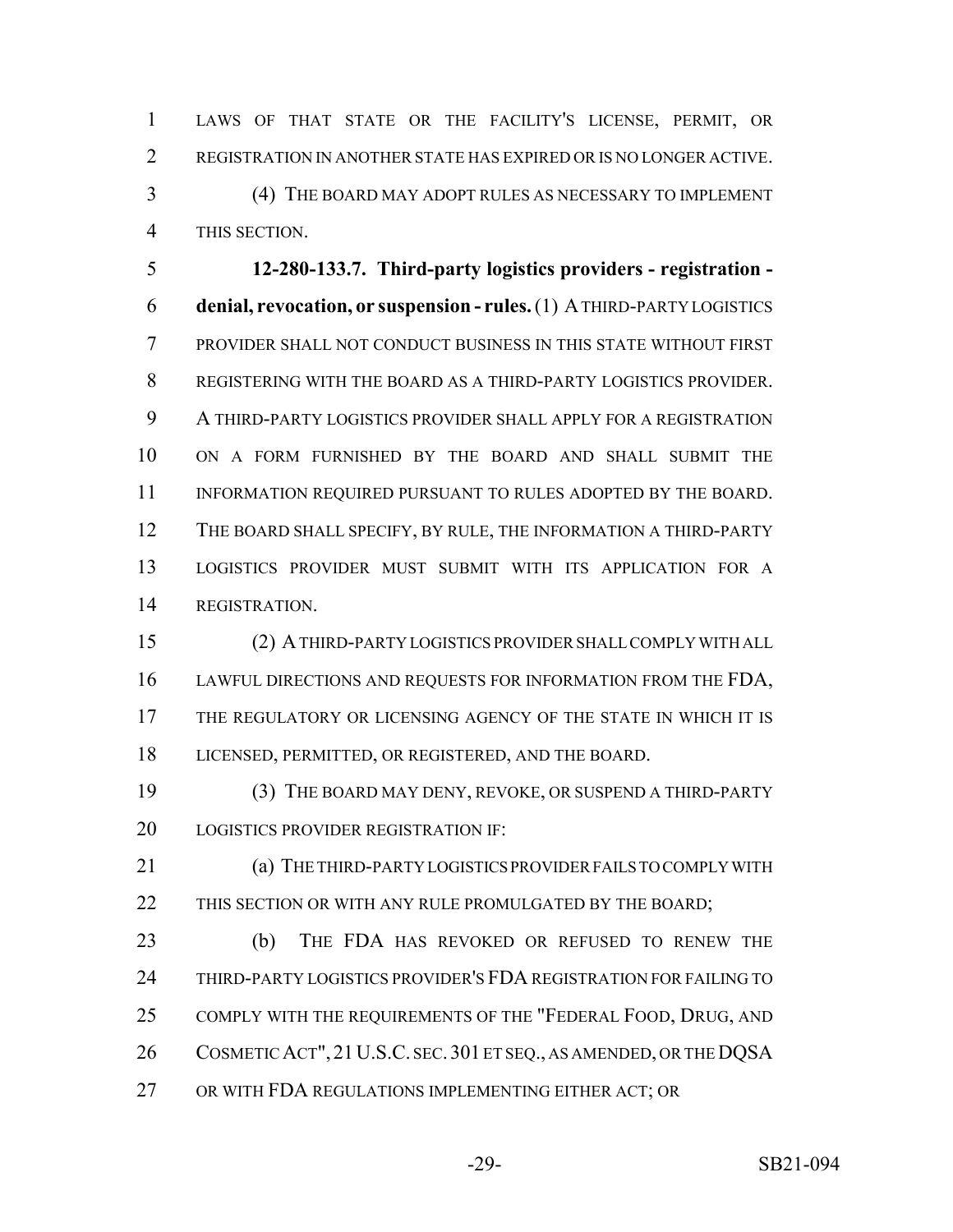(c) THE STATE IN WHICH THE THIRD-PARTY LOGISTICS PROVIDER RESIDES HAS REVOKED OR REFUSED TO RENEW THE PROVIDER'S LICENSE, PERMIT, OR REGISTRATION FOR FAILING TO COMPLY WITH THE LAWS OF THAT STATE.

 (4) THE BOARD MAY ADOPT RULES AS NECESSARY TO IMPLEMENT THIS SECTION.

 **SECTION 19.** In Colorado Revised Statutes, 12-280-134, **add**  $8 \qquad (10)$  as follows:

 **12-280-134. Records - rules.** (10) THE BOARD SHALL ADOPT RULES FOR THE ELECTRONIC STORAGE OF RECORDS REQUIRED TO BE MAINTAINED PURSUANT TO THIS SECTION.

 **SECTION 20.** In Colorado Revised Statutes, **add** 12-280-137 and 12-280-138 as follows:

 **12-280-137. Investigations of suspicious drugs.** ALL PRESCRIPTION DRUG OUTLETS, MANUFACTURERS, REPACKAGERS, AND WHOLESALERS SHALL INVESTIGATE ANY SUSPECT PRODUCT, AS DEFINED 17 IN THE DQSA AND ANY FEDERAL REGULATIONS IMPLEMENTING THE 18 DQSA, AND SHALL USE DOCUMENTATION AND REPORTING PROCEDURES 19 RELATING TO THE INVESTIGATION IN ACCORDANCE WITH THE DQSA AND 20 ANY FEDERAL REGULATIONS IMPLEMENTING THE DQSA.

 **12-280-138. Patient counseling - pharmacists required to perform - patient may decline - rules.** (1) (a) EXCEPT IN THE CIRCUMSTANCES DESCRIBED IN SUBSECTION (2) OF THIS SECTION, A PHARMACIST SHALL PROVIDE PATIENT COUNSELING ON NEW MEDICATION THERAPY AND, BASED ON THE PHARMACIST'S PROFESSIONAL JUDGMENT AND DUE DILIGENCE, MAY PROVIDE PATIENT COUNSELING FOR ANY OTHER PRESCRIPTION. IF THE PHARMACIST IS UNABLE TO PROVIDE PATIENT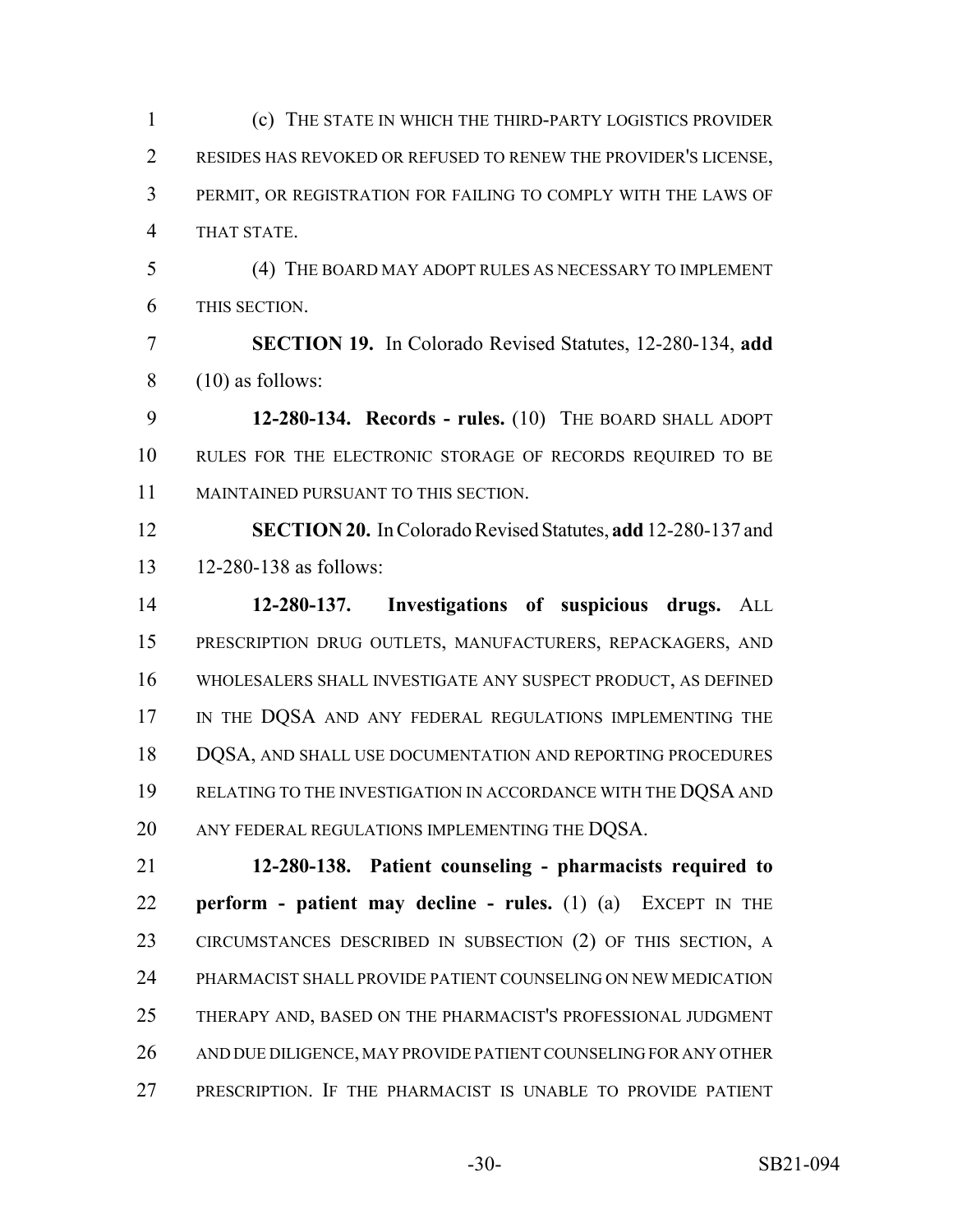COUNSELING ORALLY DUE TO LANGUAGE BARRIERS, THE PHARMACIST MAY 2 USE ALTERNATE MEANS TO PROVIDE THE PATIENT COUNSELING.

 (b) ALL PHARMACIES, INCLUDING MAIL-ORDER PHARMACIES, MUST ENSURE THAT THEIR PHARMACISTS PROVIDE PATIENT COUNSELING IN ACCORDANCE WITH THIS SECTION.

 (2) A PATIENT MAY DECLINE PATIENT COUNSELING OFFERED BY A PHARMACIST. A PHARMACIST SHALL DOCUMENT, IN THE FORM AND MANNER SPECIFIED IN BOARD RULES, WHEN A PATIENT DECLINES PATIENT COUNSELING.

(3) THE BOARD SHALL ADOPT RULES SPECIFYING:

 (a) THE ALTERNATE MEANS BY WHICH PHARMACISTS MAY PROVIDE PATIENT COUNSELING WHEN LANGUAGE BARRIERS PRECLUDE PROVIDING PATIENT COUNSELING ORALLY; AND

 (b) THE FORM AND MANNER FOR PHARMACISTS TO DOCUMENT WHEN A PATIENT DECLINES COUNSELING, WHICH RULES MUST SPECIFY A DOCUMENTATION PROCESS THAT IS SIMPLE AND ALLOWS THE 17 DOCUMENTATION TO BE COMPLETED ELECTRONICALLY.

 **SECTION 21.** In Colorado Revised Statutes, **amend** 12-280-201 as follows:

 **12-280-201. Legislative declaration.** (1) The general assembly finds, determines, and declares that the creation of a pharmacy peer health 22 assistance diversion program for those persons subject to the jurisdiction of the board will serve to safeguard the life, health, property, and public welfare of the people of this state. A pharmacy peer health assistance 25 diversion program will help practitioners experiencing impaired practice due to psychiatric, psychological, or emotional problems; excessive alcohol or drug use; or alcohol or substance use disorders. The general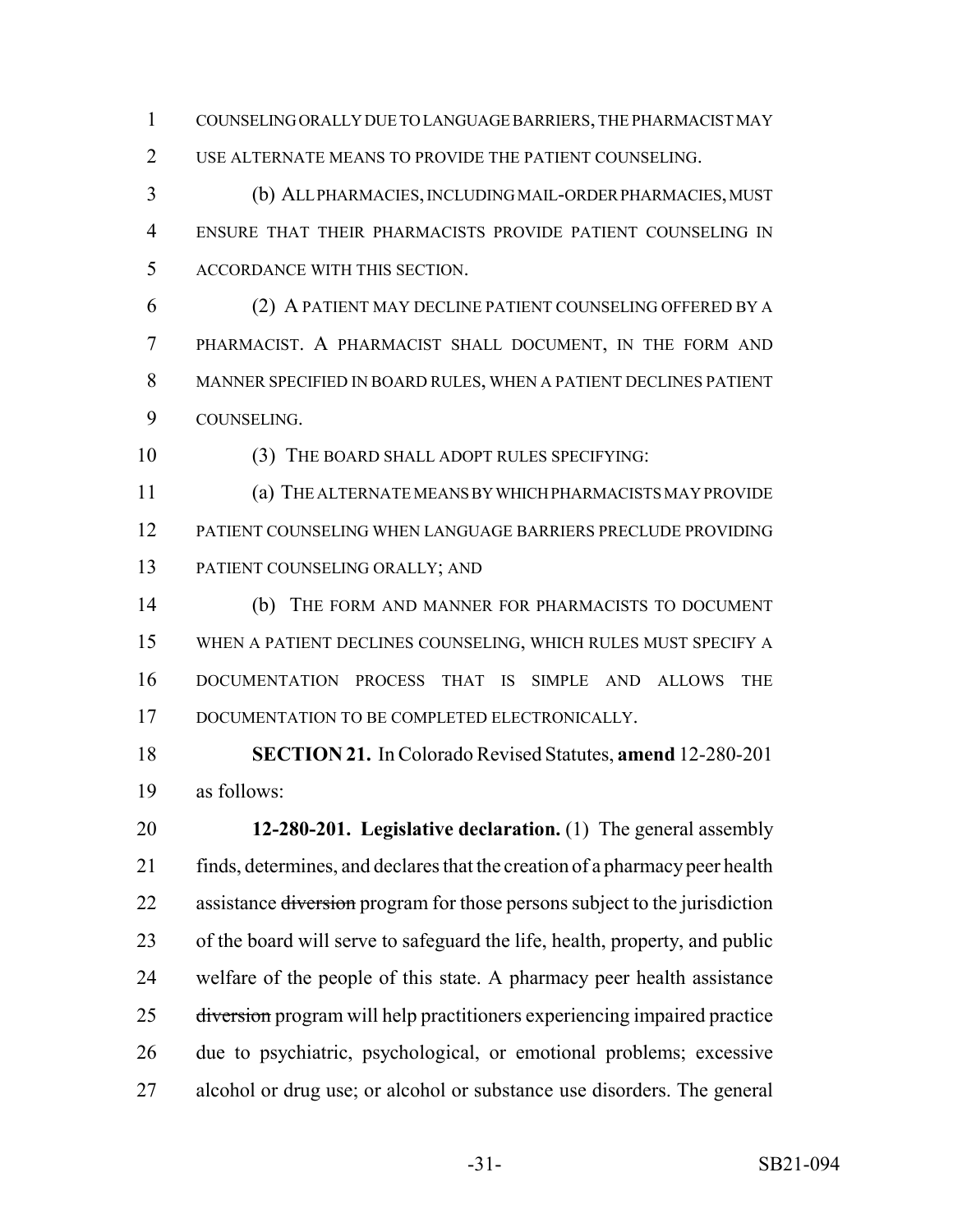1 assembly further declares that a pharmacy peer health assistance diversion program will protect the privacy and welfare of those persons who provide services and at the same time assist the board in carrying out its duties and responsibilities to ensure that only qualified persons are allowed to engage in providing those services that are under the jurisdiction of the board.

 (2) It is the intent of the general assembly that the pharmacy peer 8 health assistance diversion program and its related procedures be utilized by the board in conjunction with, or as an alternative to, the use of disciplinary proceedings by the board, which proceedings are by their nature time-consuming and costly to the people of this state. The 12 pharmacy peer health assistance diversion program is hereby established to alleviate the need for disciplinary proceedings, while at the same time providing safeguards that protect the public health, safety, and welfare. The general assembly further declares that it intends that the board will act to implement the provisions of this article 280.

 **SECTION 22.** In Colorado Revised Statutes, 12-280-203, **amend** (2)(b) introductory portion as follows:

 **12-280-203. Pharmacy peer health assistance fund - rules.** (2) (b) The board shall select one or more peer health assistance organizations as designated providers. To be eligible for designation by 22 the board, a peer health assistance diversion program shall:

 **SECTION 23.** In Colorado Revised Statutes, 12-280-204, **amend** 24  $(1)$ ,  $(2)(b)$ , and  $(3)$  as follows:

 **12-280-204. Eligibility - participants.** (1) Any licensee may apply to the board for participation in a qualified peer health assistance 27 <del>diversion</del> program.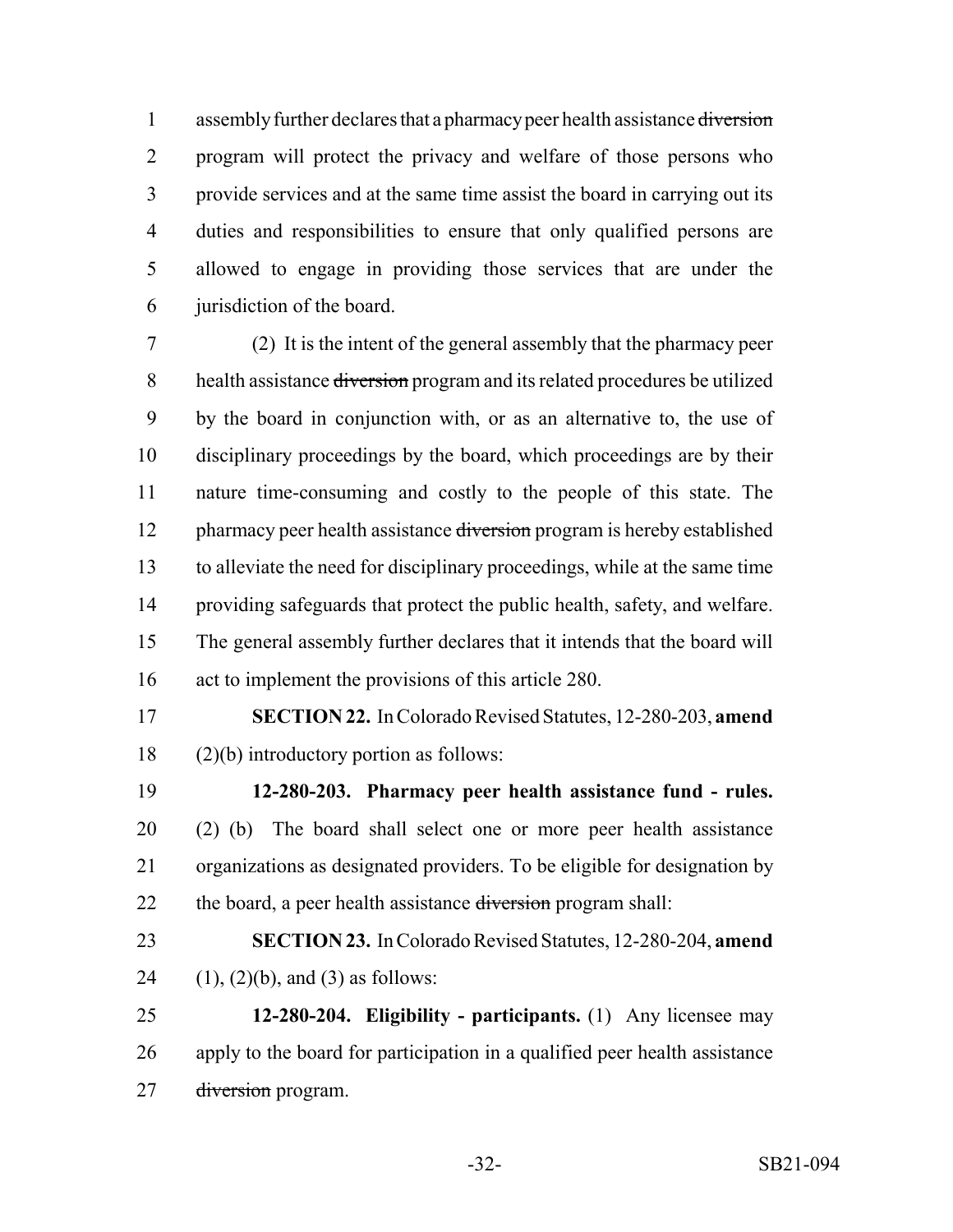(2) In order to be eligible for participation, a licensee shall:

 (b) After a full explanation of the operation and requirements of 3 the peer health assistance diversion program, agree to voluntarily participate in the program and agree in writing to participate in the program of the peer health assistance organization designated by the board.

 (3) Notwithstanding the provisions of this section, the board may summarily suspend the license of any licensee who is referred to a peer 9 health assistance diversion program by the board and who fails to attend or to complete the program. If the board summarily suspends the license, the board shall schedule a hearing on the suspension, which shall be conducted in accordance with section 24-4-105.

 **SECTION 24.** In Colorado Revised Statutes, **amend** 12-280-205 as follows:

 **12-280-205. Liability.** Nothing in this part 2 creates any liability of the board, members of the board, or the state of Colorado for the actions of the board in making awards to pharmacy peer health assistance organizations or in designating licensees to participate in the programs of pharmacy peer health assistance organizations. No civil action may be brought or maintained against the board, its members, or the state for an injury alleged to have been the result of an act or omission of a licensee participating in or referred to a state-funded program provided by a pharmacy peer health assistance organization. However, the state remains liable under the "Colorado Governmental Immunity Act", article 10 of title 24, if an injury alleged to have been the result of an act or omission of a licensee participating in or referred to a state-funded peer health 27 assistance diversion program occurred while the licensee was performing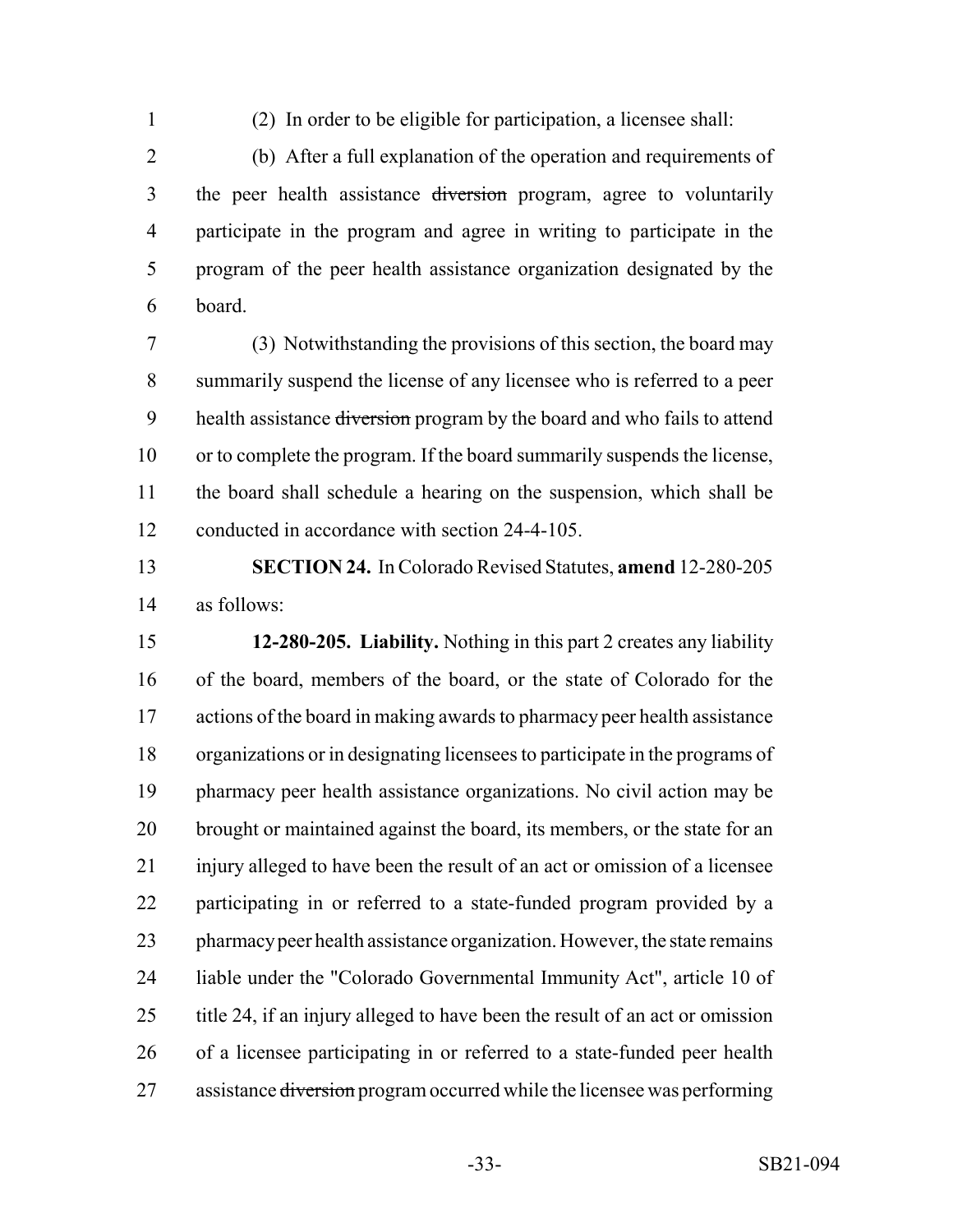1 duties as an employee of the state.

2 **SECTION 25.** In Colorado Revised Statutes, 12-280-301, **amend** 3 (3) and (7); **repeal** (1), (4), (6), and (8); and **add** (7.5) as follows:

4 **12-280-301. Definitions.** As used in this part 3, unless the context 5 otherwise requires:

6 (1) "Authentication" means the process of affirmatively verifying 7 that each transaction listed on a pedigree has occurred before any 8 wholesale distribution of a prescription drug occurs.

9 (3) "Designated representative" means a person authorized by a 10 licensed REGISTERED wholesaler to act as a representative for the 11 wholesaler.

12 (4) "Drop shipment" means the sale by a manufacturer of the 13 manufacturer's prescription drug, that manufacturer's third-party logistics 14 provider, or that manufacturer's exclusive distributor to a wholesaler 15 whereby the wholesaler takes title to, but not possession of, the 16 prescription drug and the wholesaler invoices the board-registered outlet 17 or practitioner authorized by law to prescribe the prescription drug and 18 the board-registered outlet or the practitioner authorized by law to 19 prescribe the prescription drug receives delivery of the prescription drug 20 directly from the manufacturer of the drug, that manufacturer's third-party 21 logistics provider, or that manufacturer's exclusive distributor.

22 (6) "Normal distribution channel" means a chain of custody for a 23 prescription drug that goes directly or by drop shipment from a 24 manufacturer of the prescription drug to:

25  $(a)(I)$  A wholesaler to a pharmacy to a patient or other designated 26 persons authorized by law to dispense or administer a prescription drug  $27$  to a patient;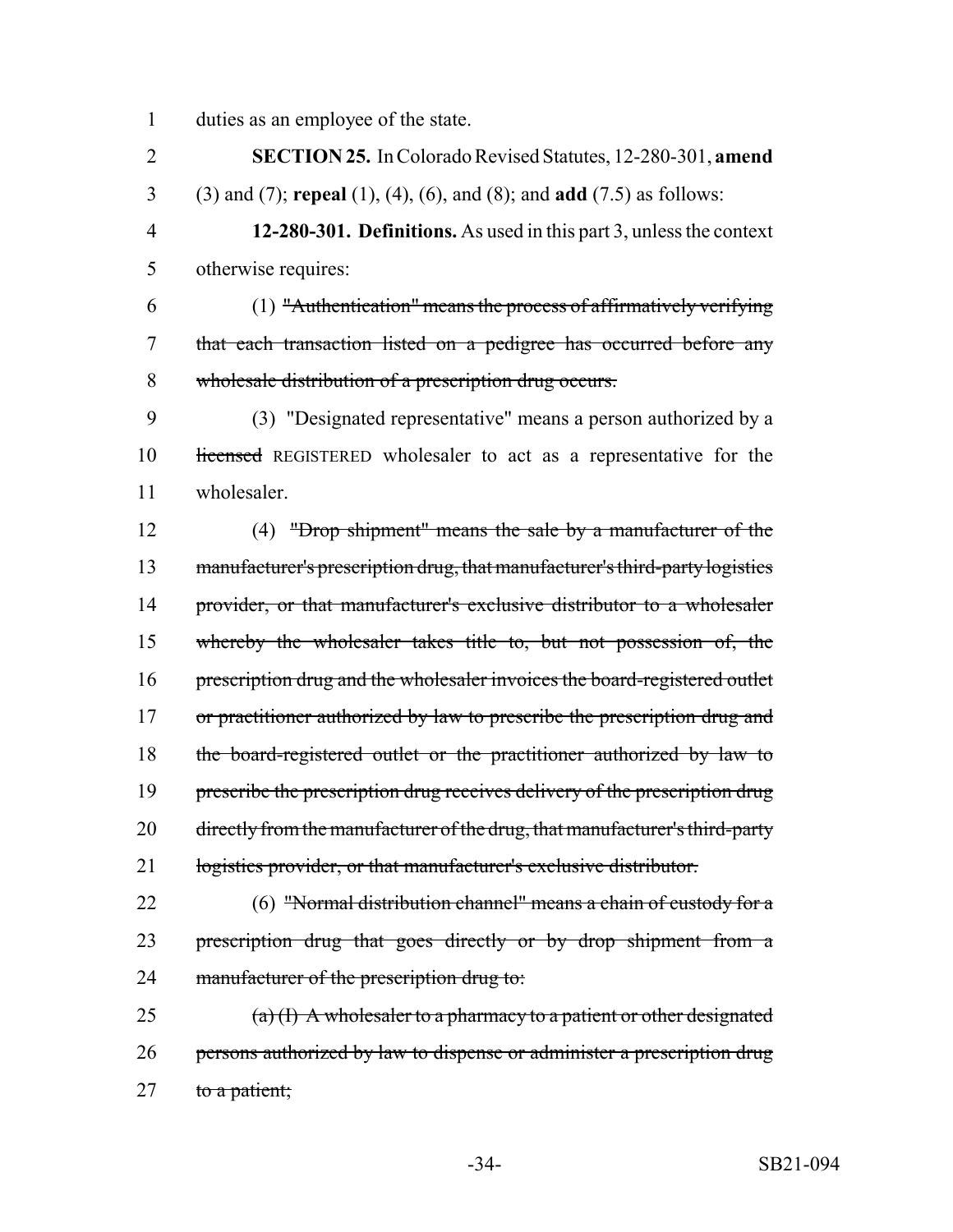| (II) A wholesaler to a chain pharmacy warehouse to their |
|----------------------------------------------------------|
| 2 intracompany pharmacies to a patient;                  |

- (III) A chain pharmacy warehouse to its intracompany pharmacies 4 to a patient; or
- (IV) A pharmacy to a patient; or

 (b) A manufacturer's colicensed partner, third-party logistics provider, or exclusive distributor to a wholesaler to a pharmacy to a patient or other designated persons authorized by law to dispense or administer the prescription drug to a patient; or

 (c) A manufacturer's colicensed partner, or that manufacturer's 11 third-party logistics provider, or exclusive distributor to a wholesaler to a chain pharmacy warehouse to that chain pharmacy warehouse's intracompany pharmacy to a patient or other designated persons 14 authorized by law to dispense or administer the prescription drug to a patient; or

16 (d) A wholesaler to a pharmacy buying cooperative warehouse to 17 a pharmacy that is a member or member owner of the cooperative to a patient or other designated person authorized by law to dispense or 19 administer the prescription drug to a patient.

 (7) "Pedigree" means a document or electronic file containing information that records each distribution of any given prescription drug 22 that leaves the normal distribution channel IN ACCORDANCE WITH THE 23 DQSA AND ANY FEDERAL REGULATIONS IMPLEMENTING THE DQSA. (7.5) "PRESCRIPTION DRUG" HAS THE SAME MEANING AS SET FORTH

 IN SECTION 12-280-103 (42); EXCEPT THAT "PRESCRIPTION DRUG" EXCLUDES ANY DRUG SPECIFICALLY EXEMPTED UNDER THE DQSA AND 27 ANY FEDERAL REGULATIONS IMPLEMENTING THE DQSA.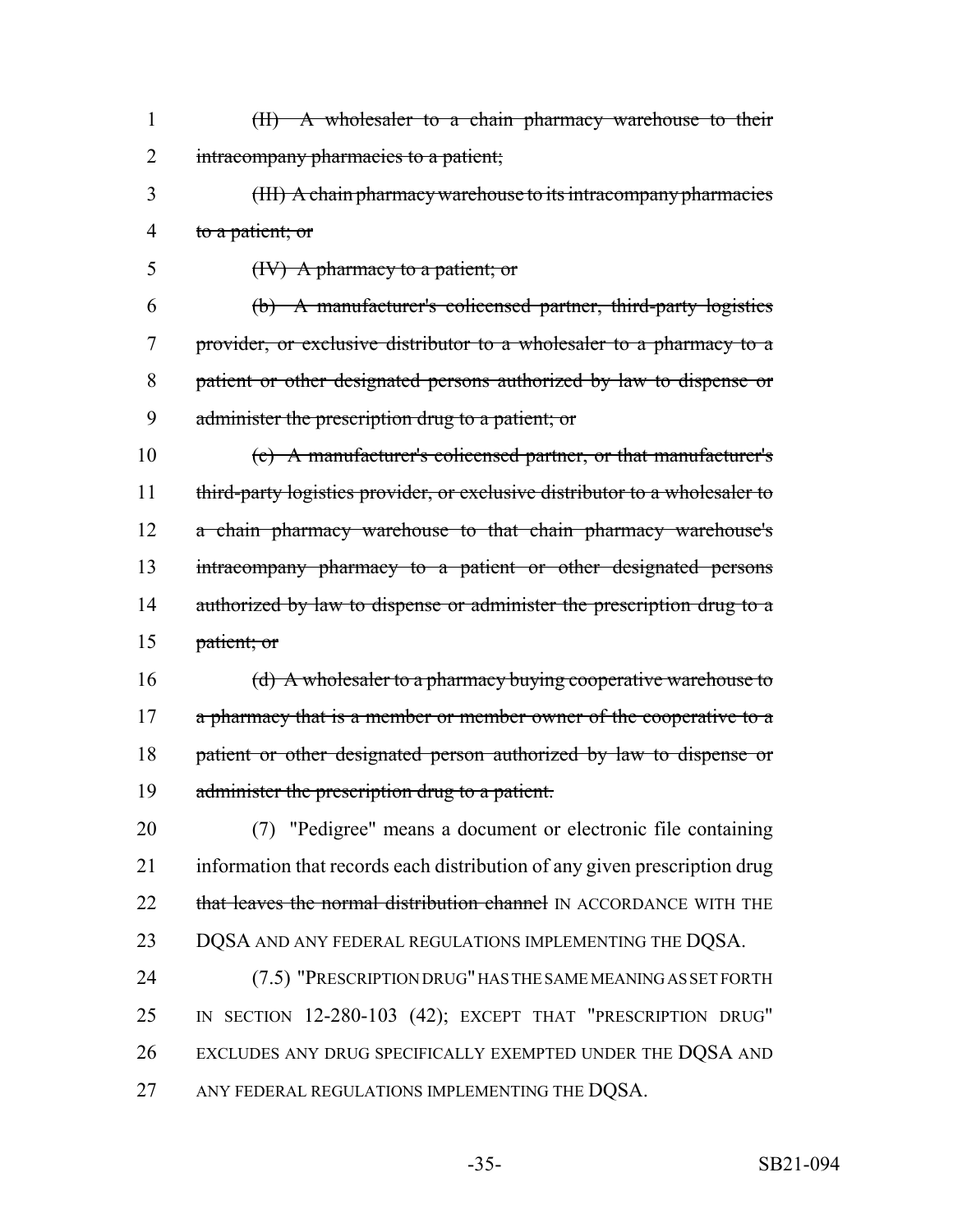(8) "Third-party logistics provider" means anyone who contracts with a manufacturer to provide or coordinate warehousing, distribution, or other services on behalf of a manufacturer but does not take title to a prescription drug or have general responsibility to direct the prescription drug's sale or disposition.

6 **SECTION 26.** In Colorado Revised Statutes, **repeal** 12-280-302. 7 **SECTION 27.** In Colorado Revised Statutes, 12-280-303, **amend** 8 (1), (2)(b), (2)(c), (3)(a) introductory portion, (3)(a)(VI), (3)(b), (4), (5) 9 introductory portion,  $(5)(f)$ , and  $(6)$  as follows:

10 **12-280-303. Wholesaler registration requirements - rules.** 11 (1)  $(a)$  A wholesaler that resides in this state must be licensed by 12 REGISTER WITH the board BEFORE ENGAGING IN THE WHOLESALE 13 DISTRIBUTION OF PRESCRIPTION DRUGS IN THIS STATE. A wholesaler that 14 does not reside in this state must be licensed REGISTERED in this state 15 prior to engaging in the wholesale distribution of prescription drugs in 16 this state. The board shall exempt a manufacturer and that manufacturer's 17 third-party logistics providers to the extent involving that manufacturer's 18 drugs under contract from any licensing qualifications and other 19 requirements, including the requirements in subsections  $(3)(a)(\text{VI})$  and 20  $(3)(a)(VII)$  of this section, subsections (4) to (6) of this section, and 21 section 12-280-304, to the extent the requirements are not required by 22 federal law or regulation, unless the particular requirements are deemed 23 necessary and appropriate following rule-making by the board.

24 (b) A manufacturer's exclusive distributor and pharmacy buying 25 cooperative warehouse must be licensed by the board as a wholesaler 26 pursuant to this part 3. A third-party logistics provider must be licensed 27 by the board as a wholesale distributor pursuant to this part 3.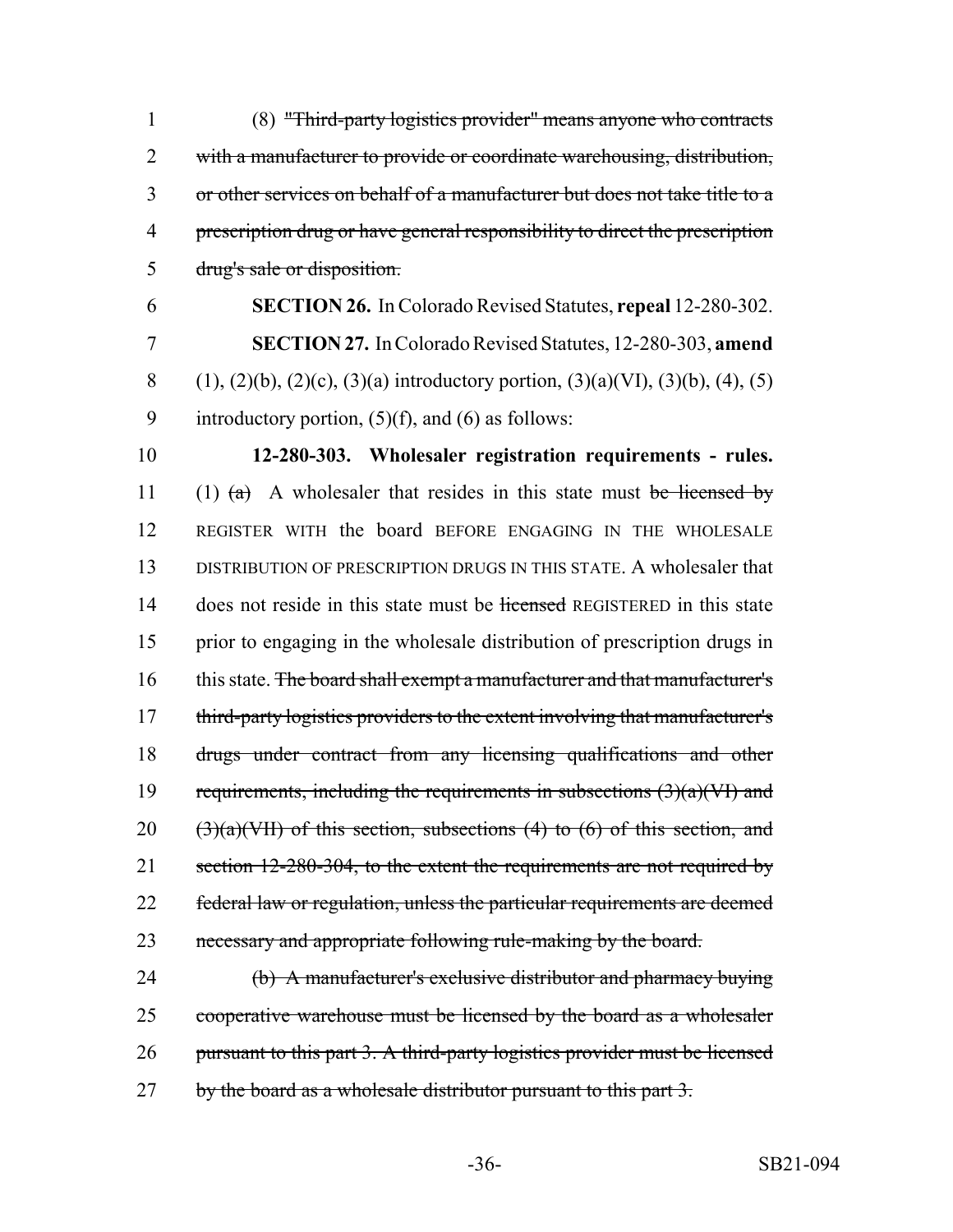1 (2) (b) An applicant for a license REGISTRATION shall pay any fee 2 required by the accreditation body or the board and comply with any rules 3 promulgated by the board.

4 (c) The board shall not issue or renew a license REGISTRATION to 5 a wholesaler who does not comply with this part 3.

 $(3)$  (a) An applicant for a wholesaler license REGISTRATION shall 7 provide to the board the following information, and any other information 8 deemed appropriate by the board, on a form provided by the board:

9 (VI) A list of the licenses, and REGISTRATIONS, OR permits issued 10 to the applicant by any other state that authorizes the applicant to 11 purchase or possess prescription drugs; and

12 (b) A licensee REGISTRANT shall complete and return a form 13 approved by the board at each renewal period. The board may suspend or 14 revoke the license REGISTRATION of a wholesaler if the board determines 15 that the wholesaler no longer qualifies for a license REGISTRATION.

16 (4) Prior to issuing a wholesaler license REGISTRATION to an applicant, the board, the regulatory oversight body from another state, or a board-approved accreditation body may conduct a physical inspection of the facility at the business address provided by the applicant. Nothing 20 in this subsection (4) shall preclude PRECLUDES the board from inspecting a wholesaler.

22 (5) The designated representative of an applicant for a wholesaler 23 license REGISTRATION shall:

 (f) Serve in the capacity of a designated representative for only one applicant or wholesaler at a time, except where more than one 26 licensed REGISTERED wholesaler is co-located in the same facility and the wholesalers are members of an affiliated group as defined by section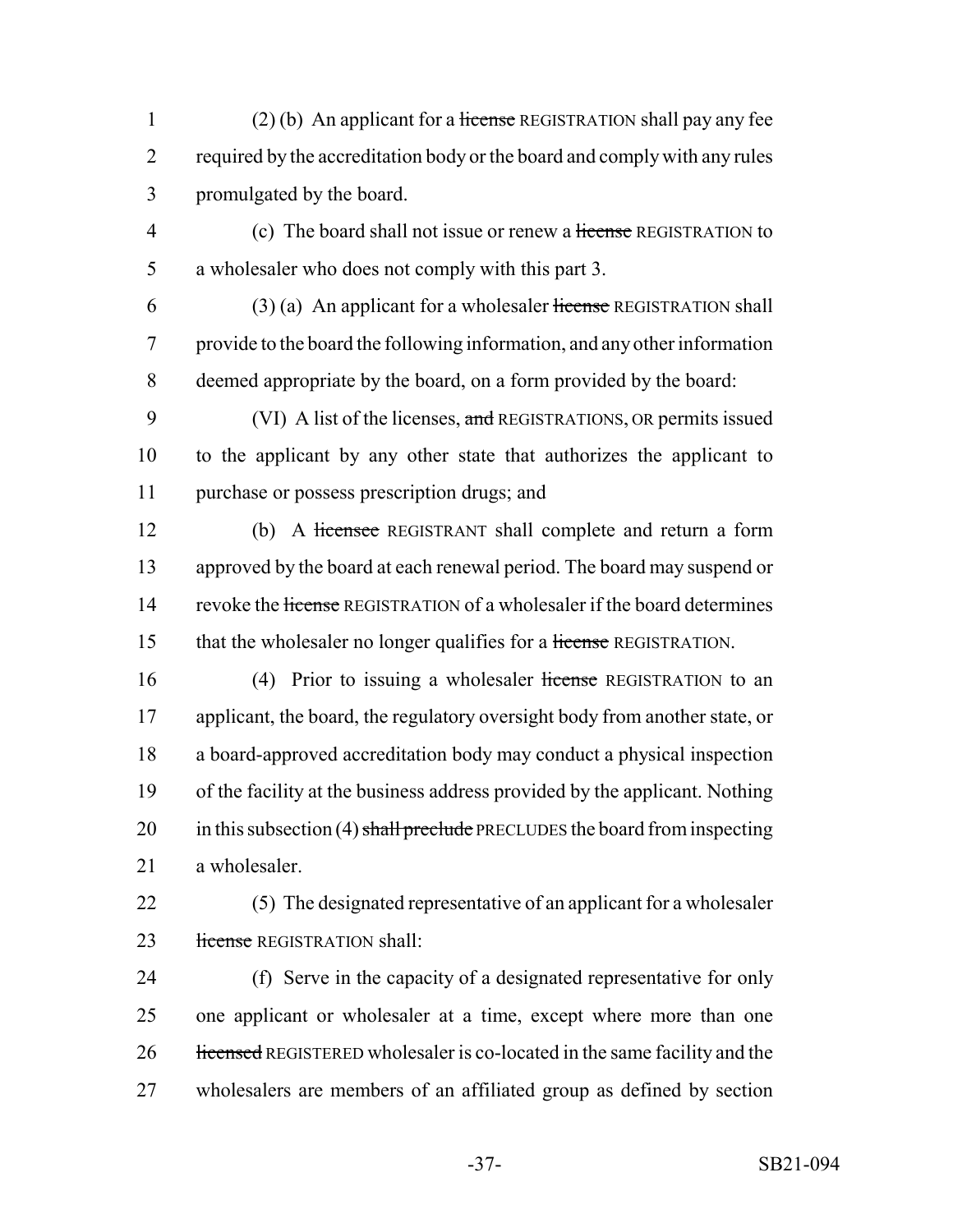1 1504 of the federal "Internal Revenue Code of 1986", as amended;

2 (6) A wholesaler shall obtain a license REGISTRATION for each 3 facility it uses for the distribution of prescription drugs.

4 **SECTION 28.** In Colorado Revised Statutes, 12-280-305, **repeal** 5 (1) and (4) as follows:

6 **12-280-305. Restrictions on transactions.** (1) A wholesaler shall 7 accept prescription drug returns or exchanges from a pharmacy or a chain 8 pharmacy warehouse pursuant to the terms and conditions of the 9 agreement between the wholesale distributor and the pharmacy or chain 10 pharmacy warehouse. The receiving wholesale distributor shall distribute 11 returns or exchanges of expired, damaged, recalled, or otherwise 12 unsaleable pharmaceutical product only to the original manufacturer or 13 to a third-party returns processor. The returns or exchanges of 14 prescription drugs, saleable or unsaleable, including any redistribution by 15 a receiving wholesaler, are not subject to the pedigree requirements of 16 section 12-280-306 so long as the drugs are exempt from the pedigree 17 requirement of the federal food and drug administration's currently 18 applicable "Prescription Drug Marketing Act of 1987" guidance. The 19 pharmacies, chain pharmacy warehouses, and pharmacy buying 20 cooperative warehouses are responsible for ensuring that the prescription 21 drugs returned are what they purport to be and shall ensure that those 22 returned prescription drugs were stored under proper conditions since 23 their receipt. Wholesalers are responsible for policing their returns 24 process and helping to ensure that their operations are secure and do not 25 permit the entry of adulterated or counterfeit product. A pharmacist shall 26 not knowingly return a medication that is not what it purports to be.

27 (4) A manufacturer or wholesaler shall not accept payment for, or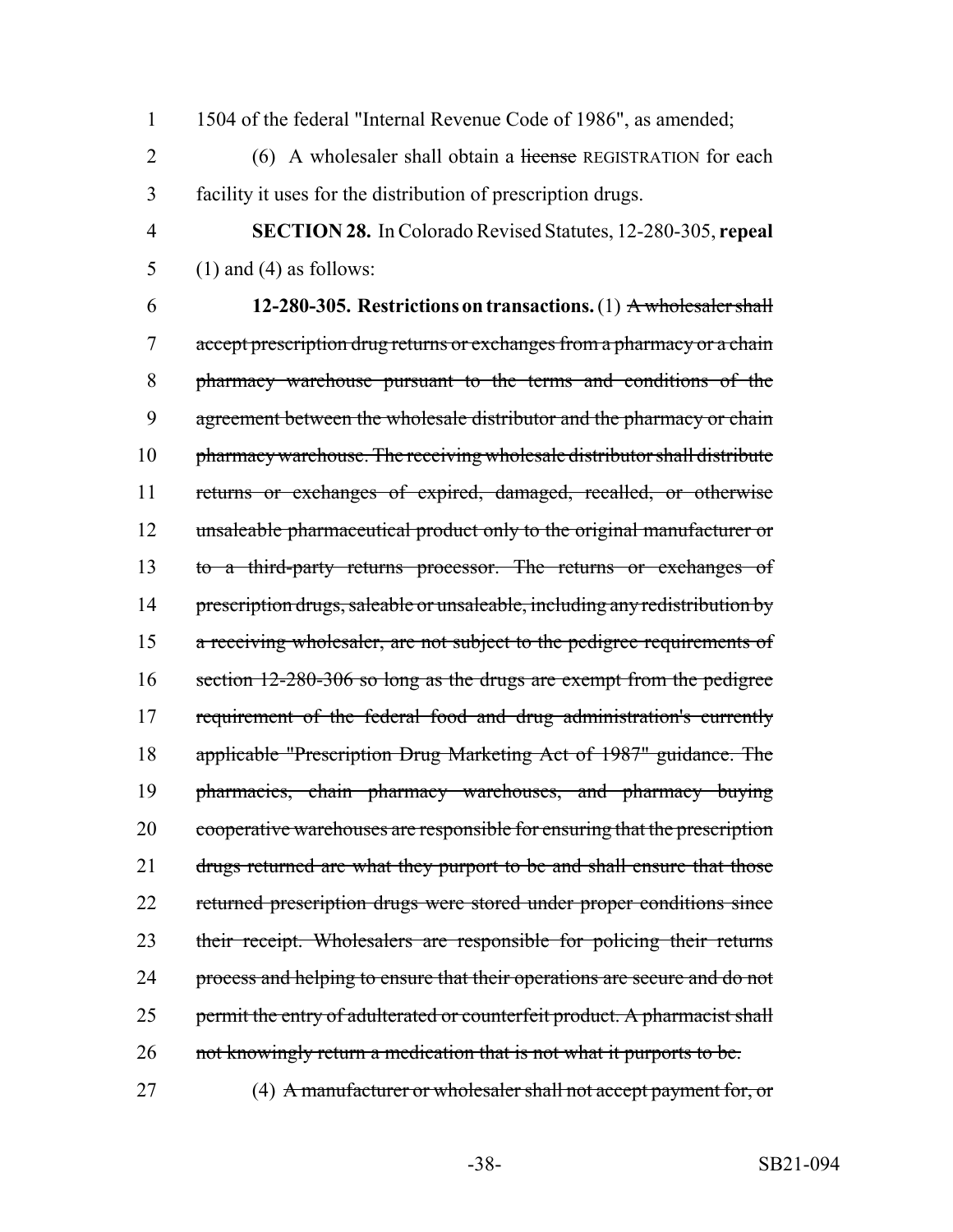allow the use of, a person's or entity's credit to establish an account for the 2 purchase of prescription drugs from any person other than the owner of record, the chief executive officer, or the chief financial officer listed on 4 the license of a person or entity legally authorized to receive prescription 5 drugs. An account established for the purchase of prescription drugs must bear the name of the licensee. This subsection (4) does not apply to standard ordering and purchasing business practices between a chain pharmacy warehouse, a wholesaler, and a manufacturer.

 **SECTION 29.** In Colorado Revised Statutes, **repeal and reenact, with amendments,** 12-280-306 as follows:

 **12-280-306. Records - pedigree - compliance with DQSA.** A WHOLESALER SHALL ESTABLISH AND MAINTAIN INVENTORIES AND RECORDS OF ALL TRANSACTIONS REGARDING THE RECEIPT AND DISTRIBUTION OR OTHER DISPOSITION OF PRESCRIPTION DRUGS. THE RECORDS MUST INCLUDE THE PEDIGREE FOR EACH WHOLESALE DISTRIBUTION OF A PRESCRIPTION DRUG AS REQUIRED PURSUANT TO THE 17 DQSA AND ANY FEDERAL REGULATIONS IMPLEMENTING THE DQSA.

 **SECTION 30.** In Colorado Revised Statutes, 12-280-403, **amend** 19  $(2)(a)$  as follows:

 **12-280-403. Prescription drug use monitoring program - registration required.** (2) (a) By January 1, 2015, or by an earlier date determined by the director, every practitioner in this state who holds a current registration issued by the federal drug enforcement administration and every pharmacist shall register and maintain a user account with the program. A PHARMACY TECHNICIAN WHO HAS SATISFIED THE REQUIREMENTS FOR CERTIFICATION SPECIFIED IN SECTION 12-280-115.5 (2) AND IS CERTIFIED PURSUANT TO SECTION 12-280-115.5 MAY REGISTER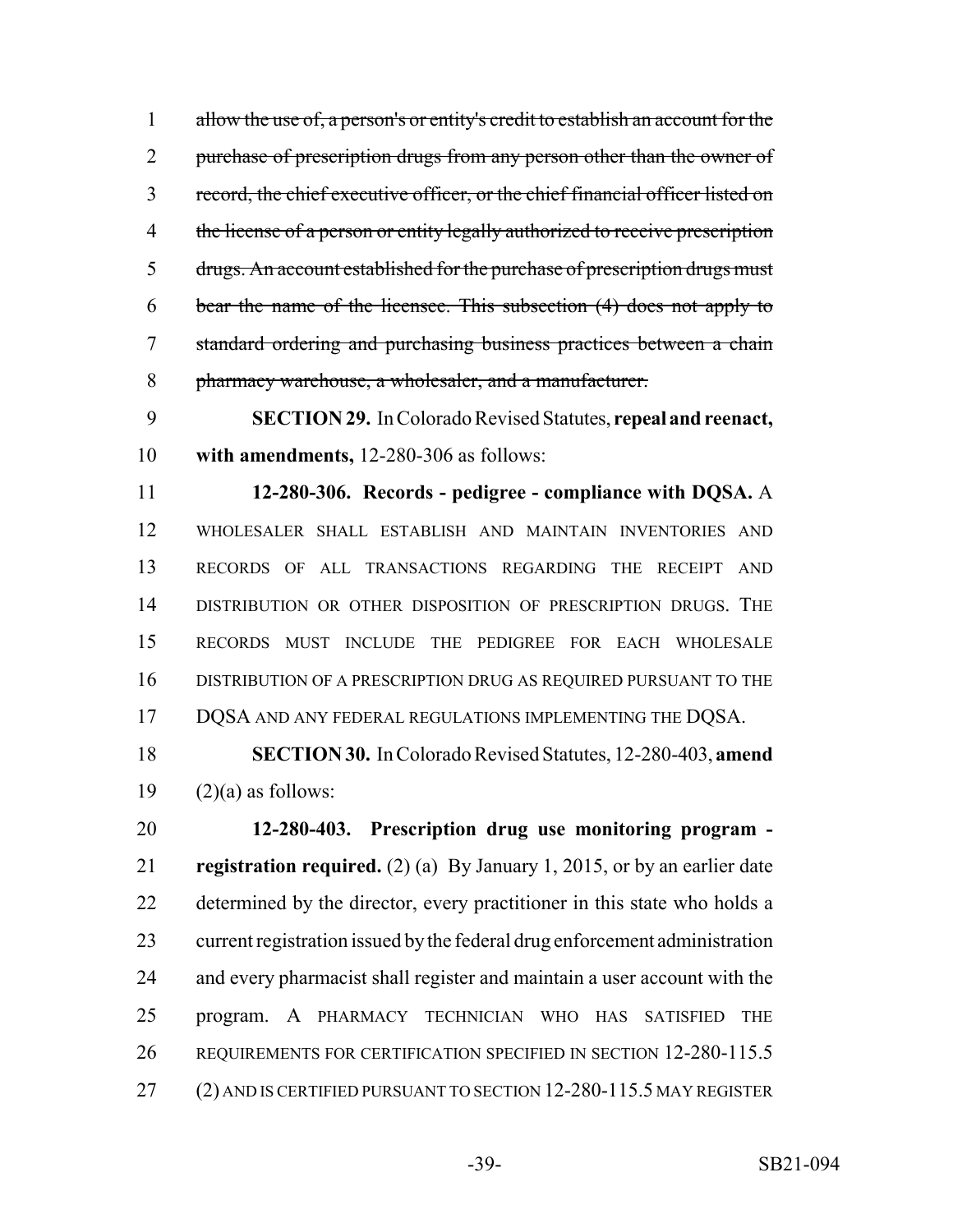AND MAINTAIN A USER ACCOUNT WITH THE PROGRAM.

 **SECTION 31.** In Colorado Revised Statutes, 12-280-404, **amend** (3)(f) as follows:

 **12-280-404. Program operation - access - rules - definitions - repeal.** (3) The program is available for query only to the following persons or groups of persons:

 (f) A pharmacist, A PHARMACY TECHNICIAN REGISTERED WITH THE PROGRAM PURSUANT TO SECTION 12-280-403 (2)(a) WHO IS ACTING ON BEHALF OF A PHARMACIST, an individual designated by a pharmacist in 10 accordance with section 12-280-403 (2)(b) to act on his or her THE PHARMACIST'S behalf, or a pharmacist licensed in another state, to the extent the information requested relates specifically to a current patient to whom the pharmacist is dispensing or considering dispensing a controlled substance or prescription drug or a patient to whom the pharmacist is currently providing clinical patient care services;

 **SECTION 32.** In Colorado Revised Statutes, 12-30-110, **amend** 17 (1)(a) introductory portion,  $(2)(a)$ ,  $(3)$  introductory portion,  $(4)(a)$ , and 18  $(7)(h)$  as follows:

 **12-30-110. Prescribing or dispensing opiate antagonists - authorized recipients - definitions.** (1) (a) A prescriber may prescribe or dispense, directly or in accordance with standing orders and protocols, 22 and a pharmacist may dispense, pursuant to an order or standing orders 23 and protocols, an opiate antagonist to:

24 (2) (a) A prescriber who prescribes or dispenses or a pharmacist 25 who dispenses, an opiate antagonist pursuant to this section is strongly encouraged to educate persons receiving the opiate antagonist on the use of an opiate antagonist for overdose, including instruction concerning risk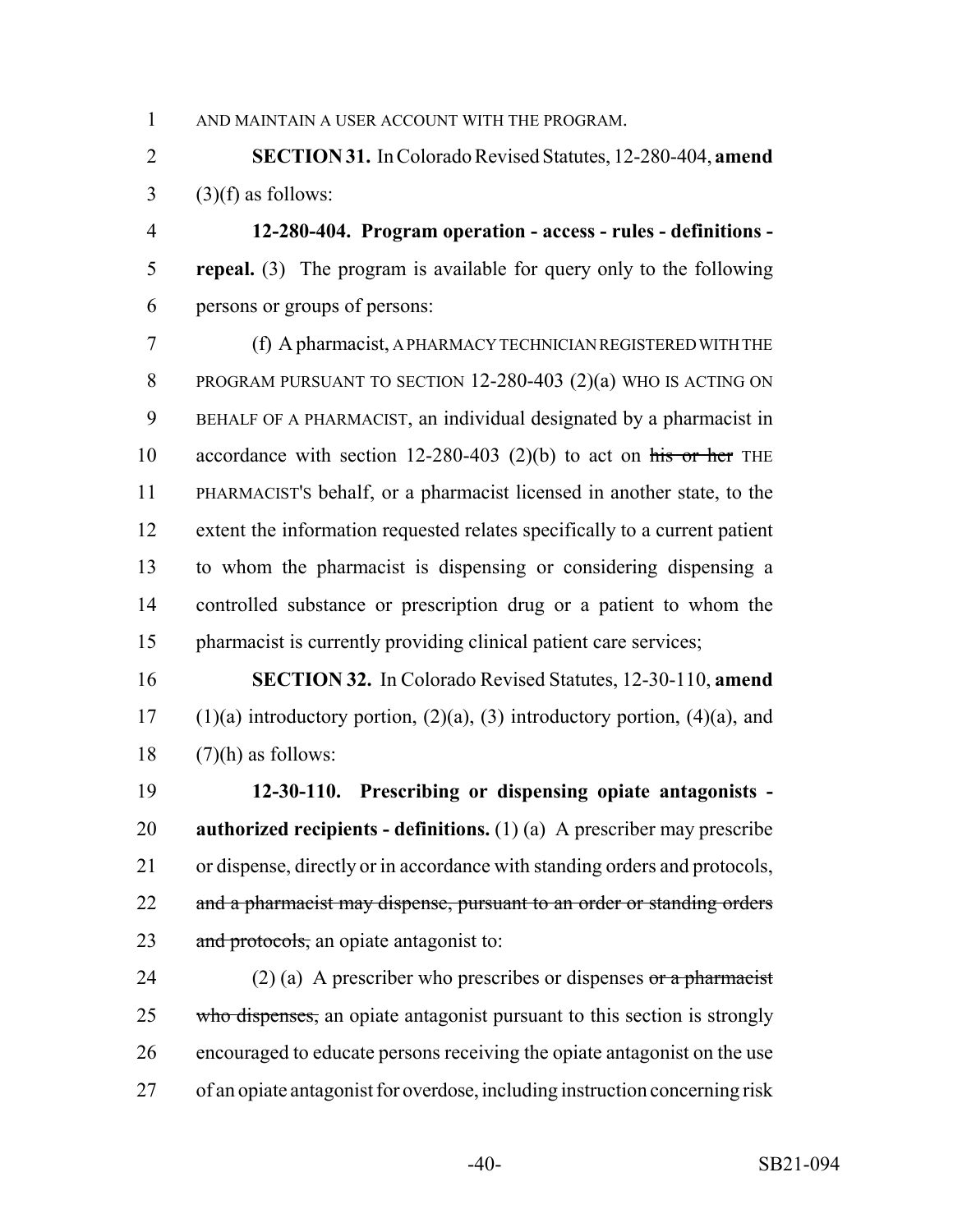factors for overdose, recognizing an overdose, calling emergency medical services, rescue breathing, and administering an opiate antagonist.

 (3) Neither A prescriber described in subsection (7)(h)(I) 4 SUBSECTION (7)(h) of this section nor a pharmacist engages DOES NOT ENGAGE in unprofessional conduct OR IS NOT SUBJECT TO DISCIPLINE pursuant to section 12-240-121, *12-255-120*, or 12-280-126, respectively, 7 and a prescriber described in subsection  $(7)(h)(H)$  of this section does not engage in conduct that is grounds for discipline pursuant to section 9  $\frac{12-255-120}{2}$  AS APPLICABLE, if the prescriber issues standing orders and 10 protocols regarding opiate antagonists or prescribes or dispenses, or the 11 pharmacist dispenses, pursuant to an order or standing orders and protocols, an opiate antagonist in a good-faith effort to assist:

13 (4) (a) A prescriber or pharmacist who prescribes or dispenses an opiate antagonist in accordance with this section is not subject to civil liability or criminal prosecution, as specified in sections 13-21-108.7 (4) and 18-1-712 (3), respectively.

- (7) As used in this section:
- (h) "Prescriber" means:

 (I) A physician or physician assistant licensed pursuant to article 20 240 of this title 12;  $\sigma$ 

 (II) An advanced practice registered nurse, as defined in section 12-255-104 (1), with prescriptive authority pursuant to section 12-255-112; OR

(III) A PHARMACIST.

 **SECTION 33.** In Colorado Revised Statutes, **add with amended and relocated provisions** 10-1-125.3 as follows:

**10-1-125.3. Reporting of malpractice claims against**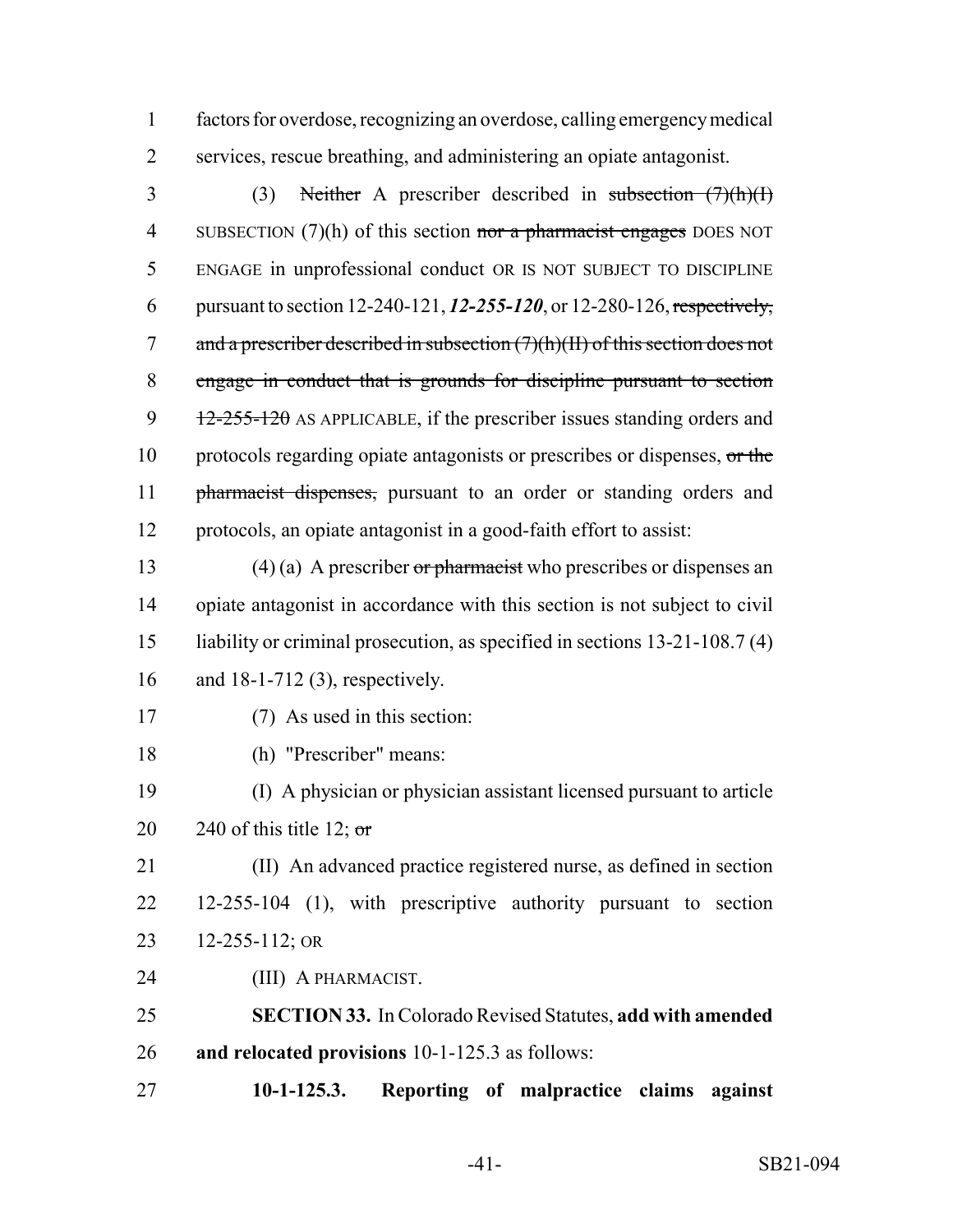**pharmacists and pharmacies.** (1) **[Formerly 12-280-111 (1)]** Each insurance company licensed to do business in this state and engaged in 3 the writing of malpractice insurance for licensed pharmacists and REGISTERED pharmacies, and each pharmacist or pharmacy that self-insures, shall send to the STATE board OF PHARMACY, in the form 6 prescribed by the **board** COMMISSIONER IN COLLABORATION WITH THE STATE BOARD OF PHARMACY, information relating to each malpractice claim against a licensed pharmacist OR REGISTERED PHARMACY that is settled or in which judgment is rendered against the insured.

 (2) **[Formerly 12-280-111 (2)]** The insurance company or self-insured pharmacist or pharmacy shall provide information relating to 12 each malpractice claim as is deemed THAT THE STATE BOARD OF 13 PHARMACY DEEMS necessary by the board to conduct a further investigation and hearing.

 **SECTION 34.** In Colorado Revised Statutes, **amend** 13-64-303 as follows:

 **13-64-303. Judgments and settlements - reported - penalties.** Any final judgment, settlement, or arbitration award against any health care professional or health care institution for medical malpractice shall be reported within fourteen days by the professional's or institution's medical malpractice insurance carrier in accordance with section 10-1-120, 10-1-120.5, 10-1-121, 10-1-124, 10-1-125, *10-1-125.3*, or 10-1-125.7, or by the professional or institution if there is no commercial medical malpractice insurance coverage to the licensing agency of the health care professional or health care institution for review, investigation, and, where appropriate, disciplinary or other action. Any health care professional, health care institution, or insurance carrier that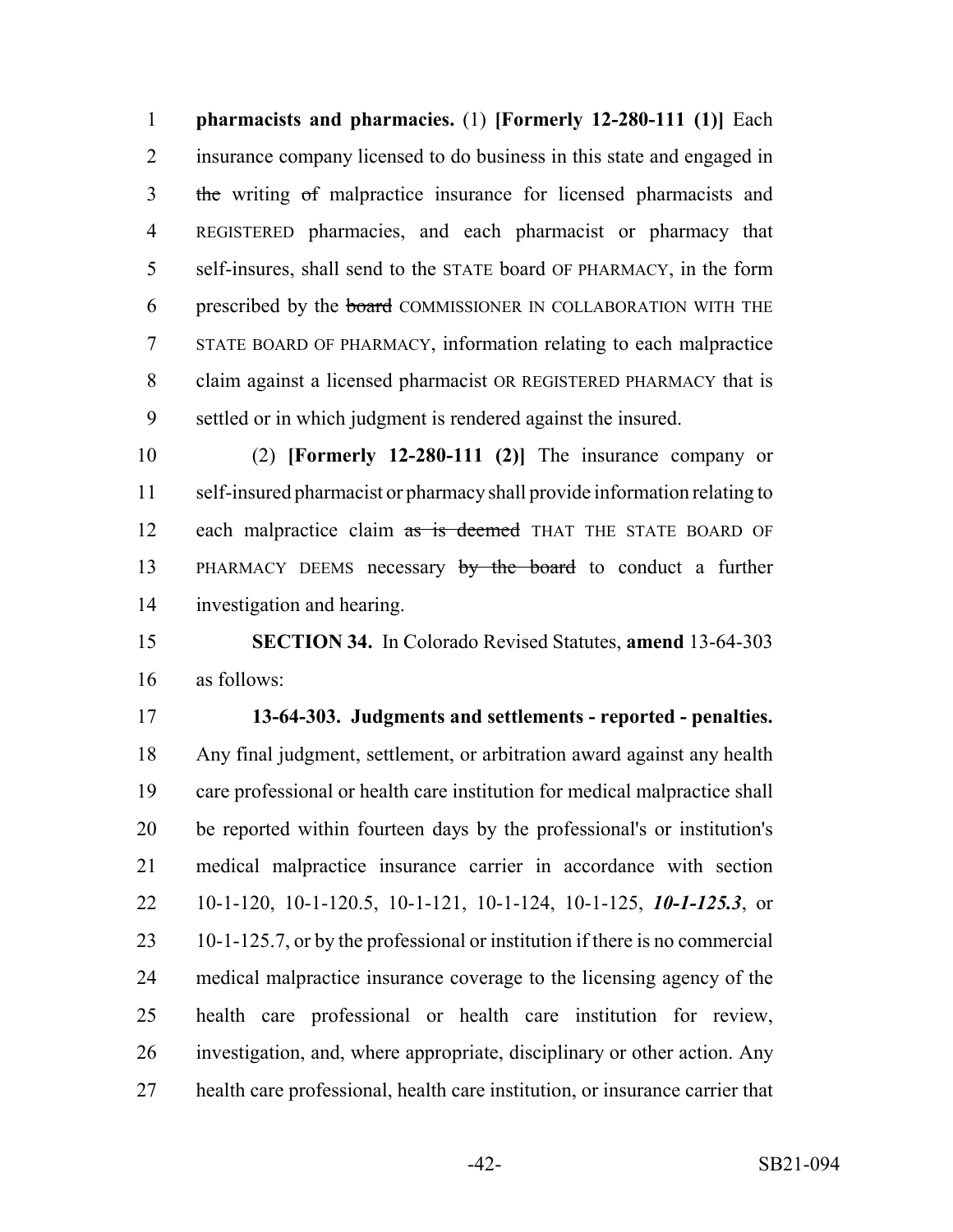knowingly fails to report as required by this section shall be subject to a civil penalty of not more than two thousand five hundred dollars. Such penalty shall be determined and collected by the district court in the city and county of Denver. All penalties collected pursuant to this section shall be transmitted to the state treasurer, who shall credit the same to the general fund.

 **SECTION 35.** In Colorado Revised Statutes, 25-51-104, **amend** 8 (1)(c) and (1)(e) as follows:

 **25-51-104. Payment and financial resolution.** (1) If a patient accepts an offer of compensation made pursuant to section 25-51-103 (5) and receives the compensation, the payment of compensation to the patient is not a payment resulting from:

 (c) A malpractice claim settled or in which judgment is rendered against a professional for purposes of reporting by malpractice insurance companies under section 10-1-120, 10-1-120.5, 10-1-121, 10-1-124, 10-1-125, *10-1-125.3*, 10-1-125.5, or 10-1-125.7;

 (e) A judgment, administrative action, settlement, or arbitration award involving malpractice under section 12-200-106 (5), 12-210-105 19 (5), 12-215-115 (1)(i), 12-220-201 (1)(q) or (1)(r), 12-235-111 (1)(i), 12-240-125 (4)(b)(III), 12-245-226 (7), 12-250-116, 12-255-119 21 (3)(b)(II), 12-255-120 (1)(dd), 12-275-120 (1)(p) or (1)(v), 12-275-129, 12-280-111 (1) *12-280-126 (1)(t)*, 12-285-120 (1)(o), 12-285-127 (1)(a), 23 12-285-211 (1)(k), 12-285-216 (1)(a), or 12-290-113 (2)(b)(III).

 **SECTION 36.** In Colorado Revised Statutes, 25.5-2.5-204, **amend** (3)(d) and (4)(a) as follows:

 **25.5-2.5-204. Eligible prescription drugs - eligible Canadian suppliers - eligible importers - distribution requirements.** (3) The